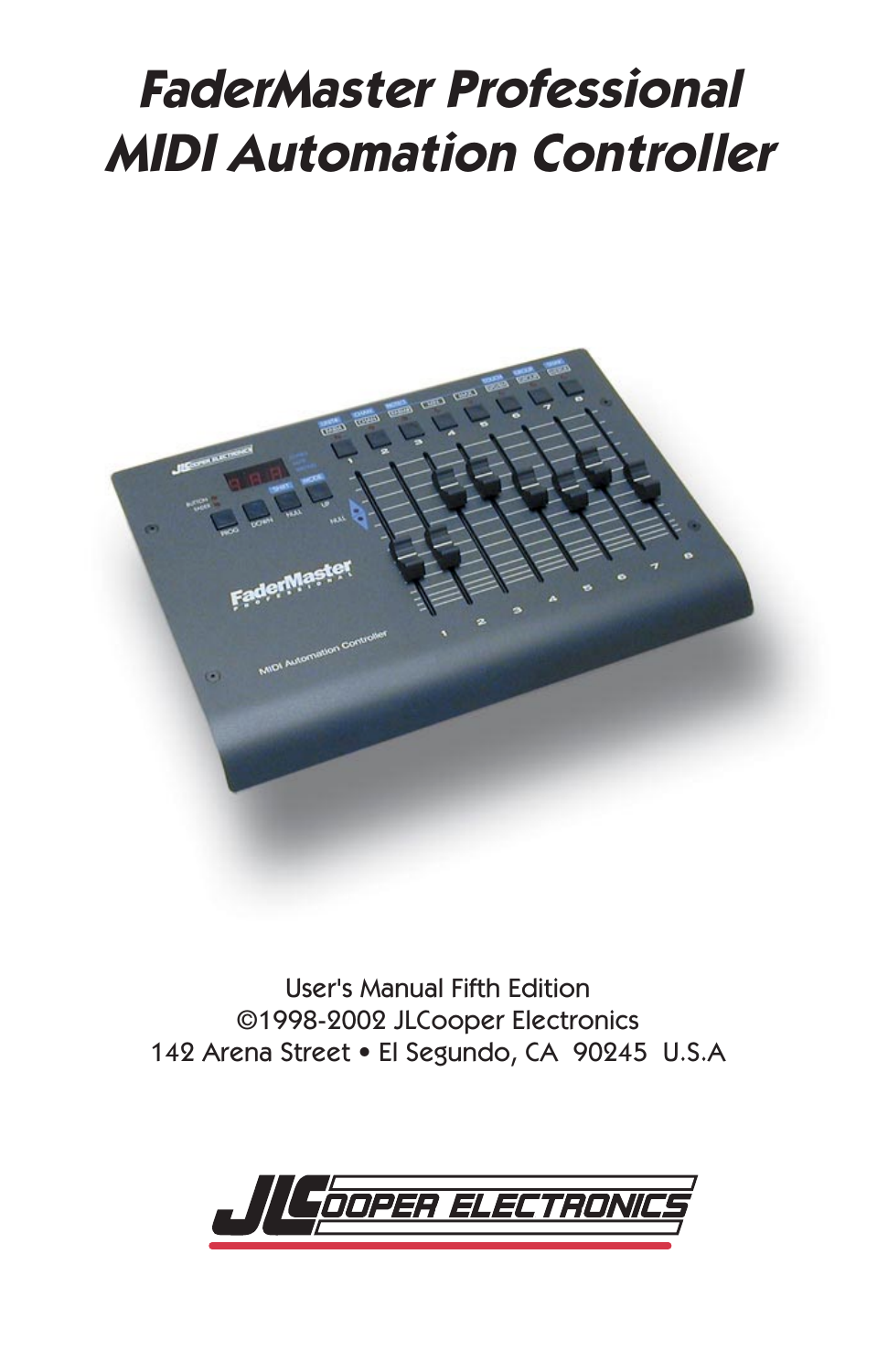*FaderMaster Professional, FaderMaster Pro, MAGI, M24, MAGI Pro, Sync•Link, MSB Plus, Nexus Plus, MacNexus, Synapse, PPS-2, PPS-100, and FaderMaster are the property of JLCooper Electronics. All other brand names are the property of their respective holders.*

*Fadermaster Pro User's Manual Fifth Edition Part Number for this manual is 932054 ©1998-2002 JLCooper Electronics • 142 Arena Street • El Segundo, CA 90245 U.S.A. (310)322-9990 (310)322-0110 fax www.jlcooper.com*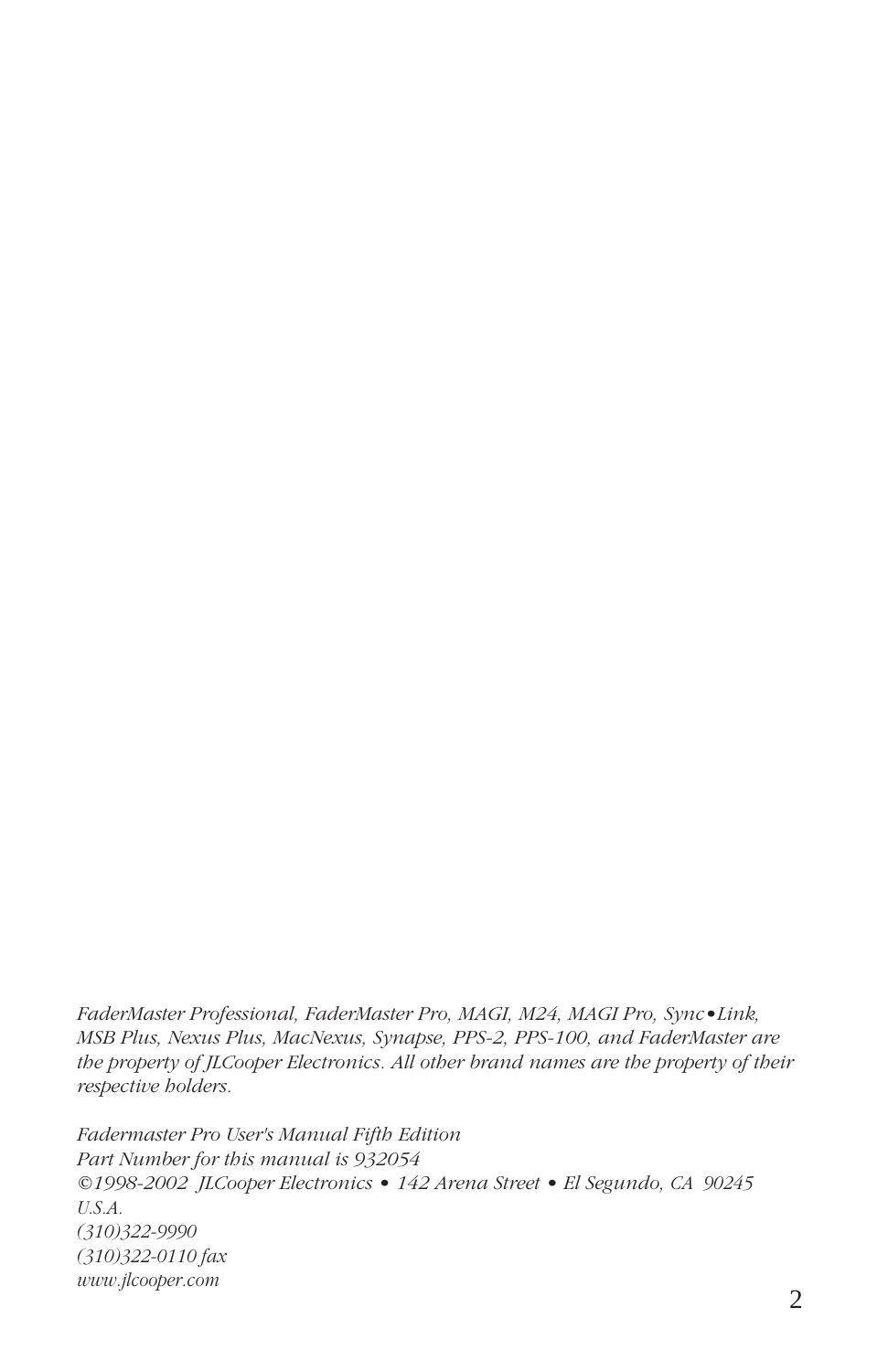# **Greetings**

Thank you for purchasing JLCooper's FaderMaster Professional, the MIDI Automation Controller. Continuing in the tradition of JLCooper's original FaderMaster, FaderMaster Pro adds the feel and control of high quality, 100 mm long throw faders. FaderMaster Pro also goes beyond the original FaderMaster with the addition of programmable buttons, which can be used for automated muting, program change, sample firing, and more. Two external inputs let you connect a usersupplied foot switch and pedal, which can then send any MIDI command.

Like the original FaderMaster, JLCooper's design philosophy is to give you back the feel and control that technology had taken away. So many hardware and software products are loaded with features, but simply lack the user-interface, the faders and buttons, to conveniently access those features.

The growing use of computer-based automation has necessitated the development of a professional mix interface. It is not enough to simply get away from one-track-at-a-time "mouse mixing". The faders themselves must have the feel that the professional audio engineer demands.

All these qualities have been combined to put you back in control, and give you new opportunities for creative freedom, in the studio or on-stage.

With the optional Macintosh FaderMaster Pro Remote software, FaderMaster Pro's setups may be displayed, created, and modified "off-line" on a computer.

Please fill out the enclosed product registration card and mail it right away, so we can keep you informed of related products or updates as they become available.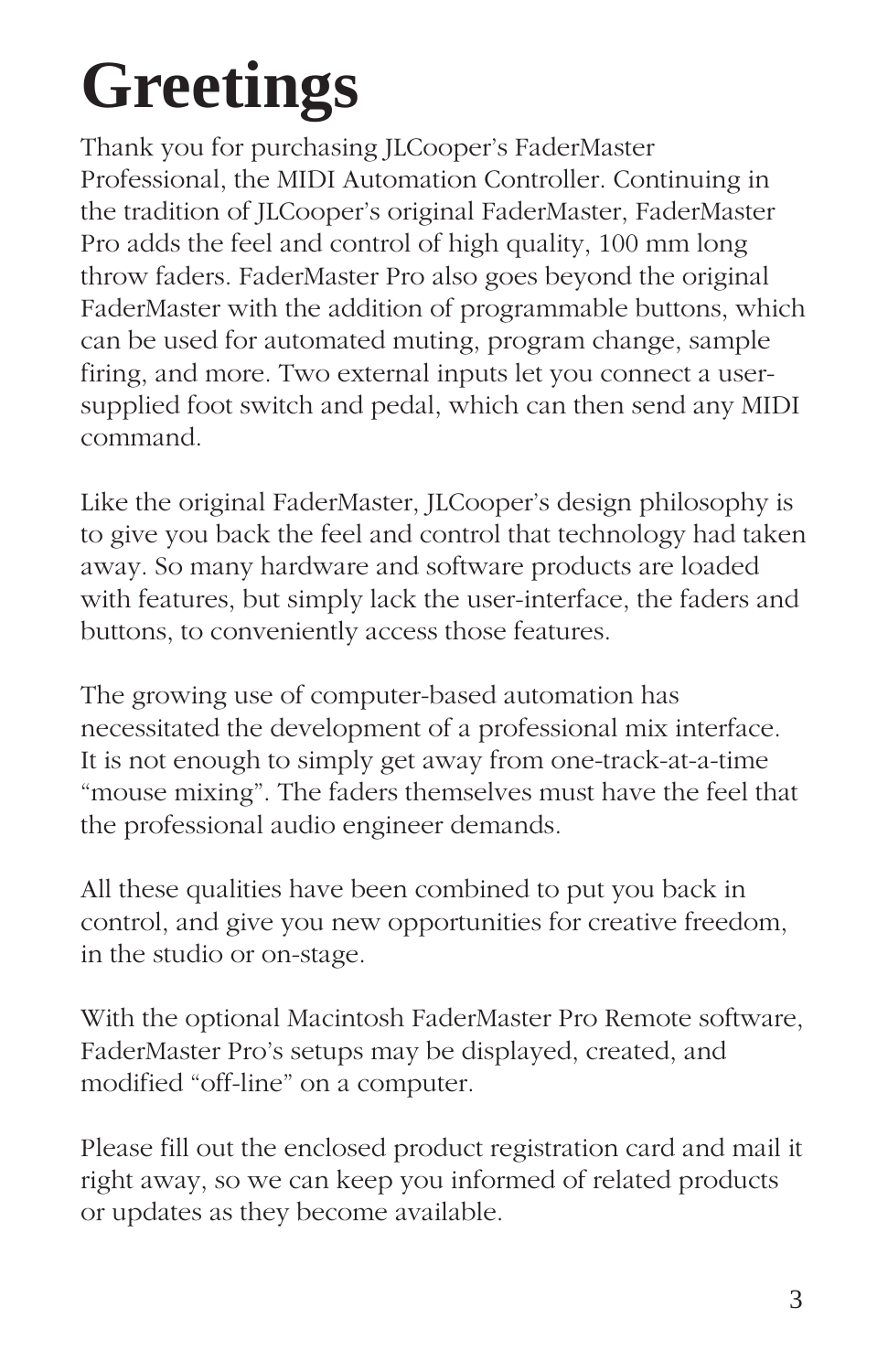# **Table of Contents**

| User Programmable Banks P1 through P20  18 |  |
|--------------------------------------------|--|
|                                            |  |
|                                            |  |
|                                            |  |
|                                            |  |
|                                            |  |
|                                            |  |
|                                            |  |
|                                            |  |
|                                            |  |
|                                            |  |
|                                            |  |
|                                            |  |
|                                            |  |
|                                            |  |
|                                            |  |
|                                            |  |
|                                            |  |
|                                            |  |
|                                            |  |
|                                            |  |
|                                            |  |
|                                            |  |
|                                            |  |
|                                            |  |
|                                            |  |
|                                            |  |
|                                            |  |
|                                            |  |
|                                            |  |
|                                            |  |
|                                            |  |
|                                            |  |
|                                            |  |
|                                            |  |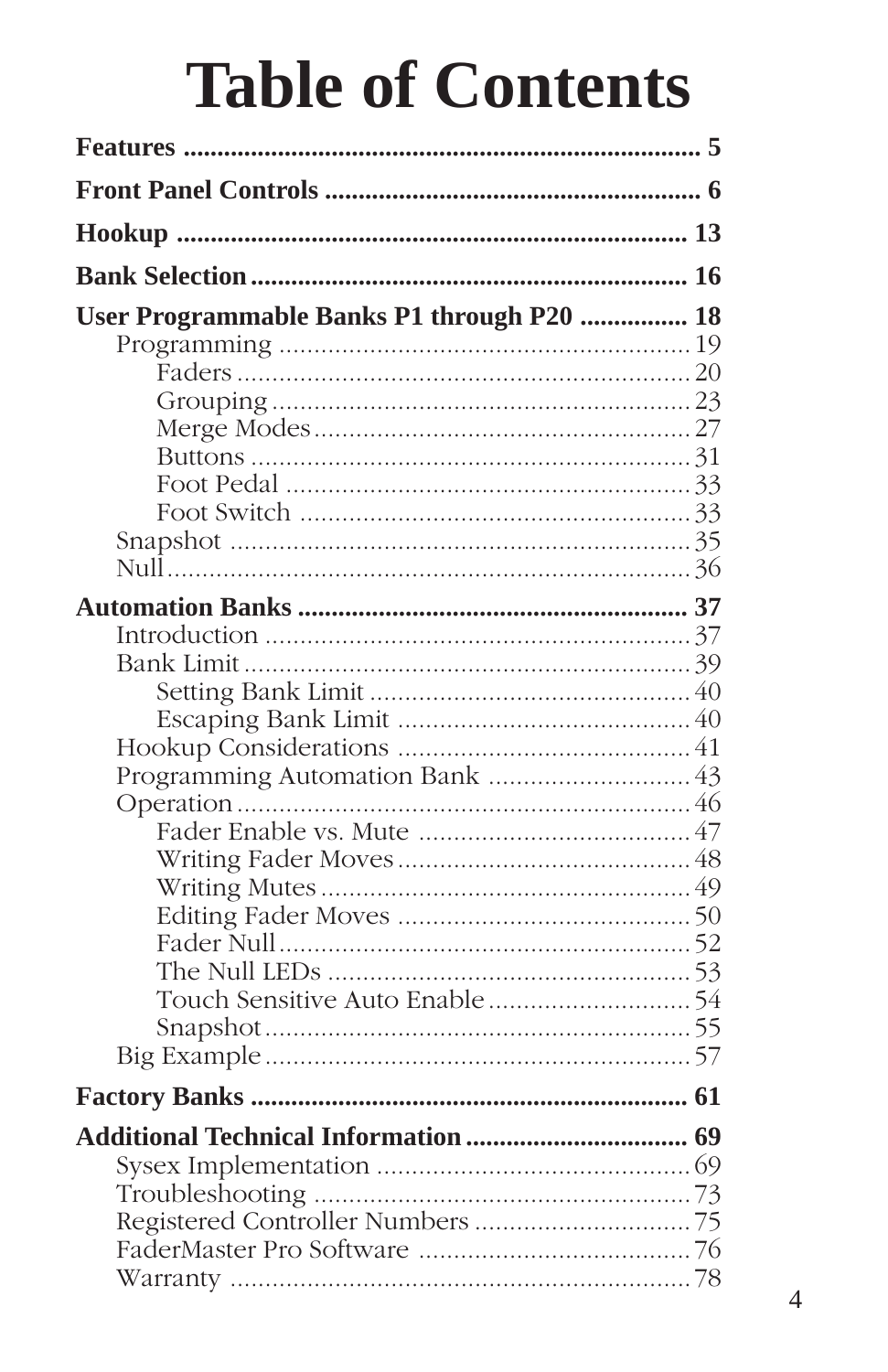# **FaderMaster Professional Features**

- ➤ 8 Programmable Long Throw Faders
- ➤ 8 Programmable Buttons
- ➤ Programmable Foot Switch Input
- ➤ Programmable Foot Pedal Input
- ➤ 20 User-Programmable Banks
- ➤ 8 Automation Banks
- ➤ 59 Factory Preset Banks

# **Programmable Parameters Include:**

- ➤ MIDI Command Parameter (Notes, Controllers, etc.)
- ➤ MIDI Command Number (Controller #7, Note #36, etc.)
- ➤ MIDI Channel (1 through 16)
- ➤ Fader Minimum Value
- ➤ Fader Maximum Value
- ▶ Button On Value
- ➤ Button Off Value
- ➤ Button Action Momentary or Latched
- ➤ Button uses Fader Position as Value
- ➤ Foot Pedal Input Programs like Faders
- ➤ Foot Switch Input Programs like Buttons
- ➤ Touch Sensitive Auto Punch In
- ▶ Fader Nulling
- ➤ Three Grouping Modes
- ➤ Absolute Grouping
- ➤ Relatively Scaled Grouping
- ➤ Offset Grouping
- $\blacktriangleright$  Merging  $\frac{1}{5}$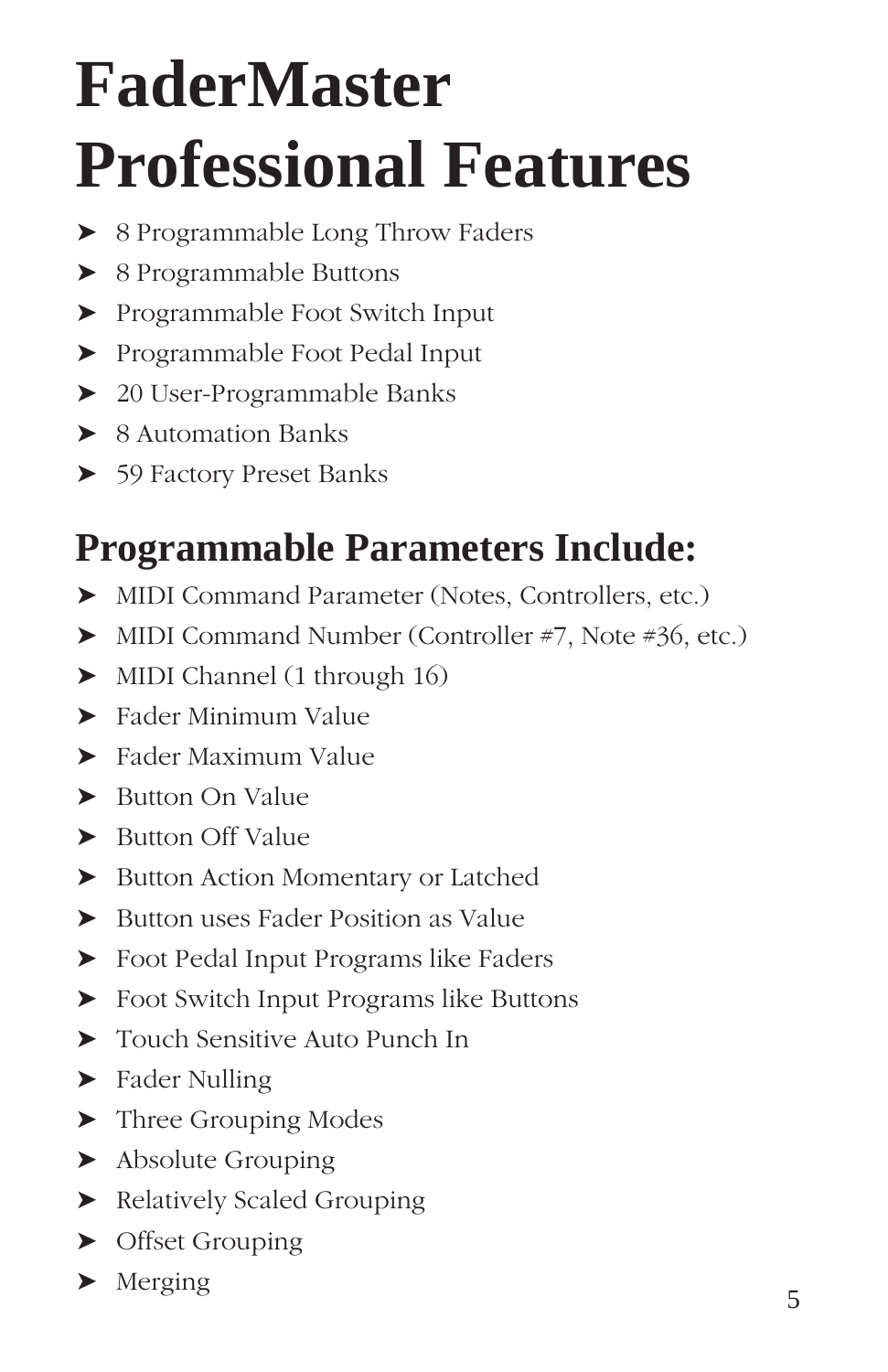# **Front Panel Controls**



From left to right we have:

# **PROG**

Program button. Selects one of the Program Modes, to change the settings of FaderMaster Pro.

Pressing PROG repeatedly cycles through the following:

- **FADER LED On: Fader Program Mode**
- **BUTTON LED On: Button Program Mode**
- **FADER LED Flashing: Foot Pedal Program Mode**
- **BUTTON LED Flashing: Foot Switch Program Mode**

In the Automation Banks (A 1 through A 8), Pressing PROG toggles the FADER LED on and off.

To exit the Program Mode, Press PROG until both FADER and BUTTON LEDs are off.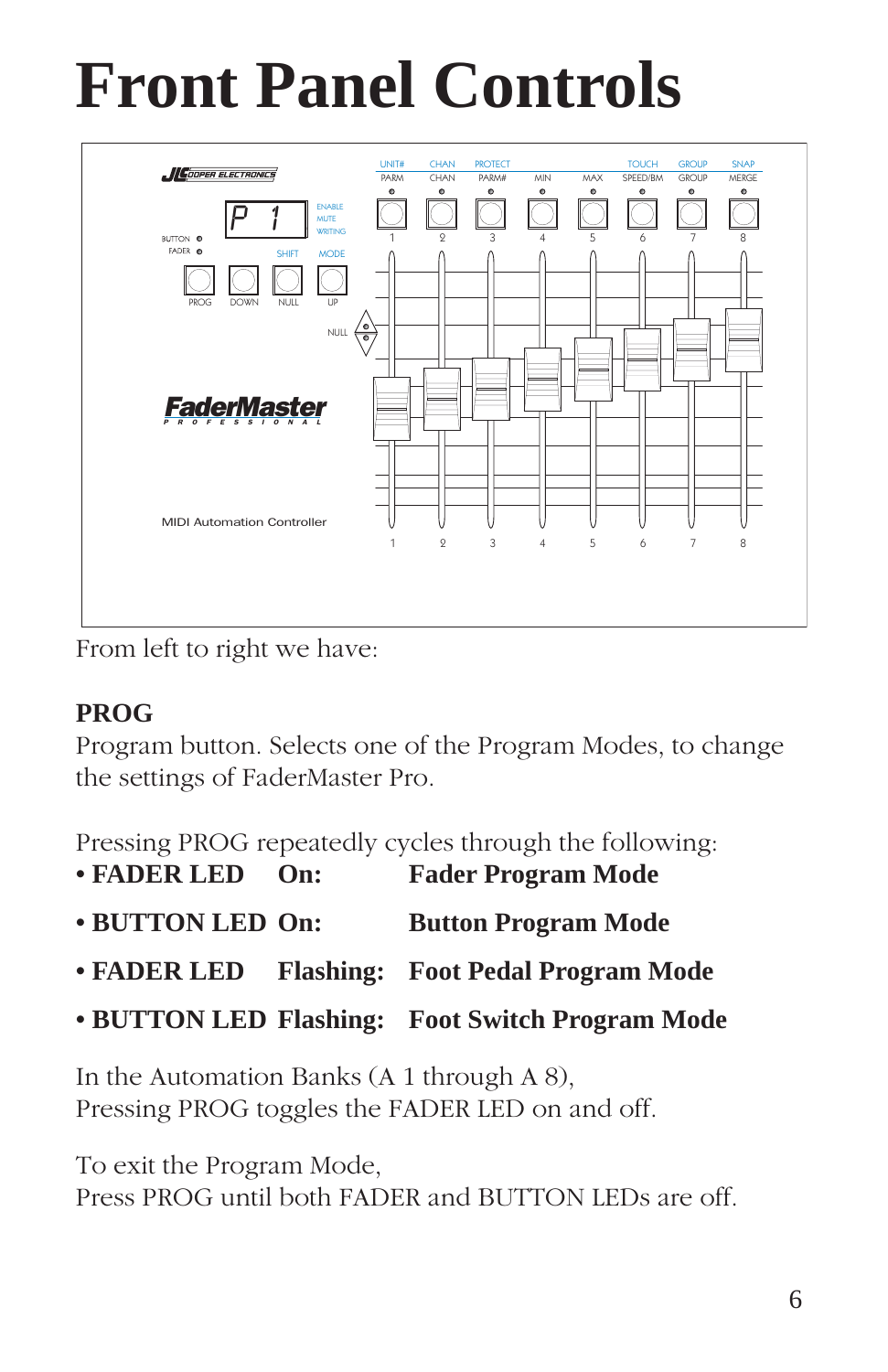### **DOWN**

Steps back down through memory banks. For example, if the display says  $P$  2,<br>Press DOWN, display then says  $P$  1. Press DOWN, display then says

Hold DOWN while moving any fader to quickly access any bank.

## **NULL (SHIFT)**

Holding NULL while moving a fader allows you to move the fader without any MIDI data being sent. This allows you to preposition the fader to start at a specific MIDI value.

NULL is also used in the A Banks along with the NULL LEDS, to avoid unexpected jumps in level while editing a mix.

Observe the NULL LEDs to determine if the fader needs to be raised or lowered to match previously recorded MIDI data.

The NULL (SHIFT) button also accesses SHIFTED functions. These are indicated in blue legends on the front panel.

## **UP**

| Steps up through memory banks.   |                 |
|----------------------------------|-----------------|
| For example, if the display says | $\mathcal{I}$ . |
| Press UP, display then says      | 2.              |

Hold UP while moving any fader to quickly access any bank.

## **MODE (that is, SHIFT and UP)**

In the Automation Banks, selects what the buttons above the faders do. These buttons are either "Enables" or "Mutes". Press an **Enable** to turn a fader on or off. Press a **Mute** to send a MIDI Controller with a zero value.

The current function of the buttons is indicated by a dash in the seven-segment display next to the word ENABLE or MUTE.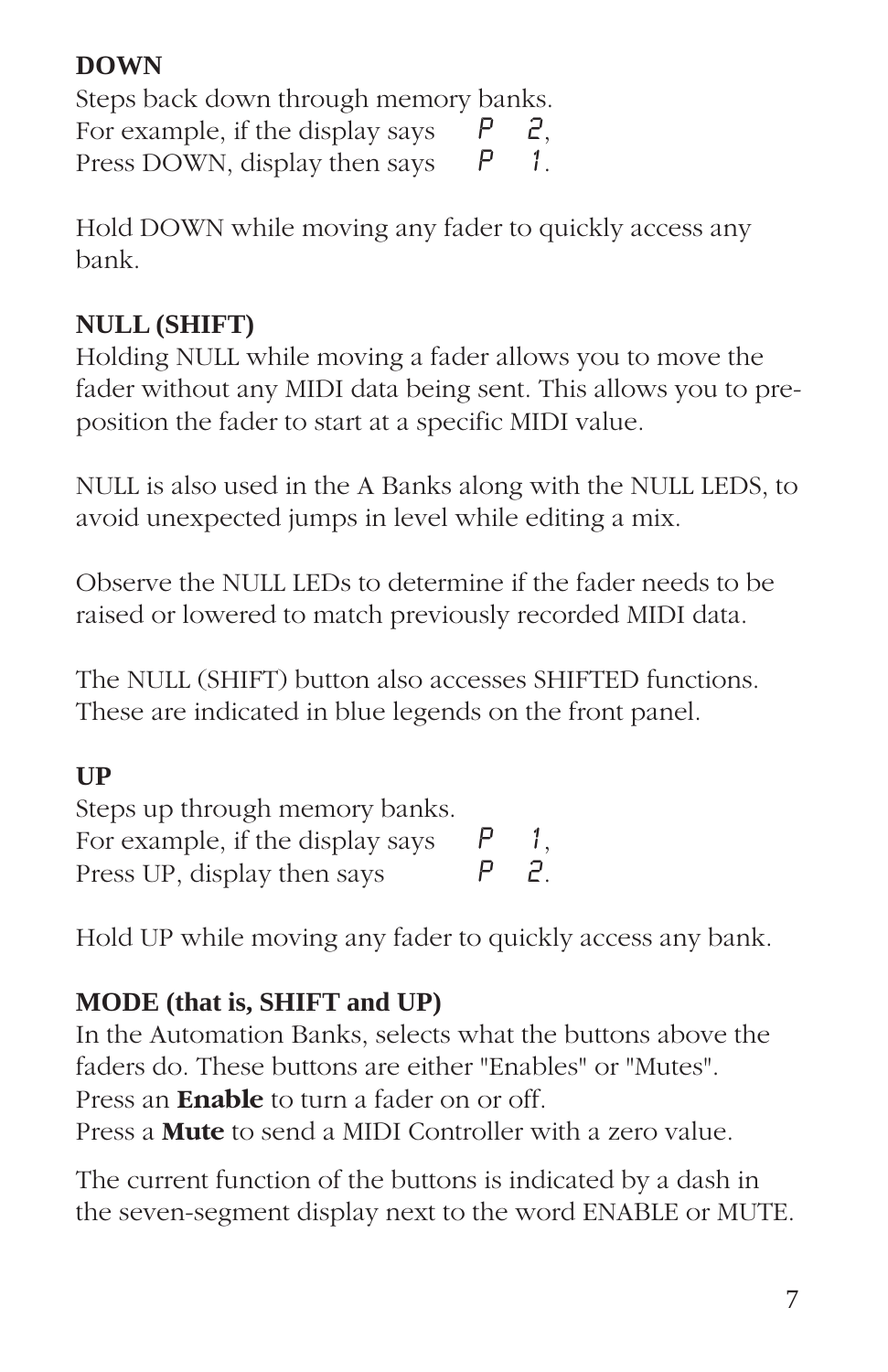#### **Buttons Above the Faders**

When one of the **P Banks** has been selected on FaderMaster Pro, pressing a button sends any kind of MIDI command.

When one of the **A Banks** has been selected on FaderMaster Pro, pressing these buttons send MIDI Controller commands with a zero value to act as audio **Mutes**.

Also in the **A Banks**, press these buttons to **Enable** a fader to send MIDI Controller commands.

When in one of the **Program Modes** (selected by the PROG button), the buttons above the faders are used for assigning the kind of MIDI command (parameter) that a given control will send, certain other attributes of the fader. The kinds of parameters and attributes selected by the buttons are as follows:

### **PARM**

In Program mode, hold PARM while moving a fader to select the parameter, that is, the type of MIDI Command, that a control will send.

Choices include: Notes, Controllers, Program Change, Pitch Bend, and After touch.

# **CHAN**

In Program mode, hold CHAN while moving a fader to select the MIDI channel, 1 through 16, that a control will send.

## **PARM#**

In Program mode, hold PARM# while moving a fader to select the parameter number, that is, the Controller number or Note number, that the control will send.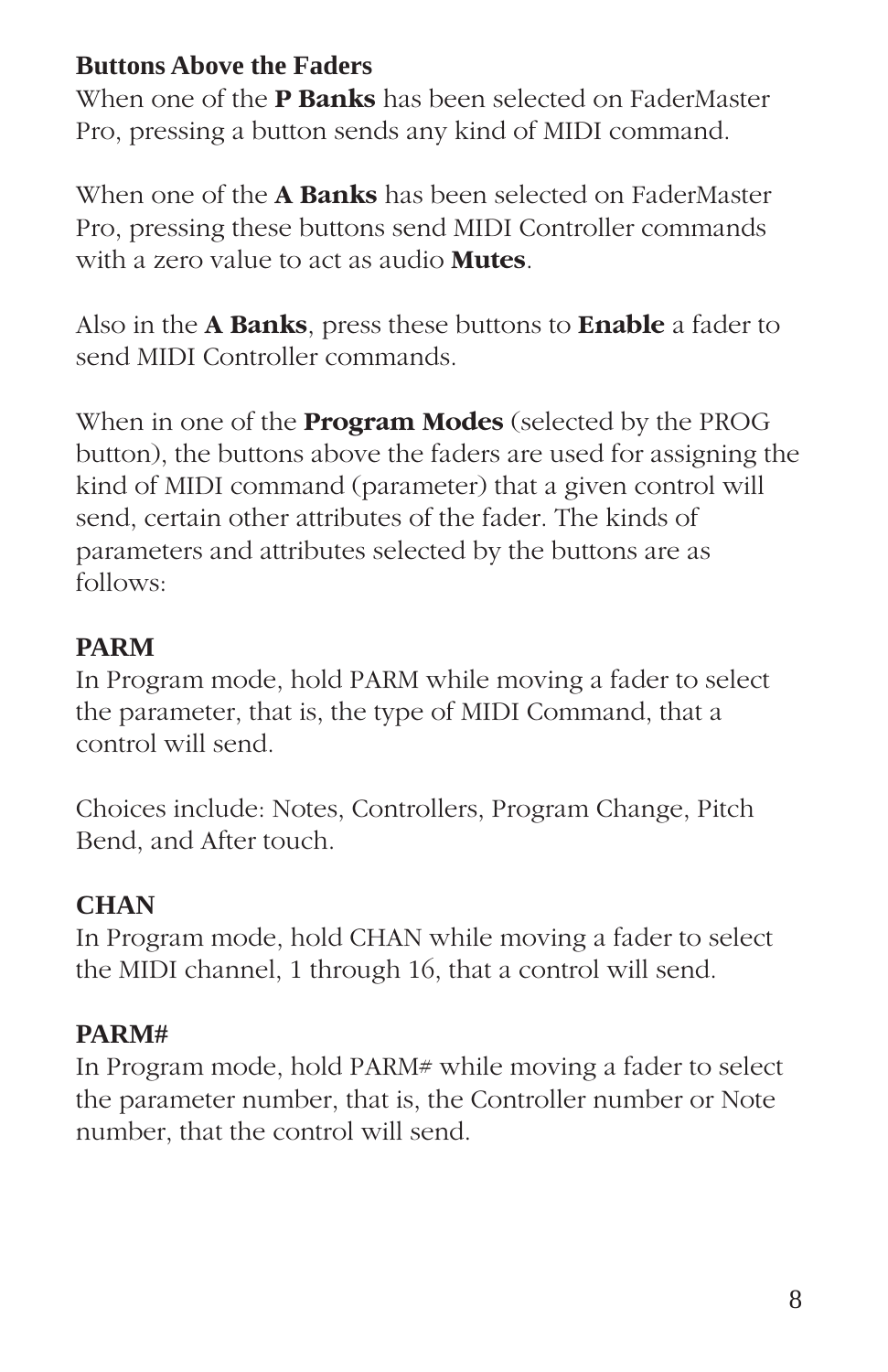## **MIN**

In Program mode, hold MIN while moving a fader to select the minimum value that a control will send.

# **MAX**

In Program mode, hold MAX while moving a fader to select the maximum value that a control will send.

### **SPEED/BM**

For Faders or Foot Pedal, In Program mode, hold SPEED/BM while moving a fader to select the speed of the MIDI data sent out. Select 1 through 4. (4 is the fastest.)

For Buttons or Foot Switch,

In Program mode, hold SPEED/BM while moving a fader to select the Button Mode, either Momentary, Latched, or Fader.

**Momentary**: Button sends a MIDI command when pressed, using MAX as its value. Sends another MIDI command when released, using MIN as its value.

The LED above button is momentary, that is, it is only on as long as the button is held down.

**Latched**: Button sends a MIDI command when pressed, using MIN as its value, and another message when pressed again, using MAX as its value.

The LED above button is latched, that is, it turns on with the first press and off with the second press.

**Fader Value**: Button sends a MIDI command when pressed. When released, it sends the same command using the fader position as its value.

The LED above button is latched, that is, it turns on with the first press and off with the second press.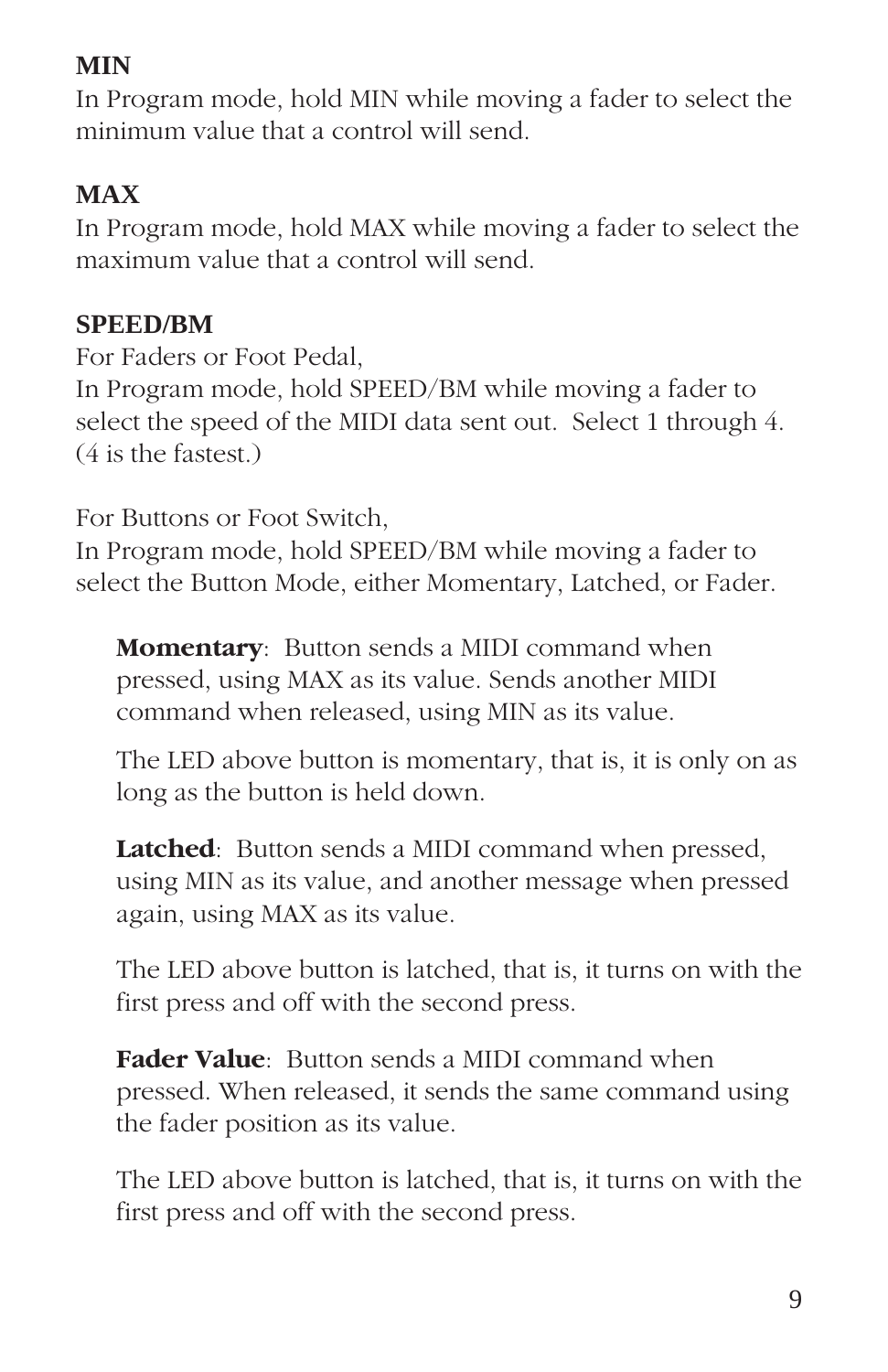#### **TOUCH (that is, SHIFT and SPEED/BM)**

In the Automation Banks, turns on FaderMaster Pro's unique Touch-Sensitive Automatic Punch In.

Press SHIFT TOUCH to toggle between Touch On  $(T_KK)$  and Touch Off (**OFF**).

TOUCH is used to effect seamless edits to sequencer tracks consisting of controller commands.

When a fader is moved, the fader will not send any MIDI Controller commands until the fader level exactly matches the level of previously recorded Controller commands.

## **GROUP**

In the P Banks, in Program Mode, hold GROUP while moving a fader to select a group master for a given fader.

Faders may be grouping in one of three different group modes. Exit Program Mode, then hold SHIFT and GROUP while moving a fader to select the group mode.

**Absolute Grouping**: Fader values match the master.

**Relatively Scaled Grouping**: Fader values are scaled based on how much the master has moved with respect to the fader throw. That is to say, when you fade the master, all the values reach their minimum value at the same time.

**Offset Grouping**: Fader values are offset by the value of the master, as referenced to the center of the master's throw. That is to say, the value of the master is added to or taken away from the faders that are part of the group.

## **PROTECT** (that is, SHIFT and PARM#)

Hold SHIFT and PROTECT and move any fader to turn Protect on and off. When display indicates PRO, FaderMaster Pro may not be reprogrammed.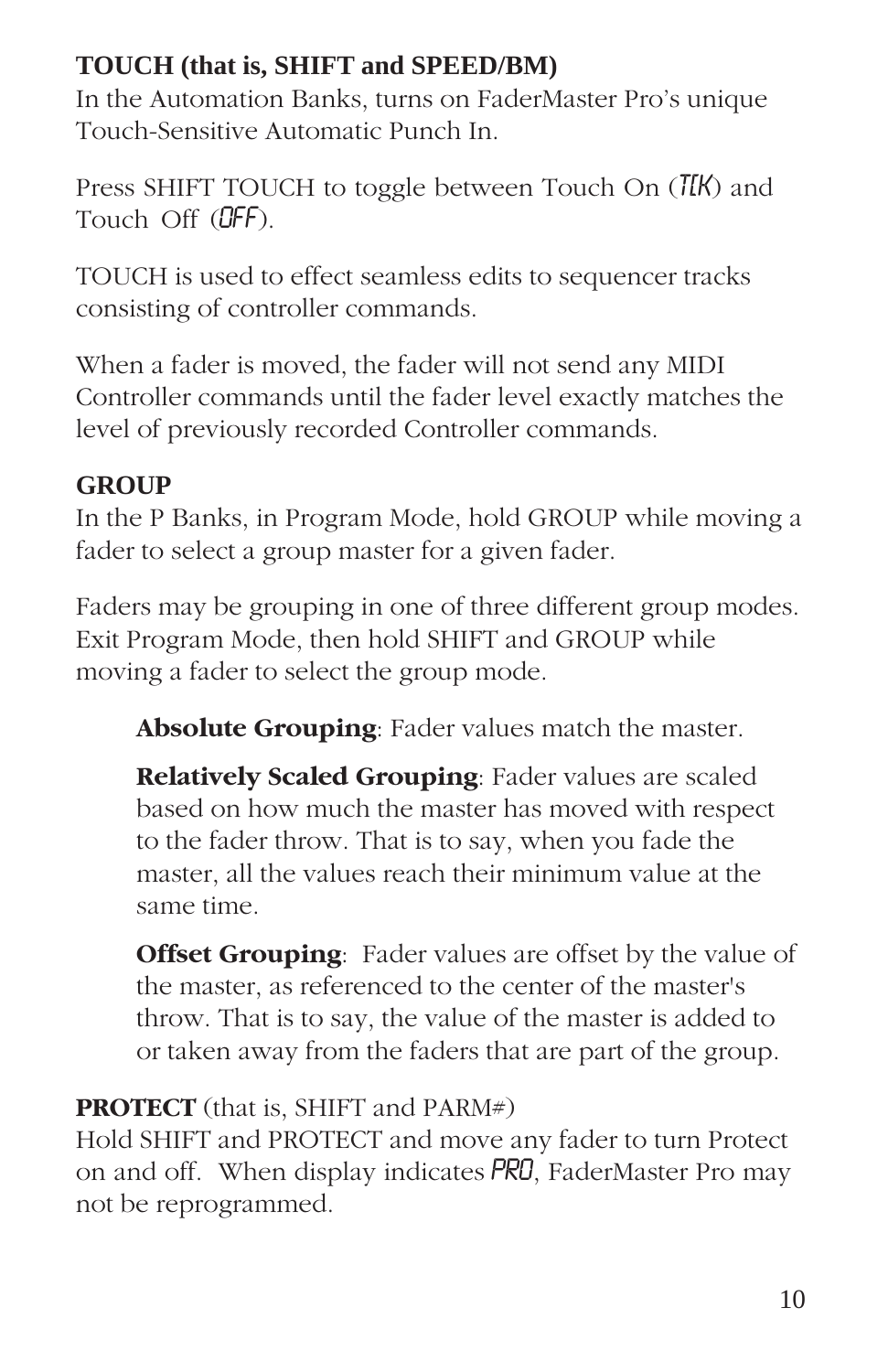#### **MERGE**

In the P Banks, in Program Mode, hold Merge while moving a fader to select the Merge mode for that fader. Each fader within a bank may have a different Merge mode.

**Merge On**: MIDI commands pass through FaderMaster Pro.

**Merge Off**: MIDI coming into FaderMaster Pro is checked to see if any fader is programmed to send out the same commands. MIDI passes through FaderMaster Pro, *unless* a fader is programmmed to send the same commands.

**Merge Conditional**: MIDI commands pass through FaderMaster Pro. MIDI coming into FaderMaster Pro is checked to see if any fader is programmed to send out the same commands.

The MIDI data is allowed to pass through to the MIDI out, until you move a fader. Then, that MIDI data is selectively filtered out. This is used to replace previously recorded tracks of MIDI data.

#### **SNAP (that is, SHIFT and MERGE)**

Holding the SHIFT button and pressing SNAP sends out a "Snapshot" consisting of MIDI data representing the current position of the faders.

Used at the beginning of a sequence to establish the initial levels of a mix.

#### **NULL LEDS (Used With Automation Bank)**

Compares the position of the last fader moved with the value of MIDI data coming into the FaderMaster's Pro's MIDI input.

Lets the user know if the fader is above (up arrow) or below (down arrow) the level of the MIDI data coming into FaderMaster Pro.

Used to assist in seamless punch in type edits of previously recorded MIDI data for mix editing.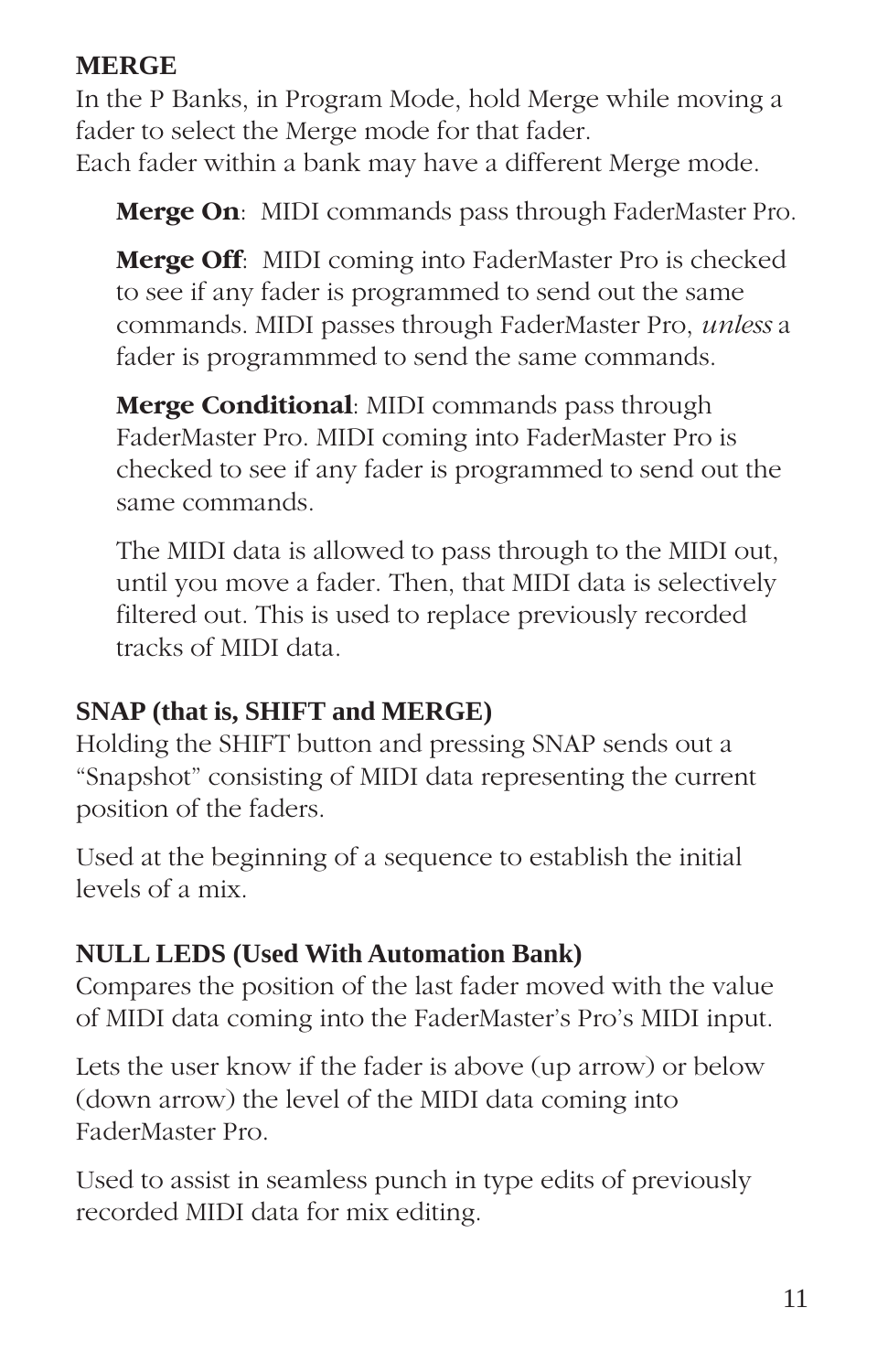### **UNIT# (SHIFT and PARM)**

Sets System Exclusive Unit ID Number. This is only used in conjunction with the optional FaderMaster Pro Remote Software. Allows software to independently communicate with more than one FaderMaster Pro.

Hold SHIFT UNIT# while moving any fader to select a number from 0 to 15.

This allows the FaderMaster Pro Remote software to program and back up as many as 16 FaderMaster Pros.

#### **CHAN (SHIFT and CHAN)**

Sets MIDI Channel of FaderMaster Pro so FaderMaster Pro can respond to MIDI Program Change commands.

Hold SHIFT and CHAN while moving any fader to select a MIDI channel from 1 to 16.

Dashes in the display indicate that the reception of program changes has been disabled.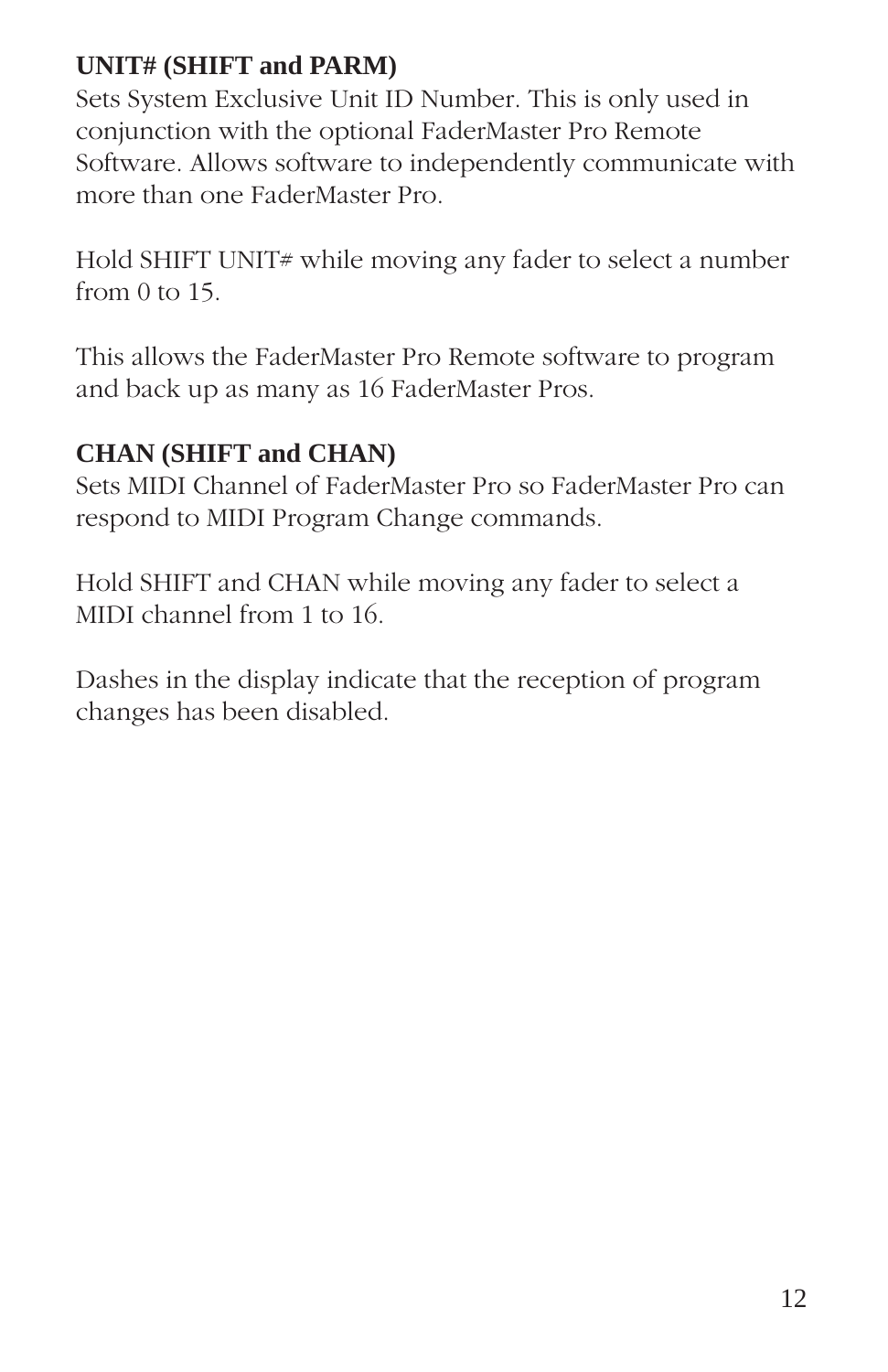# **Hookup**

# ➤ **For Total Studio Control:**

Connect the MIDI Input and Output of the FaderMaster Pro to a MIDI patch bay, such as JLCooper's Synapse or a computer



interface with built-in patch bay.

## ➤ **For Direct Control of Signal Processors, Synthesizers, or MIDI Controlled VCA's such as JLCooper's MixMaster:**

Connect the MIDI out of FaderMaster Pro to the MIDI in of the device that you want to control.

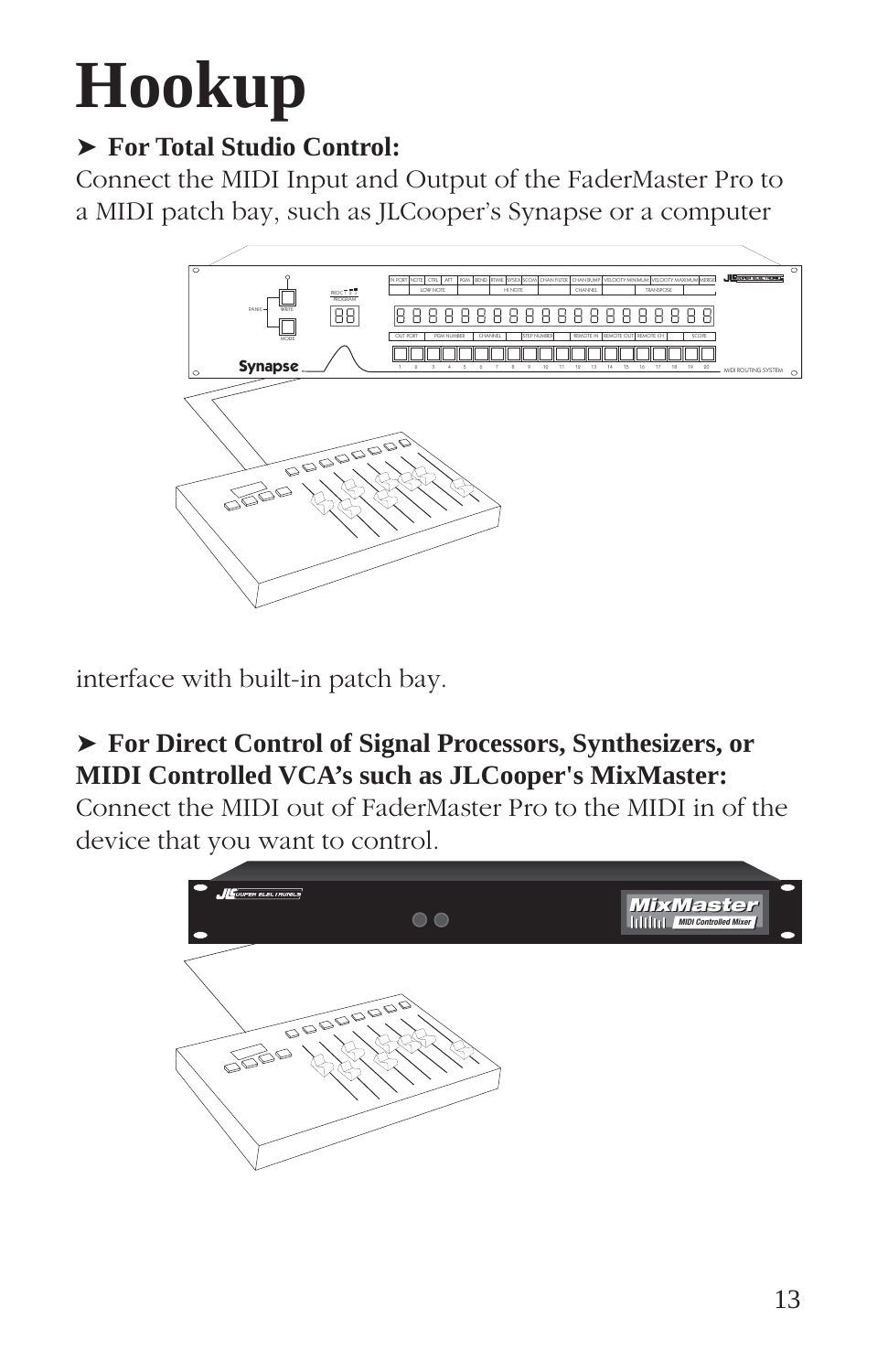#### ➤ **For Sequencer Automation**:

Connect the MIDI out of FaderMaster Pro to the MIDI In of the Sequencer or Computer interface.

Connect the MIDI out of the sequencer or computer interface to the MIDI in of FaderMaster Pro.



*Turn the sequencer's "Thru feature" off when connecting FaderMaster Pro in this manner.*

FaderMaster Pro has a MERGE feature. This feature simply passes data from the MIDI In to the MIDI out.

You could potentially create an infinite MIDI loop if you connect two MIDI cables to FaderMaster and leave the sequencer's "Thru" turned on.

"Thru" on the sequencer may also be called Echo, MIDI Echo, Direct Echo, Patch Thru, etc.

(More specific information on how to avoid this kind of loop is given in the chapter on mixing with the Automation Banks. See page 43.)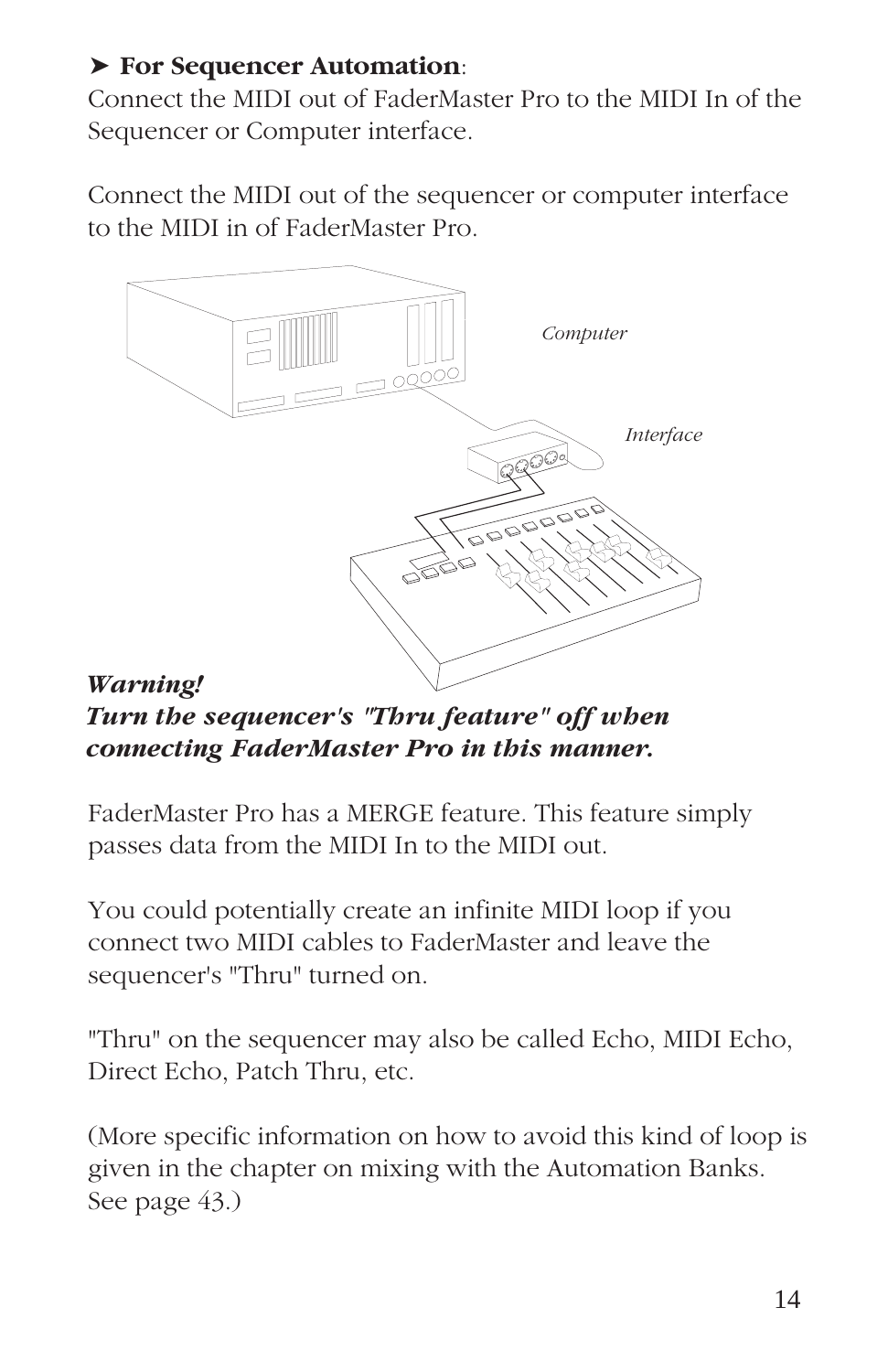#### ➤ **Hooking Up Several FaderMaster Pros**

Multiple FaderMaster Pros may be chained together to form a larger console.

Simply connect the MIDI Out of the first FaderMaster Pro to the MIDI In of the next FaderMaster Pro.

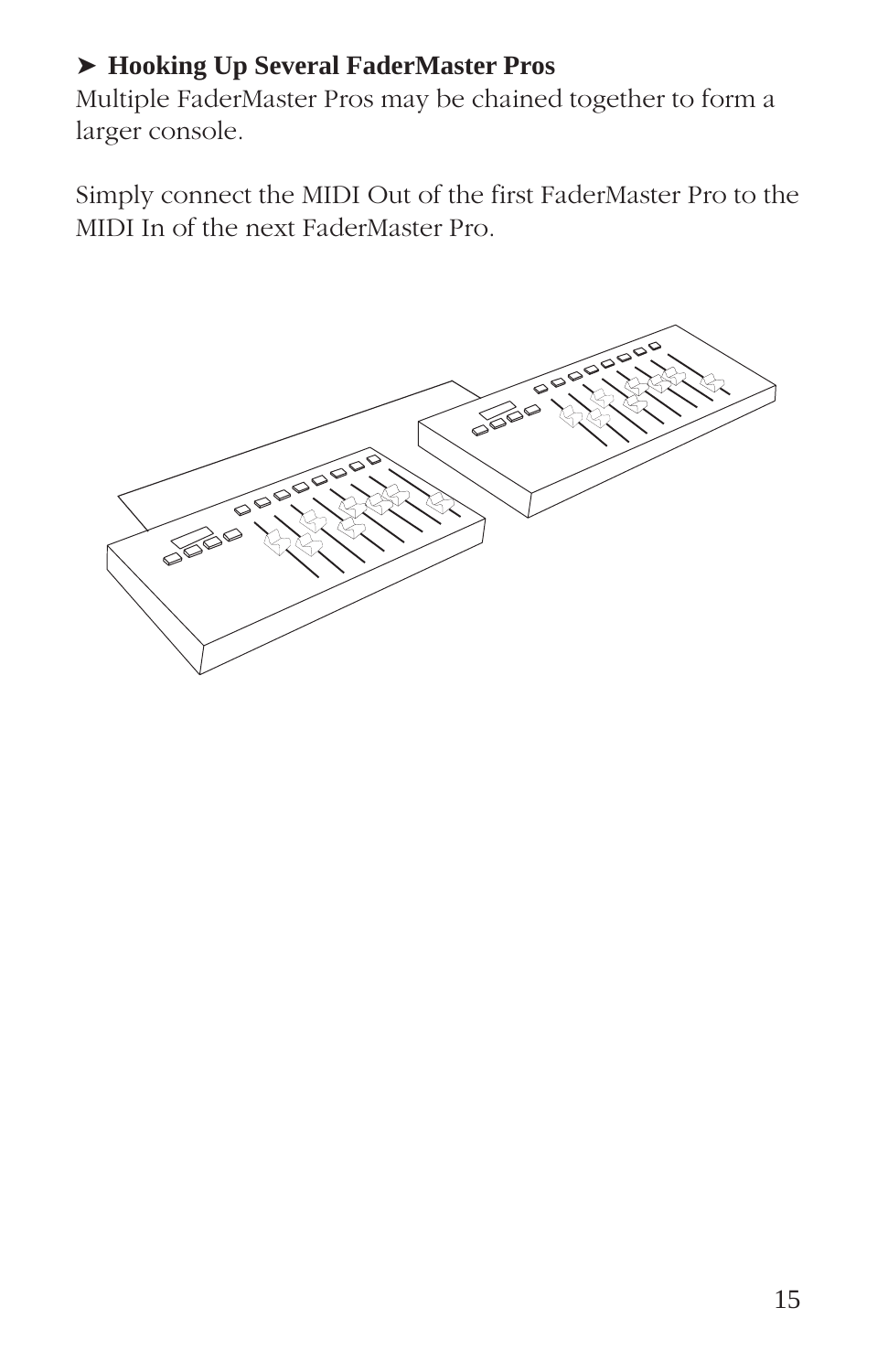# **Bank Selection**

FaderMaster Pro's memory is organized into three sets or "Banks" of programs.

*(In developing FaderMaster Pro, we decided to organize the memory into "Banks" as opposed to "Savings and Loans". Otherwise you might come back the next day and find them missing or renamed.)*

- P 1 through P 20 **User Programmable Banks**
- A 1 through A 8 **Automation Banks**
- F 1 through F 50 **Factory Banks**

| Step up through the banks one at a time by pressing UP. |              |  |
|---------------------------------------------------------|--------------|--|
| For example, if the display says                        | $\mathbb{P}$ |  |
| Press UP, display then says                             |              |  |

| Step down through the banks one at a time by pressing <b>DOWN</b> . |  |  |
|---------------------------------------------------------------------|--|--|
| For example, if the display says $P$                                |  |  |
| Press <b>DOWN</b> , display then says                               |  |  |

Rapidly scroll through all the banks by holding either **UP** or **DOWN** *while moving any fader*. Stop moving the fader at the desired bank.

As you step through banks P 1 through P 20, FaderMaster Pro sends out a short system exclusive MIDI command for each bank change, informing other FaderMaster units to also change banks.

Selecting a new bank means that you are selecting entirely different MIDI assignments for the faders and buttons.

This means that you can use FaderMaster Pro for multiple applications at the same time, simply by changing banks.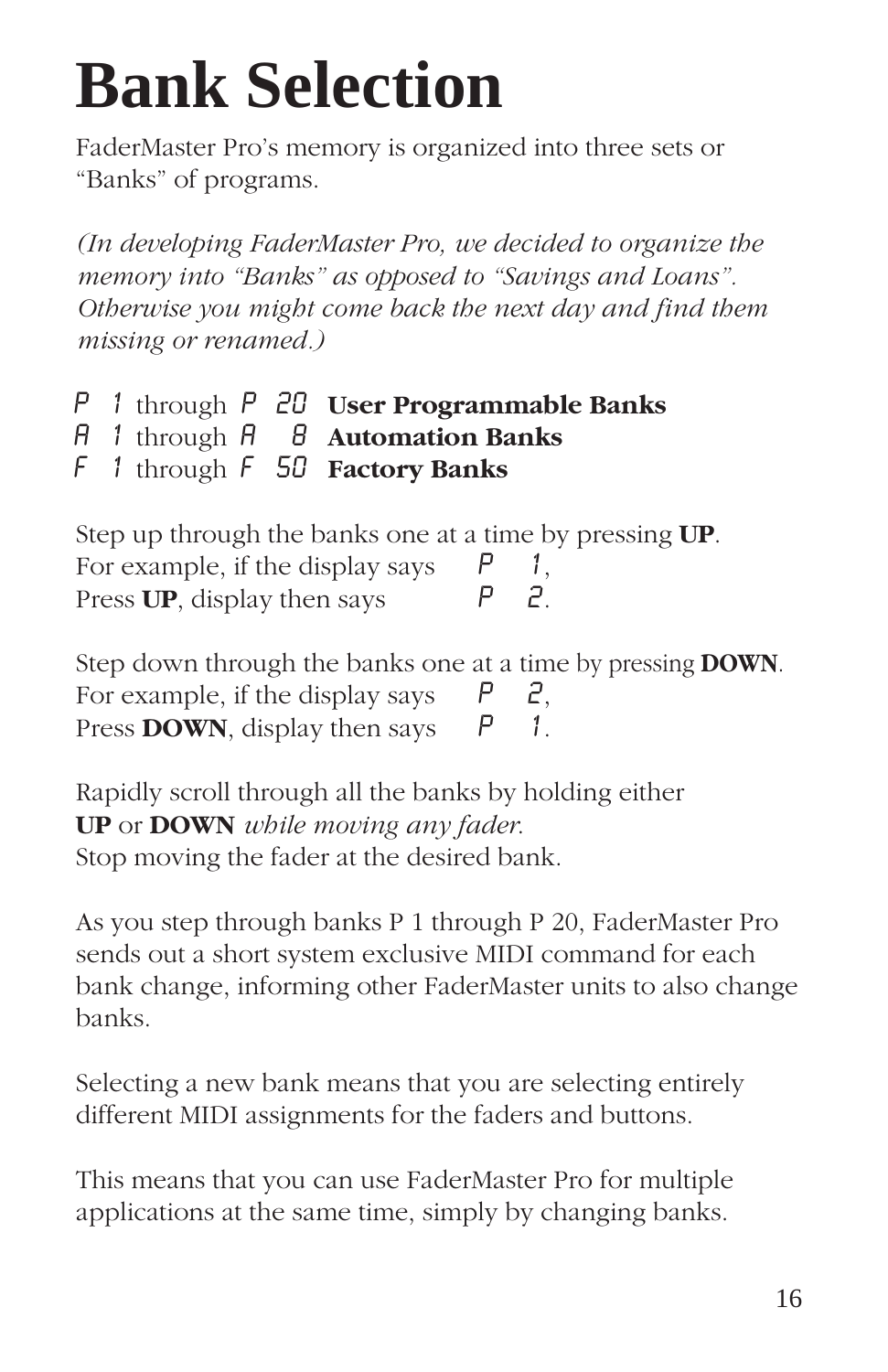#### **For Example**

Say that P 1 has been programmed to send MIDI controllers to alter the parameters on a signal processor, such as the Alesis QuadraVerb 2.

Say that P 2 has been programmed to send MIDI controllers (on a different MIDI channel) to a adjust a MIDI Graphic Equalizer, such as the DOD MEQ28.

First Select P 1. Then, move the faders to change the sound characteristics on the QuadraVerb 2.

Press UP to select P 2. Then, move the faders to change the EQ curve on the MEQ unit.

Press DOWN again to select P 2 to adjust the QuadraVerb, etc.

This allows you to have immediate live control of multiple signal processors. (Without, obviously, walking over to the rack and fiddling with parameters one at a time with an LCD menu.)

In addition, the MIDI output of FaderMaster Pro may be recorded onto a sequencer, so that the signal processor changes may be automated and occur simultaneously.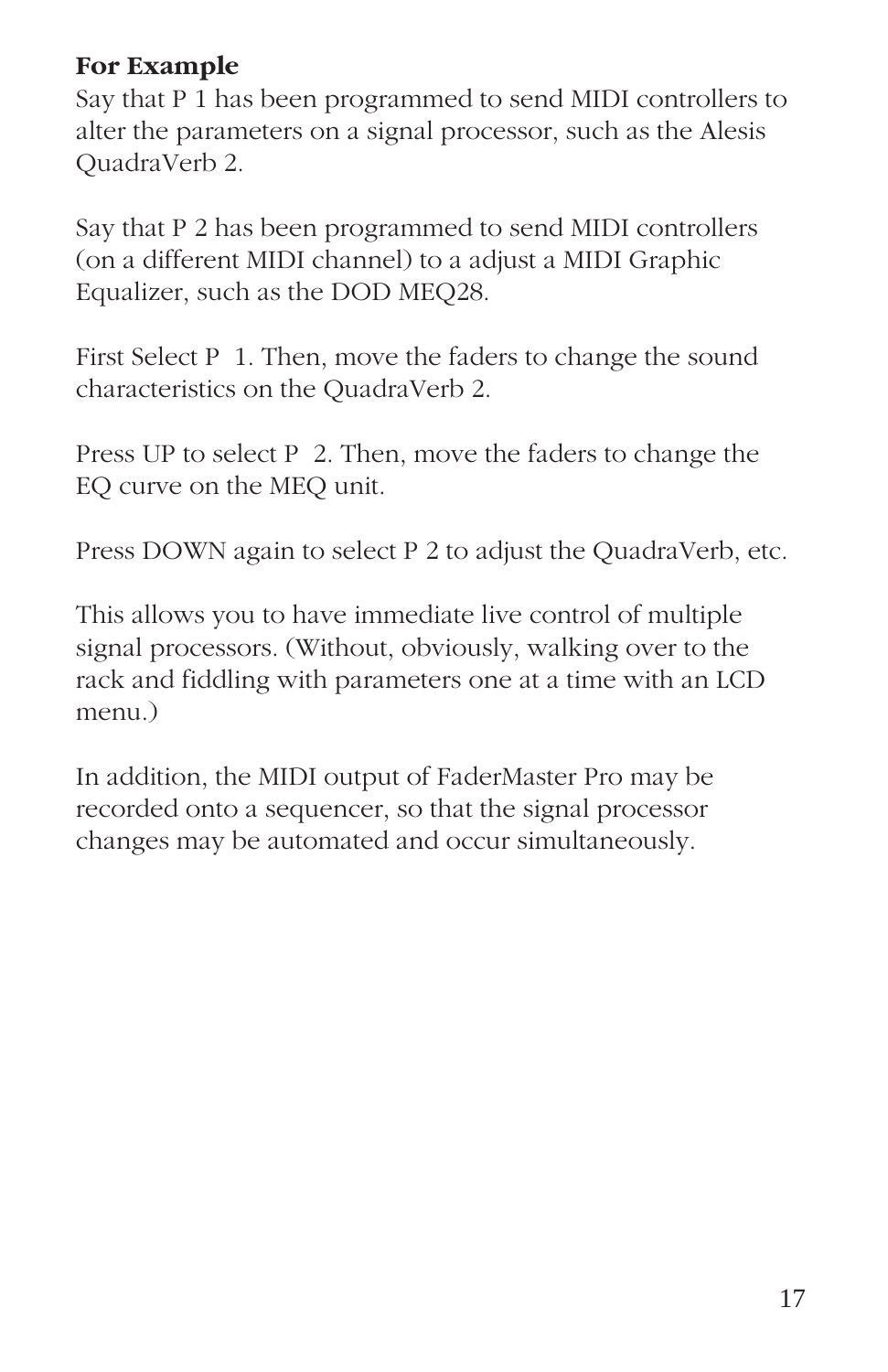# **User Programmable Banks P 1 - P 20**

The twenty User Programmable are indicated in the display as P 1 through P20.

Each of the eight faders and eight buttons may send a different kind of MIDI message.

This is the most flexible bank, when your application calls for complex sets of different kinds of MIDI commands.

If, however, you plan on using FaderMaster Pro mostly for automation, (such as sequencer mixing, digital audio workstation mixing, simple signal processor control, etc.), turn first to the chapter on the Automation Banks, page 41.

The Automation Banks are much easier to program than the User Banks. In the Automation Banks, you only set one fader, and all the rest of the faders and buttons are automatically assigned to sequential controller numbers.

From the front panel of FaderMaster Pro, you can make each fader and button send the following MIDI commands or parameters (called PARM): Continuous Controller, Notes, After touch, Pitch Bend, and Program Changes.

With the optional FaderMaster Pro Remote software, you can also make the faders and buttons send MIDI System Exclusive commands.

For each fader and button, you may select the MIDI channel, the controller or note number, and minimum and maximum values.

For faders, you may set the speed of the MIDI output and whether any fader is grouped to another fader.

For buttons, you may set whether the button acts momentarily or push on / push off.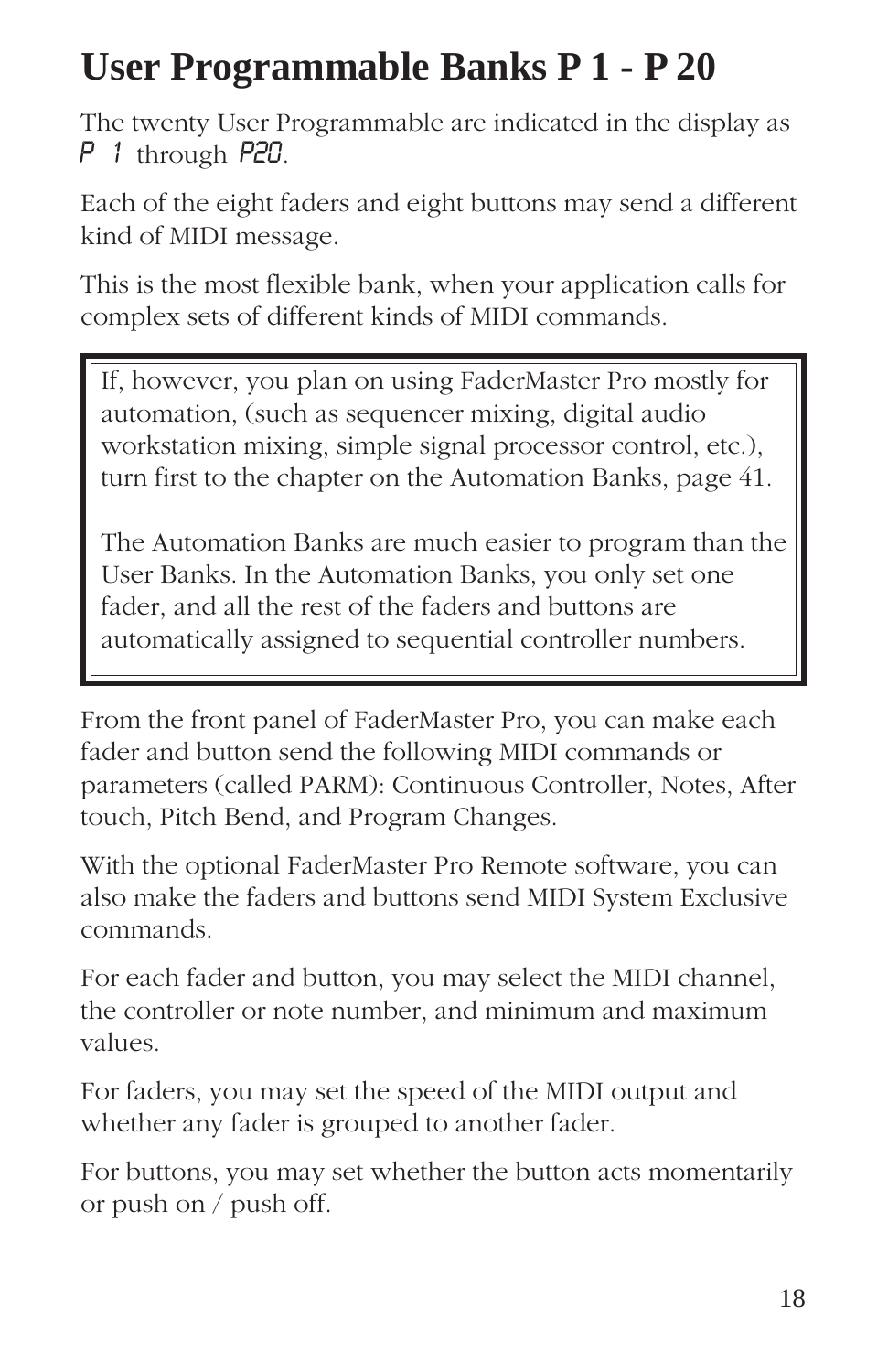# **Programming FaderMaster Pro**

Programming is done one of the programming modes, accessed by simply pressing the PROG button.

First, before attempting to make any changes to the way FaderMaster Pro is programmed, *Make sure that the PROTECT feature is OFF*.

(The PROTECT feature works like the safety tab on a cassette or diskette, to prevent you from accidentally changing the memory of FaderMaster Pro.)

Hold SHIFT and PROTECT observe the Protect status. Move any fader to turn Protect on and off. When Protect is off, the display indicates **OFF**. When Protect is on, the display indicates **PRO**.

# **Entering Programming Modes:**

To program the faders, press the **PROG** button once so that the **FADER LED** is lit.

To program the buttons, press the **PROG** button again so that the **BUTTON LED** is lit.

To program the foot pedal input, press the **PROG** button again so that the **FADER LED** flashes.

To program the foot switch input, press the **PROG** button again so the **BUTTON LED** flashes.

# **Exiting Programming Modes:**

To exit the programming mode, press the **PROG** button again until both LEDs are off.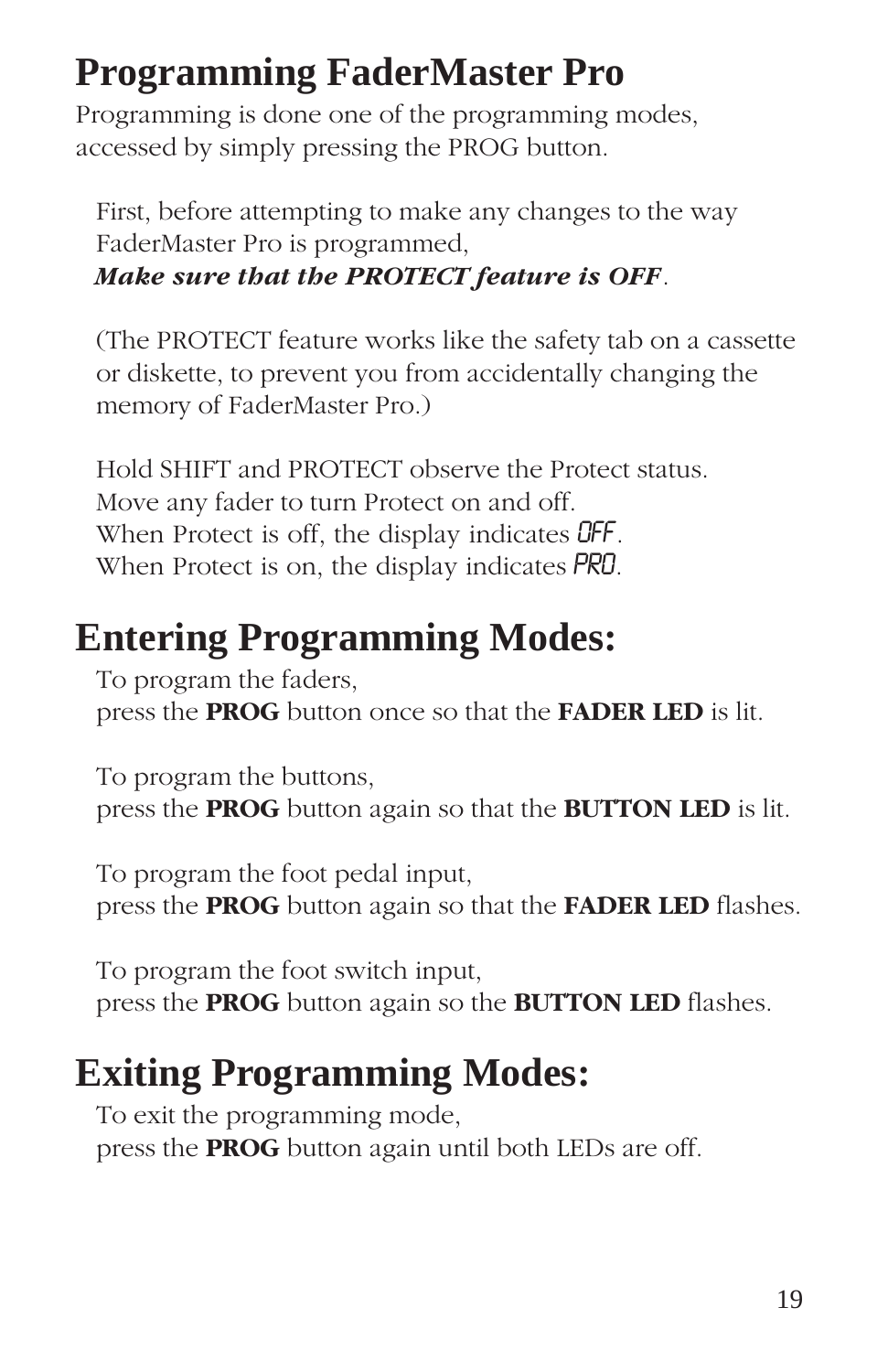# **Programming Faders (In General)**

➤ First select a Programmable User Bank number, P1 through P20.

Use the UP or DOWN buttons to step to the desired program number, or, hold UP or DOWN while moving any fader and stop moving the fader when the desired number is reached.

➤ Enter Fader Program mode. Press the PROG button once so that the FADER LED is lit.

➤ Press and hold a button corresponding to the desired parameters or attributes while moving a fader.

➤ Exit Fader Program mode. Press the PROG until both FADER and BUTTON LEDs are off.

#### **Simple Example**

To make fader 1 send MIDI Controller data on MIDI channel 4 when moved,

❏ Enter Fader Program mode. (Press PROG once.)

❏ Move fader 1 while holding the PARM button until Co is displayed.

❏ Move fader 1 while holding the CHAN button until 4 is displayed.

❏ Exit Fader Program mode.

More programming details are provided in the following pages.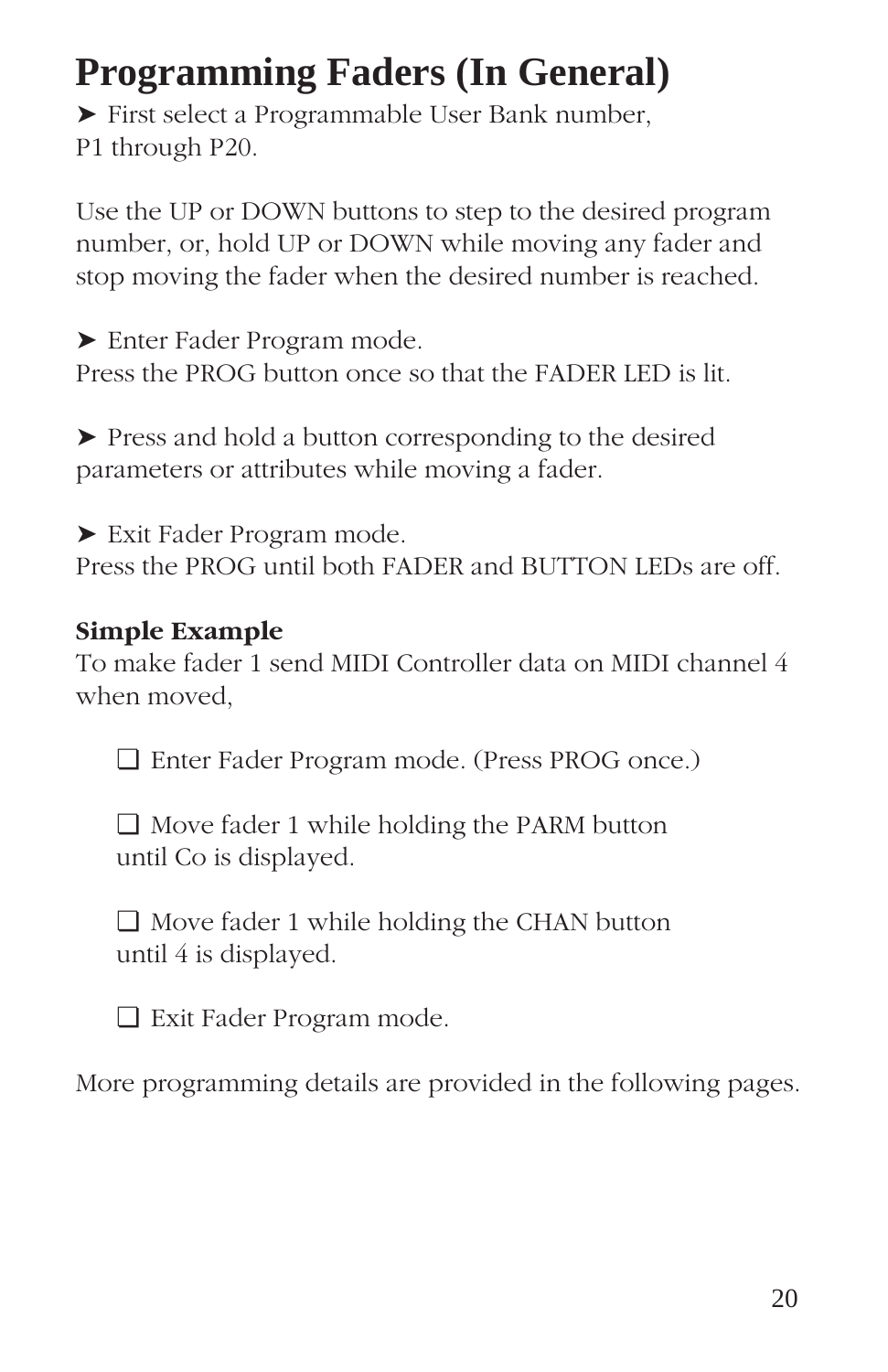### **Programming the Faders (In Detail)**

Here are the specifics parameters and attributes that may be selected for each fader. (Remember that these settings may only be reviewed and edited in Fader Program mode.)

### ➤ PARM

Hold the PARM button while moving a fader to select whether the fader will send Notes  $(ND)$ , Controllers  $(D)$ , Program Change  $(PI)$ , After Touch  $(HT)$  or Pitch Bend  $(PB)$ .

## $\blacktriangleright$  CHAN

Hold the CHAN button while moving a fader to select what MIDI channel the fader will send on, 1 through 16.

#### $\blacktriangleright$  PARM#

Hold the PARM# button while moving a fader to select the what Controller Number or Note Number the fader will send, if the fader has been assigned to send Controllers or Notes.

# $\blacktriangleright$  MIN

Hold the MIN button while moving a fader to select the minimum value that the fader will send when it is moved to the bottom of its travel.

## $\blacktriangleright$  MAX

Hold the MAX button while moving a fader to select the maximum value that the fader will send when it is moved to the top of its travel.

#### *Notice*

*If you set a faders minimum value higher than its maximum value, the fader will operate reversed.*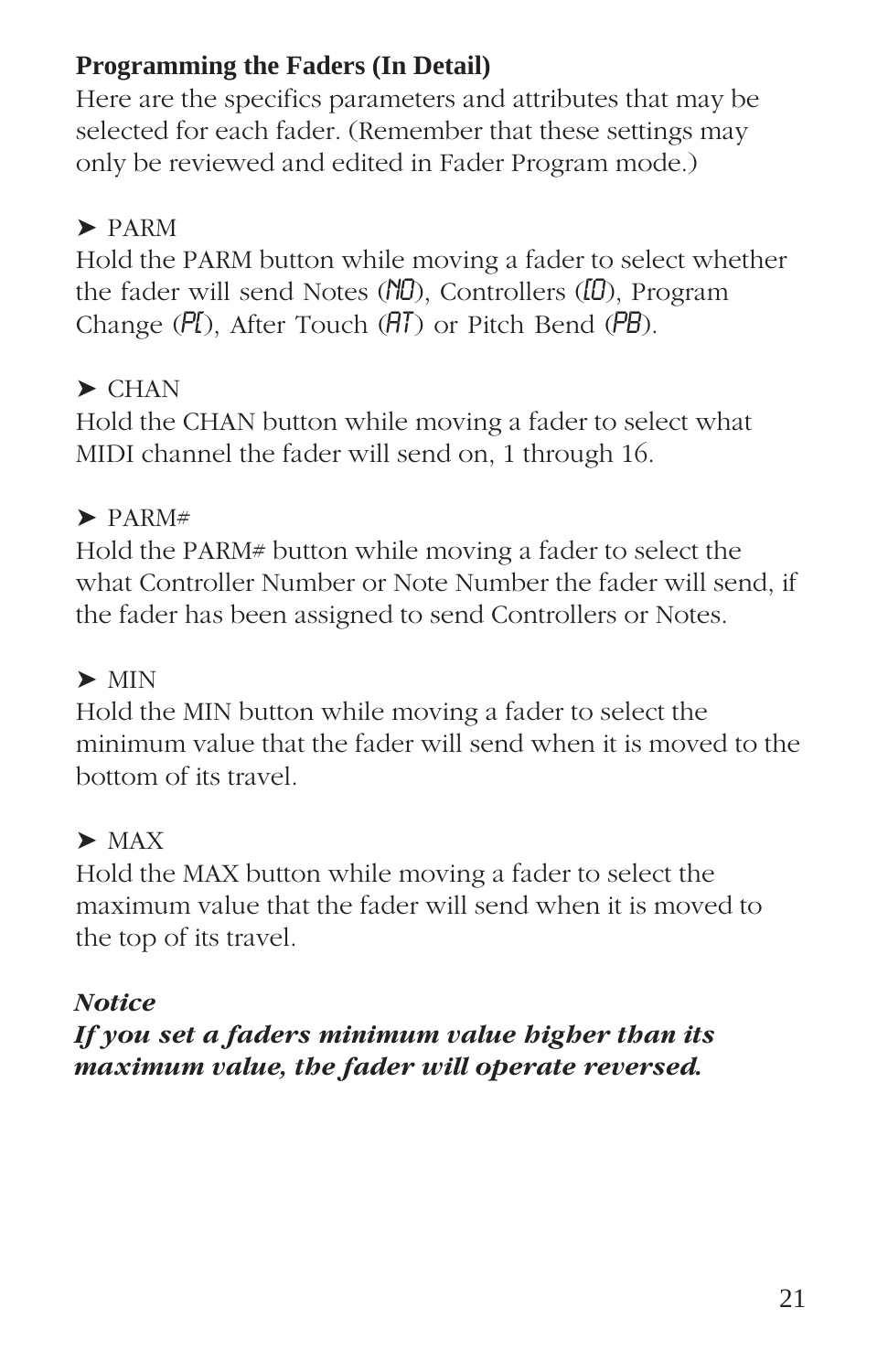#### **MIN and MAX Application Example**

A fader that sends MIDI Volume commands may have a minimum of 0 and a maximum of 127.

To perform a crossfade, set another fader with a minimum of 127 and a maximum of 0. When you bring up the two faders, one will effect a fade in while the other effects a fade out.

You may also group these two faders (discussed next). Moving up one fader would send Volume commands that are increasing (on one MIDI channel), at the same time as Volume commands (on a different MIDI channel) that are decreasing.

A fader that sends MIDI Program Change commands may have a minimum of 1 and a maximum of 32, if you are trying to restrict the available programs in a signal processor to a given class of sounds.

(You want to make sure you stick with a family of related hall sounds, and never accidentally select the ever-so-useful flanged-leslie-reverse-gated-reverb.)

#### ➤ SPEED/BM

Hold the SPEED button while moving a fader to select how fast the fader will send out MIDI data. The speed is represented by a number 1 through 4. 1 is the slowest and 4 is the fastest.

Generally speaking, choose the fastest setting (4) for the smoothest control for mixing applications. Choose the slowest setting (1) for sending program changes so you will have more control.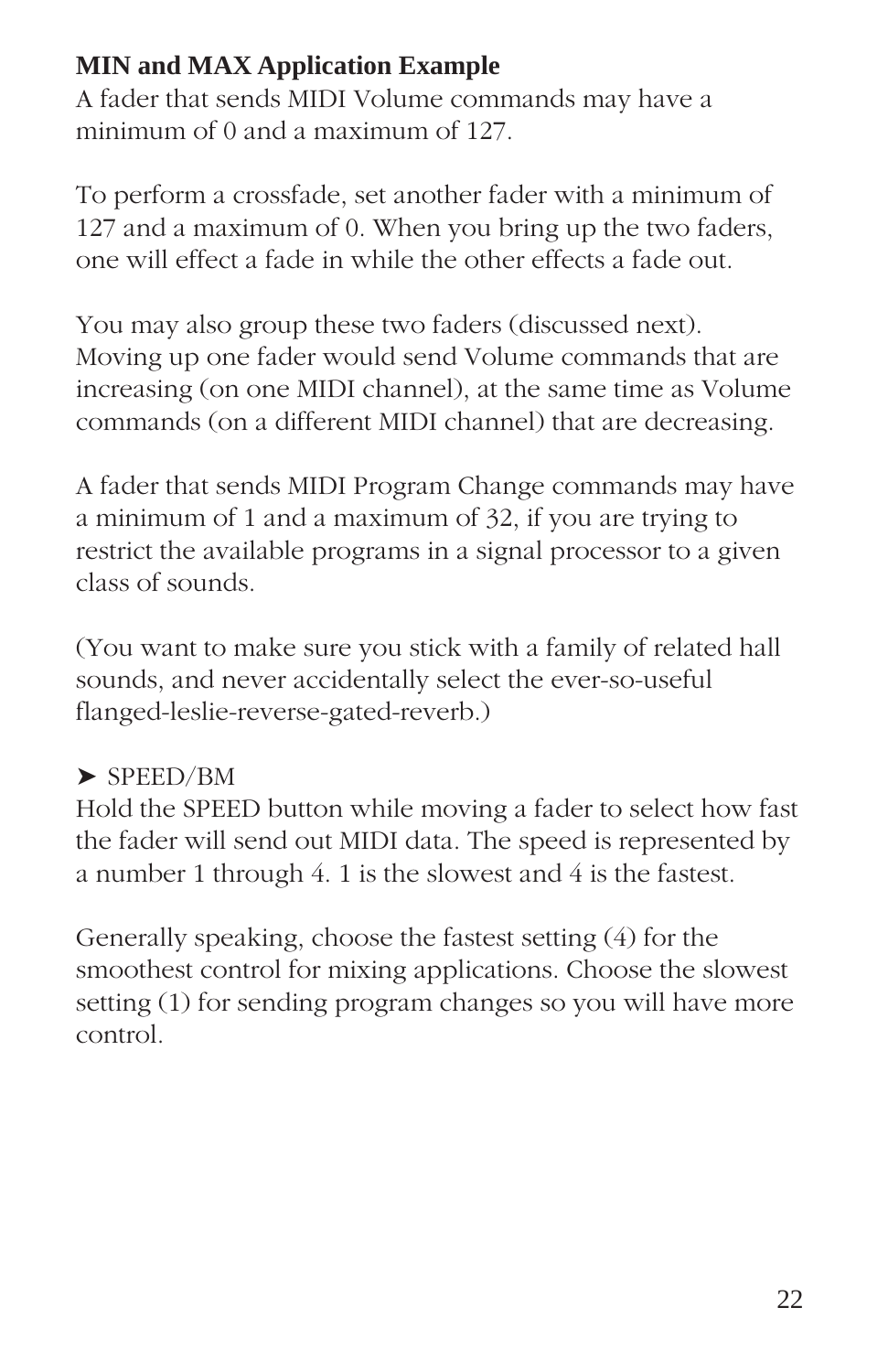# ➤ **Grouping**

In the P Banks, faders may be grouped.

To group a fader means that you assign some number of faders to be controlled by another fader called a "group master fader".

When you move a group master fader, FaderMaster Pro sends out MIDI commands just as if you simultaneously moved all of the faders assigned to the group master fader.

In other words, moving one fader sends out multiple MIDI commands as if several faders were being moved.

#### **An Application Example**

Say that the eight faders have been programmed to send MIDI Volume (MIDI Controller #7) on channels 1 through 8.

You could make fader 4 a "group master fader" by assigning faders 1 through 3 to group master 4.

You could make fader 8 a "group master fader " by assigning faders 5 through 7 to group master 8.

| The result would be that if you |                                         |
|---------------------------------|-----------------------------------------|
|                                 | Move this Fader: FaderMaster Pro Sends: |
|                                 | MIDI Volume on Channel 1                |
| 2                               | MIDI Volume on Channel 2.               |
| 3                               | MIDI Volume on Channel 3.               |
| 4                               | MIDI Volume on Channels 1 through 4.    |
| 5                               | MIDI Volume on Channel 5.               |
| 6                               | MIDI Volume on Channel 6.               |
|                                 | MIDI Volume on Channel 7.               |
| 8                               | MIDI Volume on Channels 5 through 8.    |
|                                 |                                         |

Moving a master results in data being sent for the master and all the faders assigned to the master.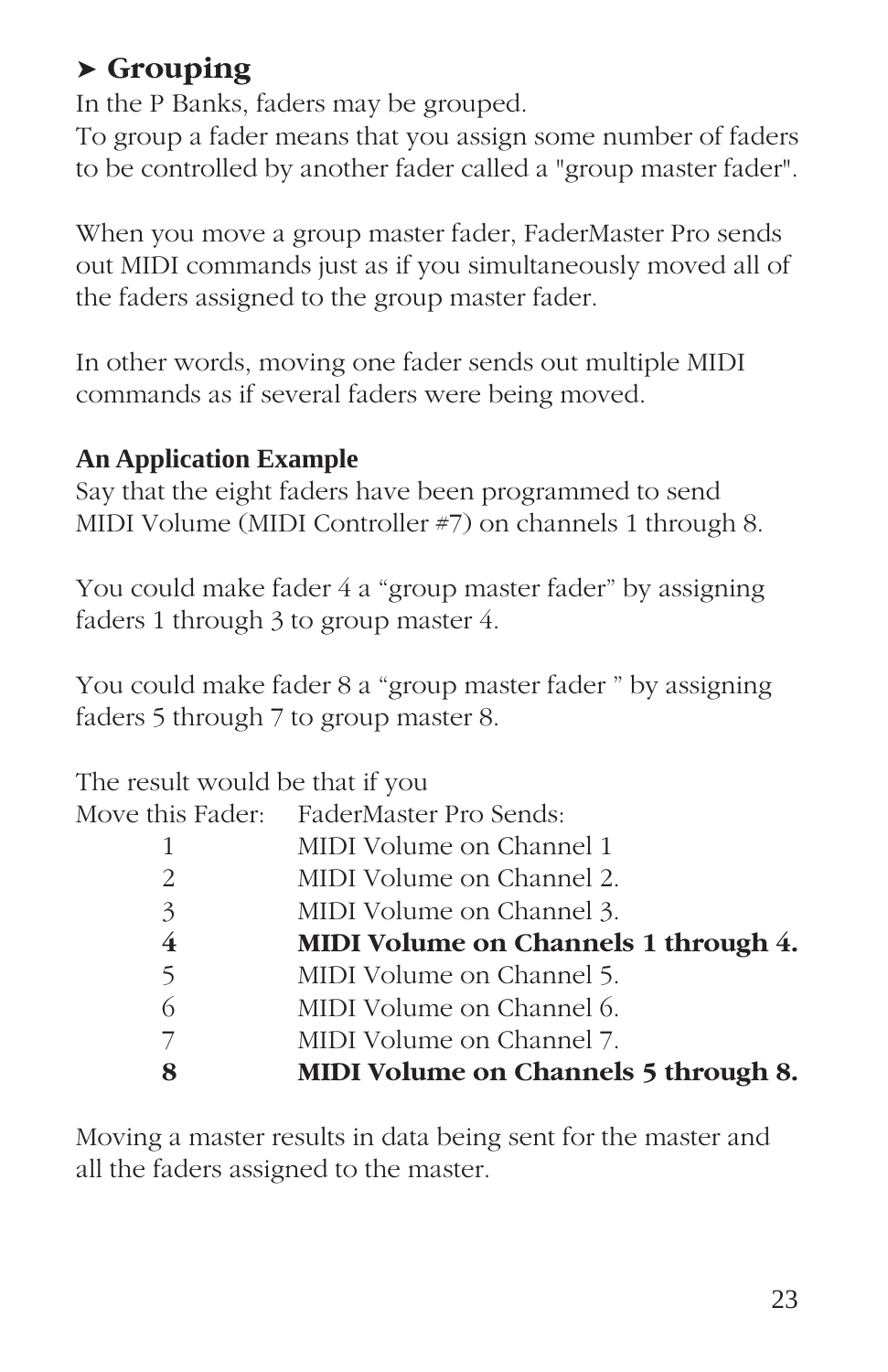# ➤ **To Assign Groups**

Enter Fader Program Mode by pressing PROG until the FADER LED is lit.

Hold the GROUP button while moving a fader *to select the master for that fader*.

For the example just given, hold GROUP and move fader 1 until a "4" is displayed, move fader 2 until a "4" is displayed, move fader 3 until a "4" is displayed,

move fader 5 until a "8" is displayed, move fader 6 until a "8" is displayed, move fader 7 until a "8" is displayed,

Exit Fader Program mode.

**Group Modes** FaderMaster Pro operates in one of three Group modes: ➤ **Absolute** ➤ **Relatively Scaled** ➤ **Offset**

**Choose one of the three Group Modes by pressing SHIFT GROUP and move any fader, the display indicates:**

# 0ff

RE<sub>1</sub>

# **ABS**

Group Modes may be selected "on the fly", while you are actually operating FaderMaster Pro. You do not need to enter Fader Program mode.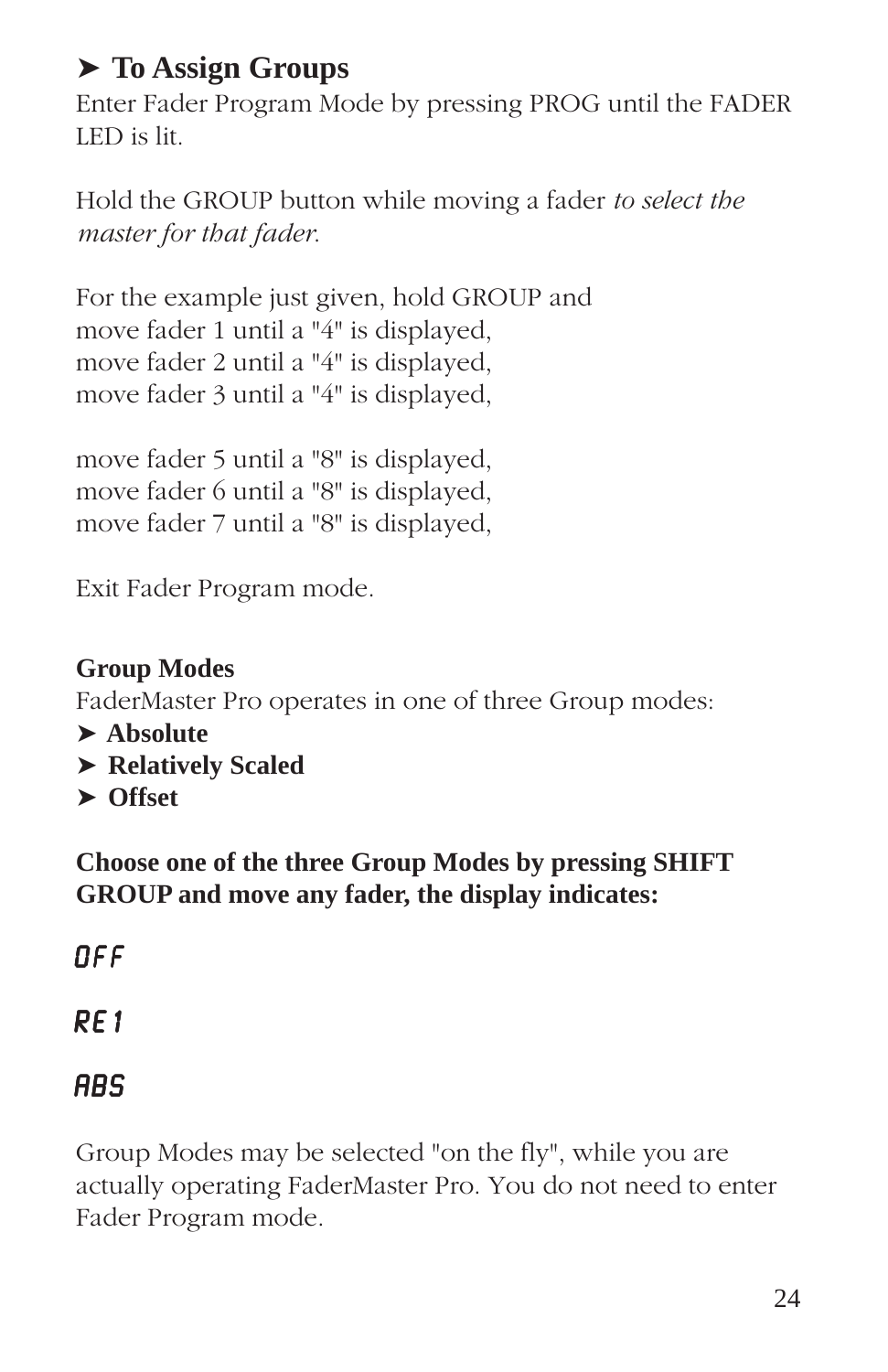# **Group Modes Demonstrated**

For the examples given below, the pictures represent the sort of images you would be likely to observe on sequencer software with on-screen moving faders.

While any fader can be a group master, for sake of these examples say that faders 1 through 7 are assigned to group master 8.

#### **Absolute Grouping**

The faders assigned to the master take on the value of the master. This is true regardless of the position of the faders assigned to the master.





## **Relatively Scaled Grouping**

The faders assigned to the master are proportionally scaled to the master, so that they will all reach the bottom of their throw at the same time.

Before Assigning Groups:



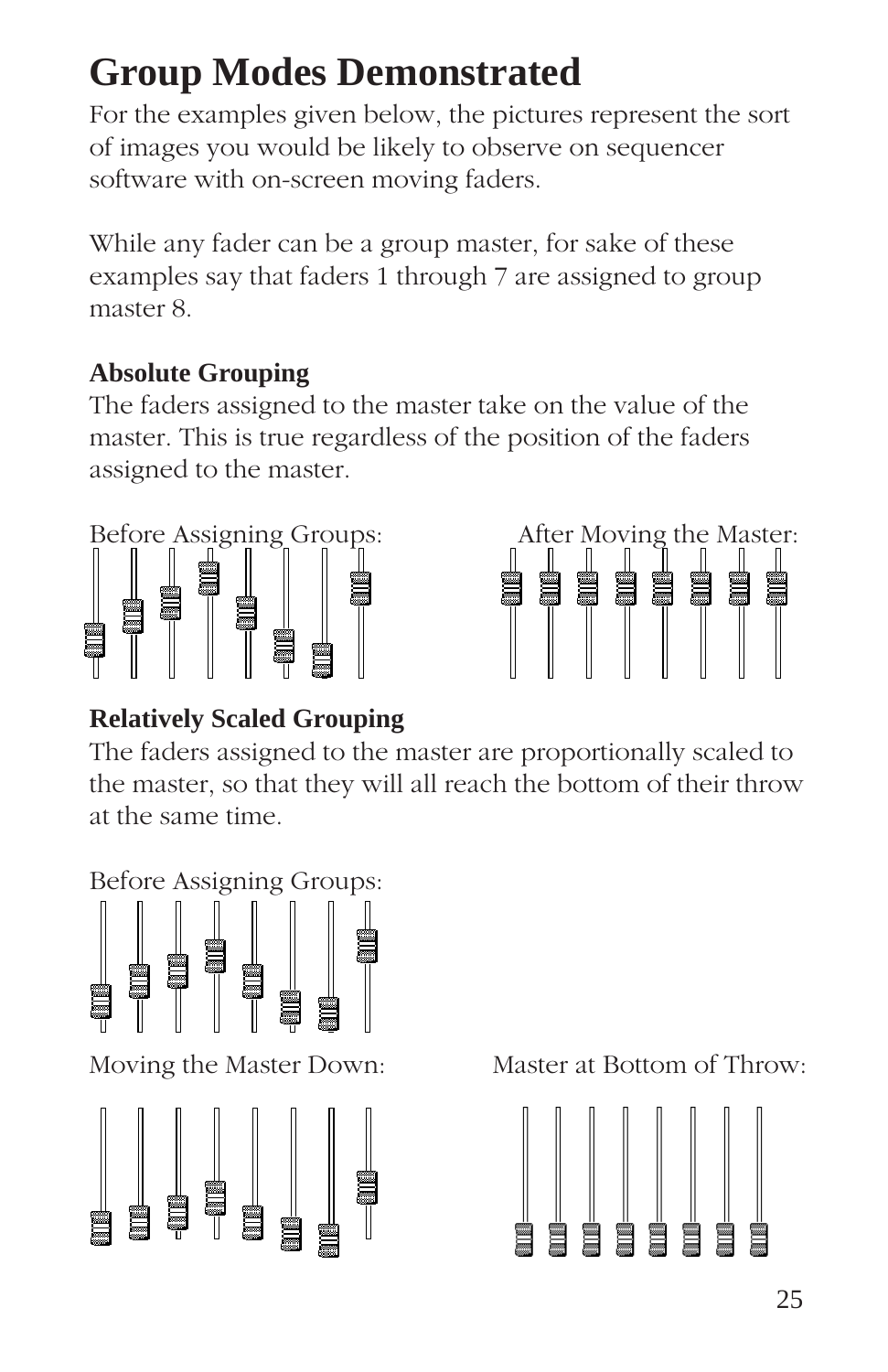#### **Offset Grouping**

The faders assigned to the master are offset by the position of the master.

Faders assigned to the master are offset positively as the master is raised above the mid-point.

Faders assigned to the master are offset negatively as the master is lowered below the mid-point.

Before Assigning Groups:



Master Above Mid-point: Master Below Mid-Point:



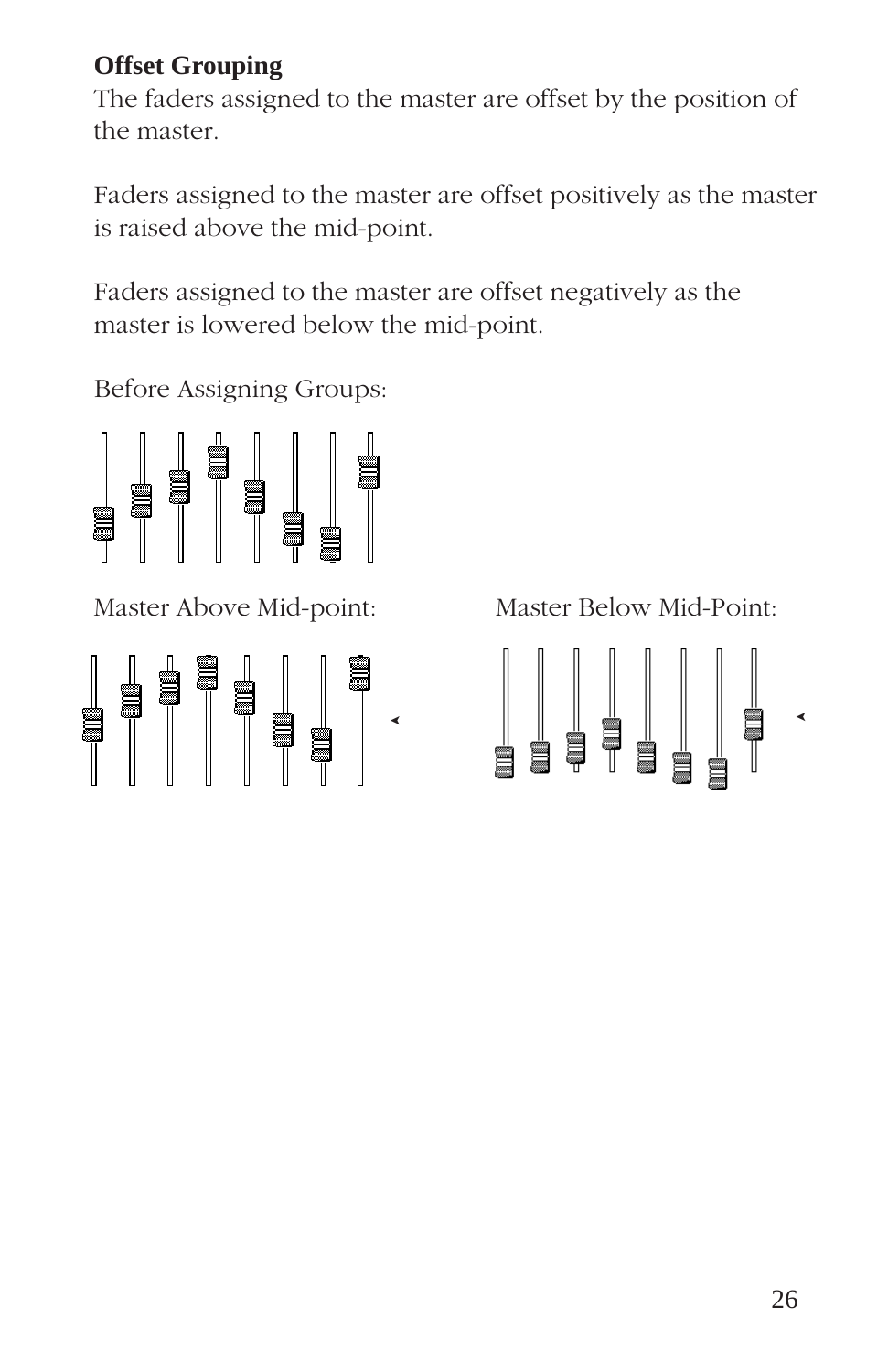# **MERGE Modes**

In the P Banks, each fader may be individually assigned to one of three Merge modes:

- ➤ Merge Off
- ➤ Merge On
- ➤ Merge Conditional

Before describing what the differences are between these modes, and how to assign the faders to these modes, a general definition would be helpful here:

Merging means the ability of FaderMaster Pro to pass MIDI data from its MIDI In to its MIDI Out.

A simple example of merging is this: Connect the MIDI out of a keyboard to the MIDI In of FaderMaster Pro.

Connect the MIDI out of FaderMaster Pro to a tone module.

When you play the keyboard, the MIDI data comes out of the keyboard, goes into the FaderMaster Pro, and comes out of FaderMaster Pro. When you move a fader, of course, MIDI data also comes out of FaderMaster Pro.

The feature is called Merging (instead of calling it ECHO or Soft Thru as it is called on sequencers) to make it clear that the FaderMaster Pro is merging or combining the MIDI data coming into FaderMaster Pro with the MIDI data produced by FaderMaster Pro, as a result of moving the faders, pedal, pushing buttons, or foot switch.

FaderMaster Pro, while merging, can selectively filter out certain kinds of MIDI data, to make sequencer mixing and signal processor control more predictable.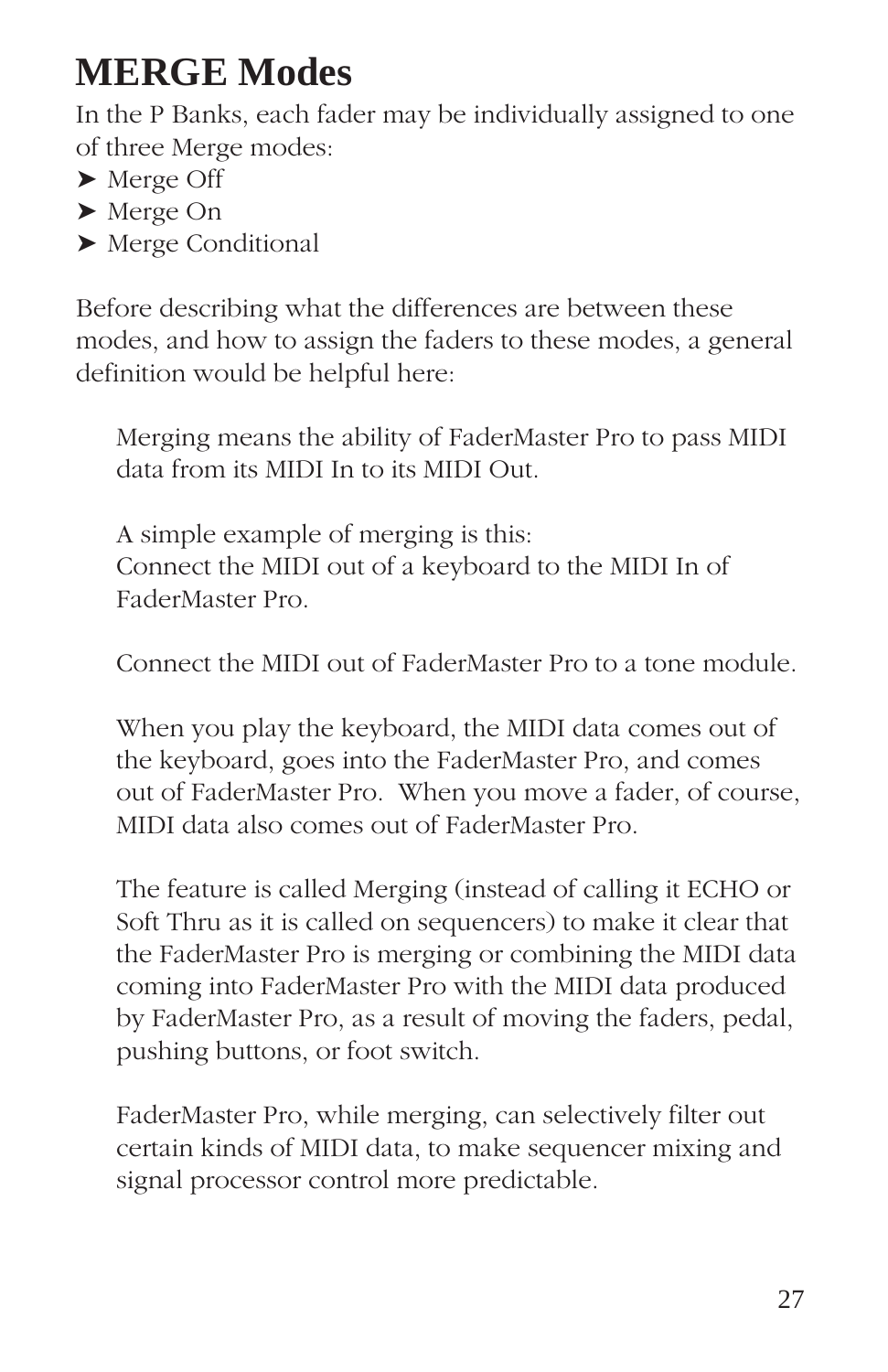#### **Here's how it works:**

After you have recorded controller data on your sequencer, you may want to edit that data. FaderMaster Pro's special MERGE modes are designed to simplify the editing of Continuous Controller data.

The procedure will be to play the previously recorded data from the sequencer into FaderMaster Pro, while re-recording the corrected data coming out of FaderMaster Pro onto a new sequencer track. This is a fairly fail-safe method, in that you need not erase the old MIDI controller track until the new track has been proven to give audibly pleasing results.

(All this assumes, of course, that your sequencer has the ability to easily select which tracks are in playback and which are in record status. That may be difficult on certain hardware sequencers.)

# **Merge Modes Defined:**

## **Merge Off**

This mode is used for completely replacing a track of Controller data. For example, say you have used FaderMaster Pro to record some volume tracks on a sequencer. You may want to completely redo several of those tracks while leaving the others intact.

Data coming into FaderMaster Pro is first examined by the internal microprocessor. If Controller data comes into FaderMaster Pro with the same Parameter Number and MIDI channel that a fader is set for, that data is not passed through. The data may then be replaced by new data when a fader is moved. It is this new data that is recorded onto a new sequencer track.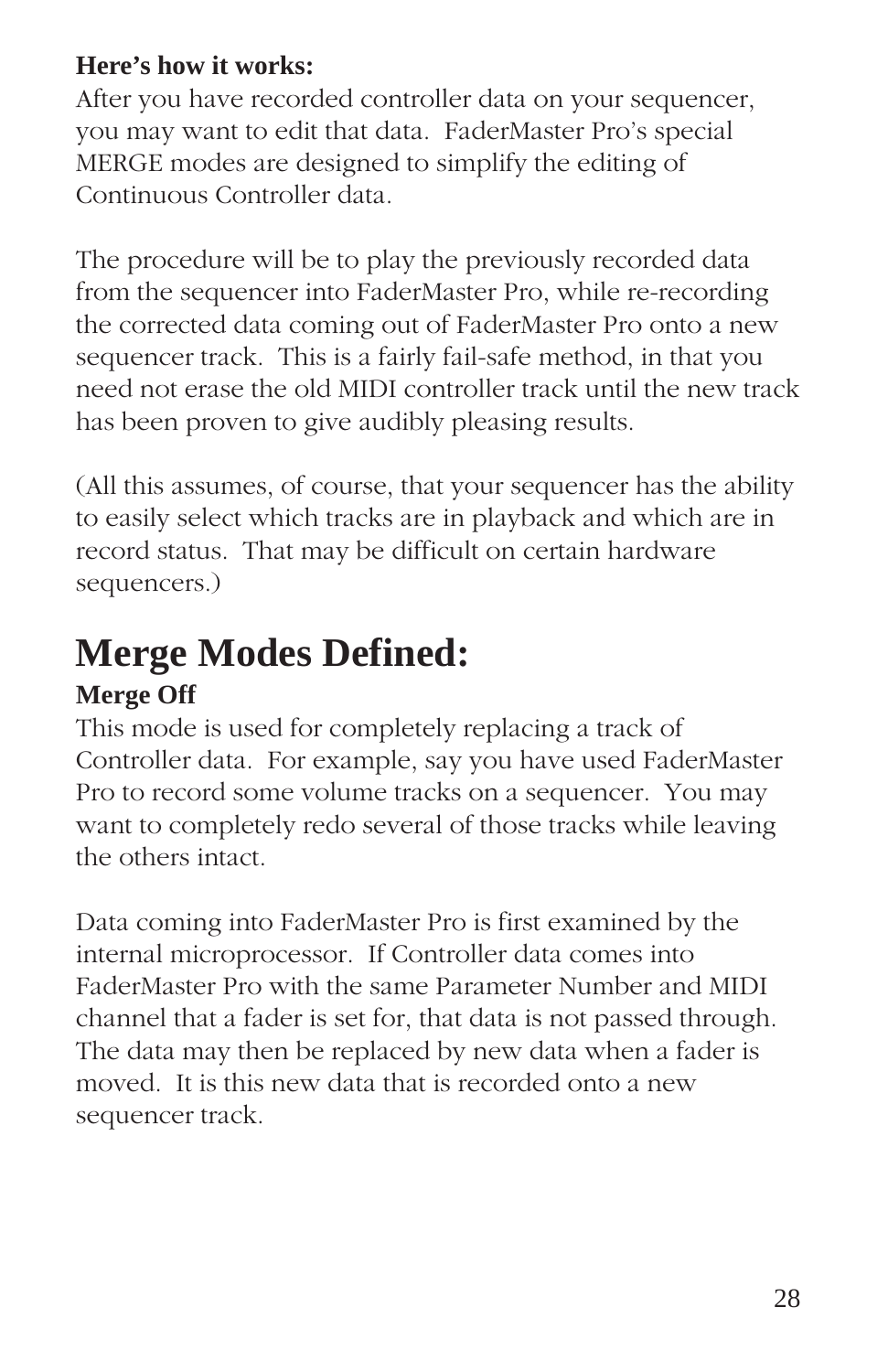#### **Merge On**

Normally, MIDI data received by FaderMaster Pro is "unconditionally merged" with fader commands. That is, any data that comes into FaderMaster Pro goes right back out the MIDI output, merged with the data produced by moving a fader.

#### **Conditional Merge**

This mode is used for replacing sections of a track of Controller data. For example, say you have used FaderMaster Pro to record some volume tracks on a sequencer. You may want to redo certain parts of those tracks while leaving the rest intact.

Data coming into FaderMaster Pro is first examined by the internal microprocessor.

If Controller data comes into FaderMaster Pro with the same Parameter Number and MIDI channel number that a fader is set for, that data is passed through until a fader is moved.

Then the volume data will be replaced by new data from the fader being moved. It is this new data that is recorded onto a new sequencer track.

Momentarily pressing SHIFT and PROG will once again allow data to pass through for that fader (i.e. effect a punch out), until the fader is moved again.

In other words, this mode allows *the momentary interruption of the flow of Controller data through FaderMaster Pro*. During that interruption, new MIDI data may be inserted by moving the faders.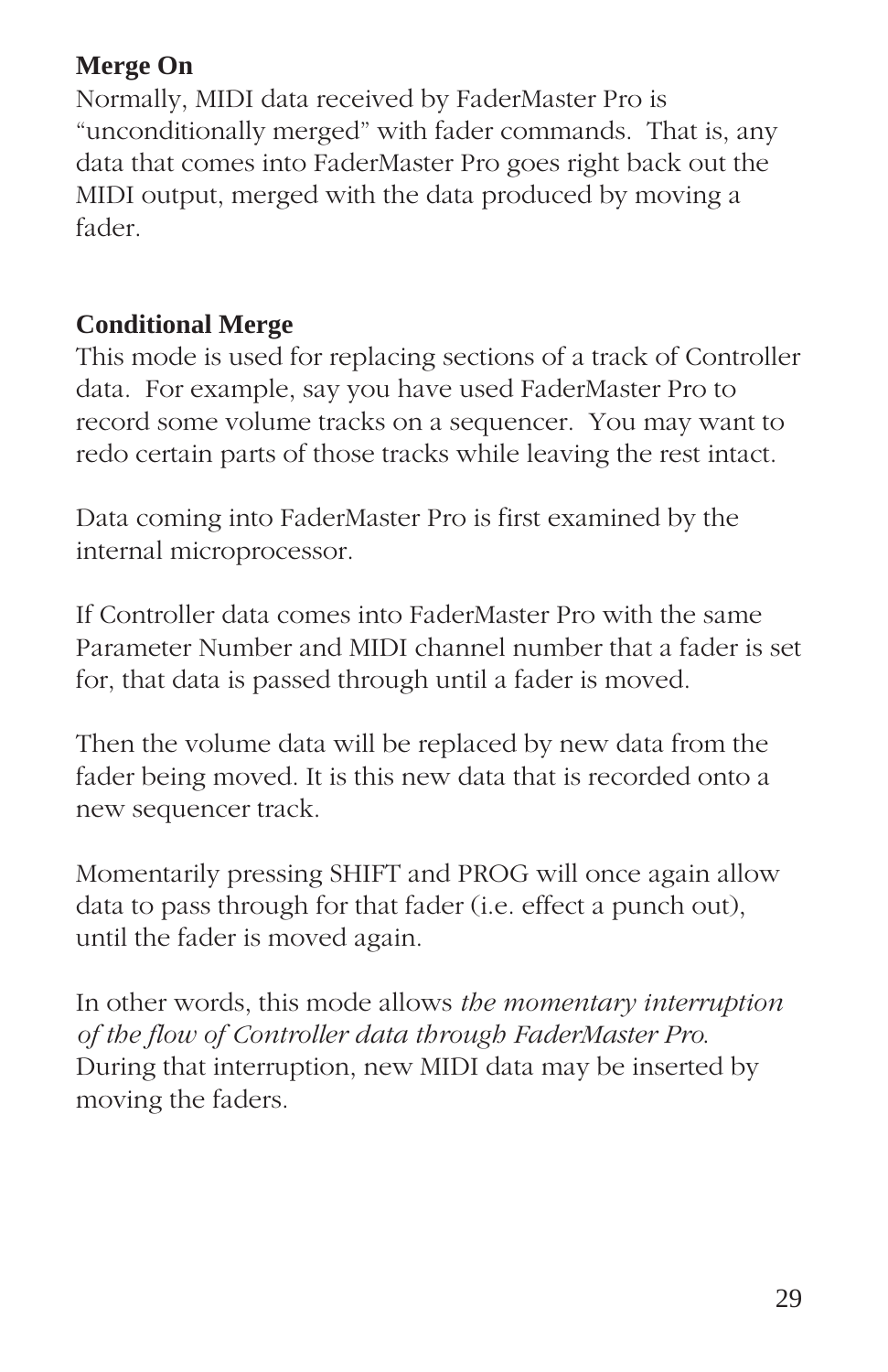# ➤ **Assigning Merge Modes**

To view or change the merge assignment for a given fader, first make sure you are in PROG Mode, and the Fader LED is on steadily (not flashing.)

Press MERGE. The display will show one of the following:

#### $\mathbb{C}N$  = Merge On.

All data is passed through FaderMaster Pro and merged with fader data.

#### $OFF$  = Merge Off.

Data coming into FaderMaster Pro is examined. If the fader is set to Merge Off, and if Controller data comes into FaderMaster Pro with the same Parameter Number and MIDI channel that the fader is set for, that data is not passed through.

 $[**ON**] = Conditional Merge.$ 

The data coming into FaderMaster Pro is examined as described above. Merging takes place until the corresponding fader is moved. At that point the data coming in is not passed through, but is replaced by fader data. A momentary push of SHIFT and PROG button allows MIDI data to be merged again.

In the User Programmable Banks P1 through P20, you set the merge for each fader by pushing the MERGE button and moving the fader.

To exit the programming mode, press the PROG button again until both LEDs are off.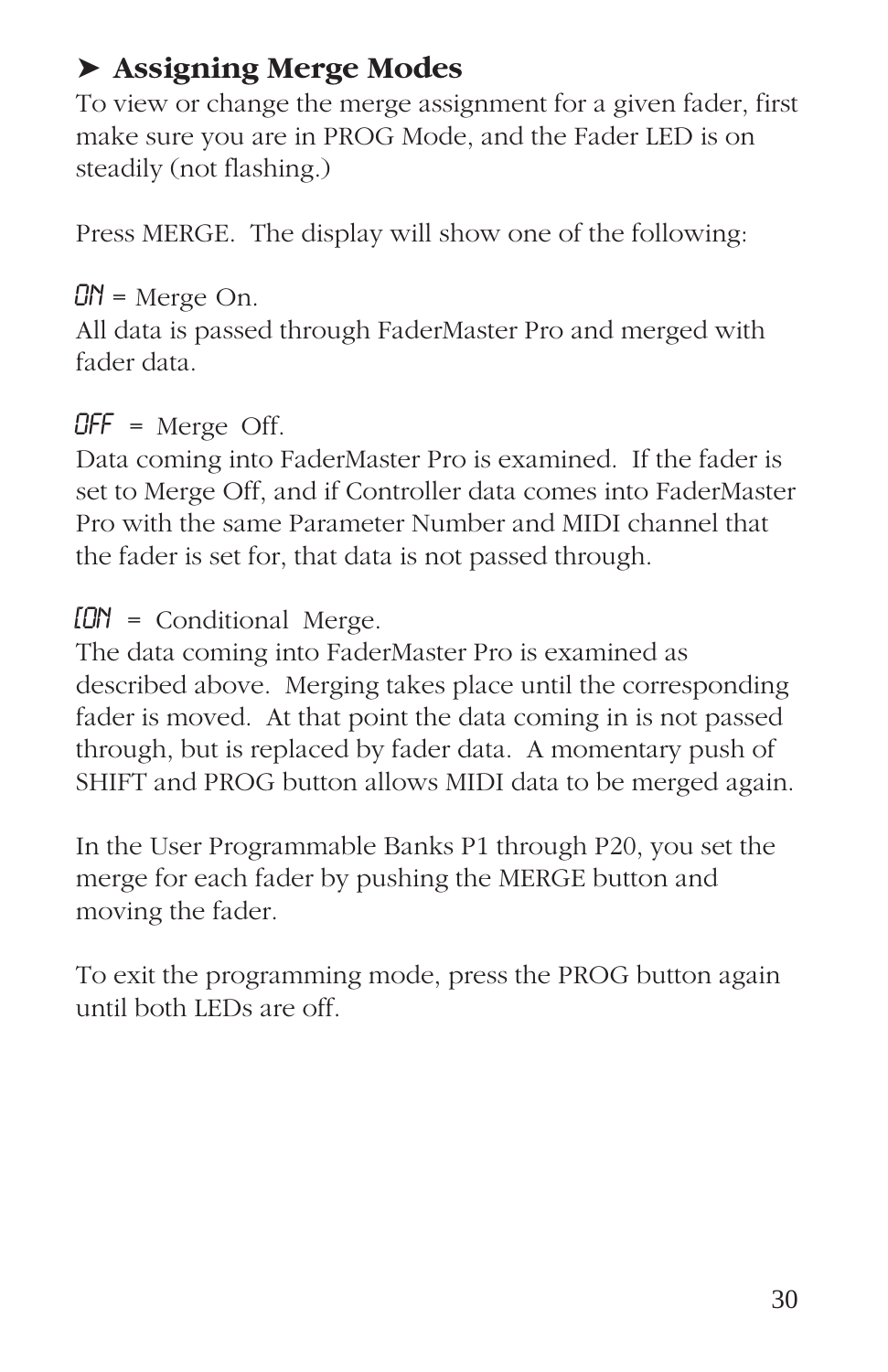# **Programming the Buttons**

To program the buttons, press the PROG button until the BUTTON LED is lit.

Programming a button is easy. But it is not immediately obvious. (One might be inclined to ask the question, "how do you program the buttons, since the buttons themselves are used for selecting the parameters and attributes of the buttons?")

Here is the answer: The buttons are programmed exactly like the faders are programmed. You select which button you are programming by *moving the fader* under the button.

#### **A Simple Example**

To make button 1 send MIDI Controller 7 with a value of 0 when pressed,

❏ Enter BUTTON programming mode by pressing the PROG button until the BUTTON LED is lit.

❏ Move fader 1 while holding the PARM button until  $\Omega$  is displayed.

 $\Box$  Move fader 1 while holding the PARM# button until 7 is displayed.

❏ Exit BUTTON program mode by pressing the PROG button until both LEDs are not lit.

Now, pressing button 1 will send a MIDI Controller 7 with a value of 0 when pressed. Since MIDI Controller 7 is MIDI volume, pressing the button will act as an audio mute.

**Remember, you choose the button number that you want to program by moving the corresponding fader below the button.**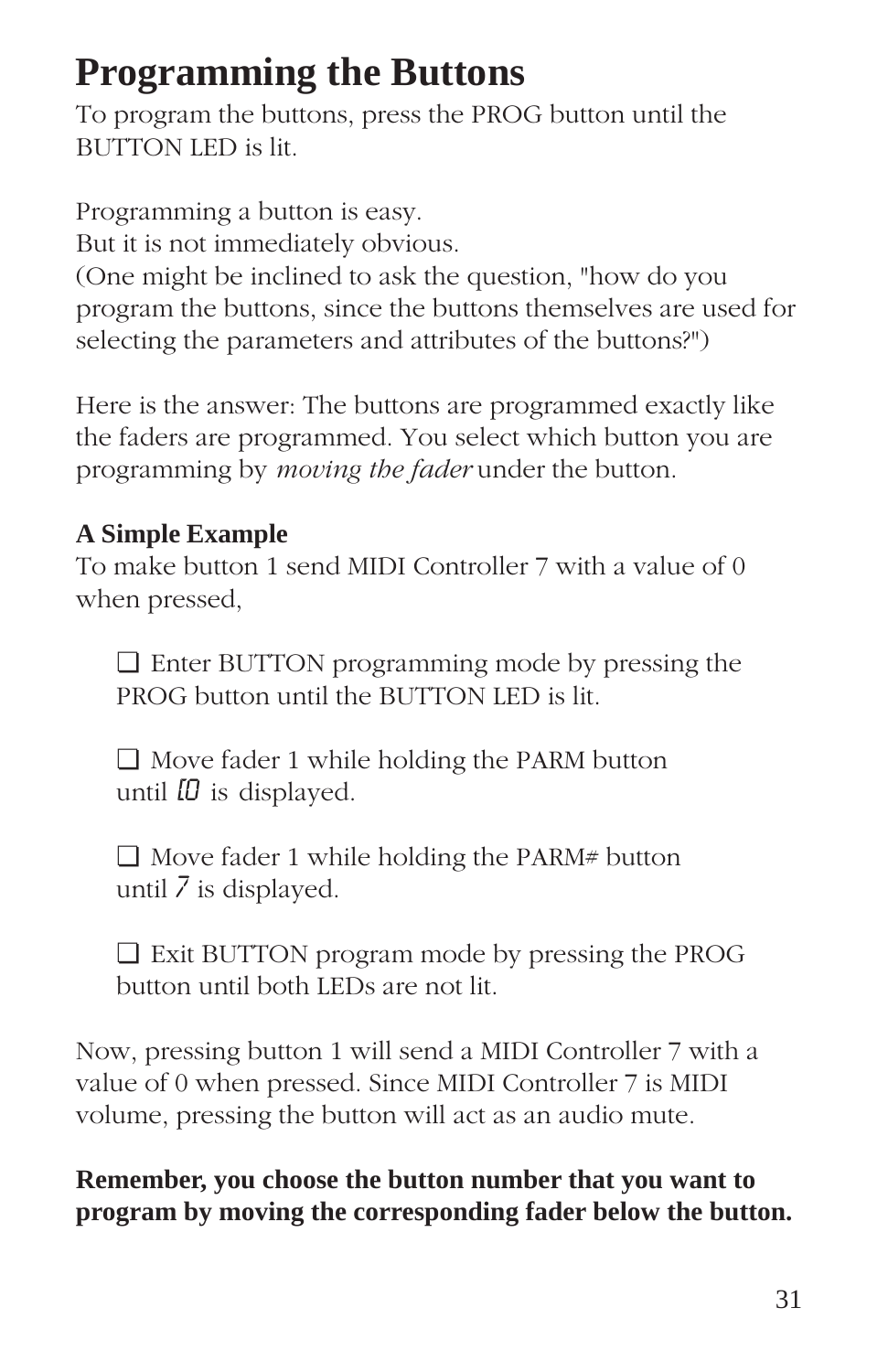Here is how to set the various parameters and attributes of the buttons, in the P banks and in Button programming mode:

# ➤ PARM

Hold the PARM button while moving a fader to select whether the button will send Notes  $(ND)$ , Controllers  $(ID)$ , Program Change (PG), Pitch Bend (PB). Notice that Notes are always sent as Note On, Note Off pairs with each button press.

# $\blacktriangleright$  CHAN

Hold the CHAN button while moving a fader to select what MIDI channel the button will send on, 1 through 16.

# $\blacktriangleright$  PARM#

Hold the PARM# button while moving a fader to select what Controller Number or Note Number the button will send, if the button has been assigned to send Controllers or Notes.

# $\blacktriangleright$  MIN

Hold the MIN button while moving a fader to select the minimum value that the button will send.

# $\blacktriangleright$  MAX

Hold the MAX button while moving a fader to select the maximum value that the button will send.

## ➤ SPEED/BM (BUTTON MODE)

Hold the SPEED/BM button while moving a fader to select whether the button's action is

Momentary

Button sends MIN value when pressed and MAX value when released.

L[K Latched

Button sends MIN value when pressed. Button sends MAX value when pressed again.

**FAD** Uses Fader Value

Button sends MIN value when pressed. Sends value equal to fader position when pressed again.

(Group and Merge are not assignable to the buttons.)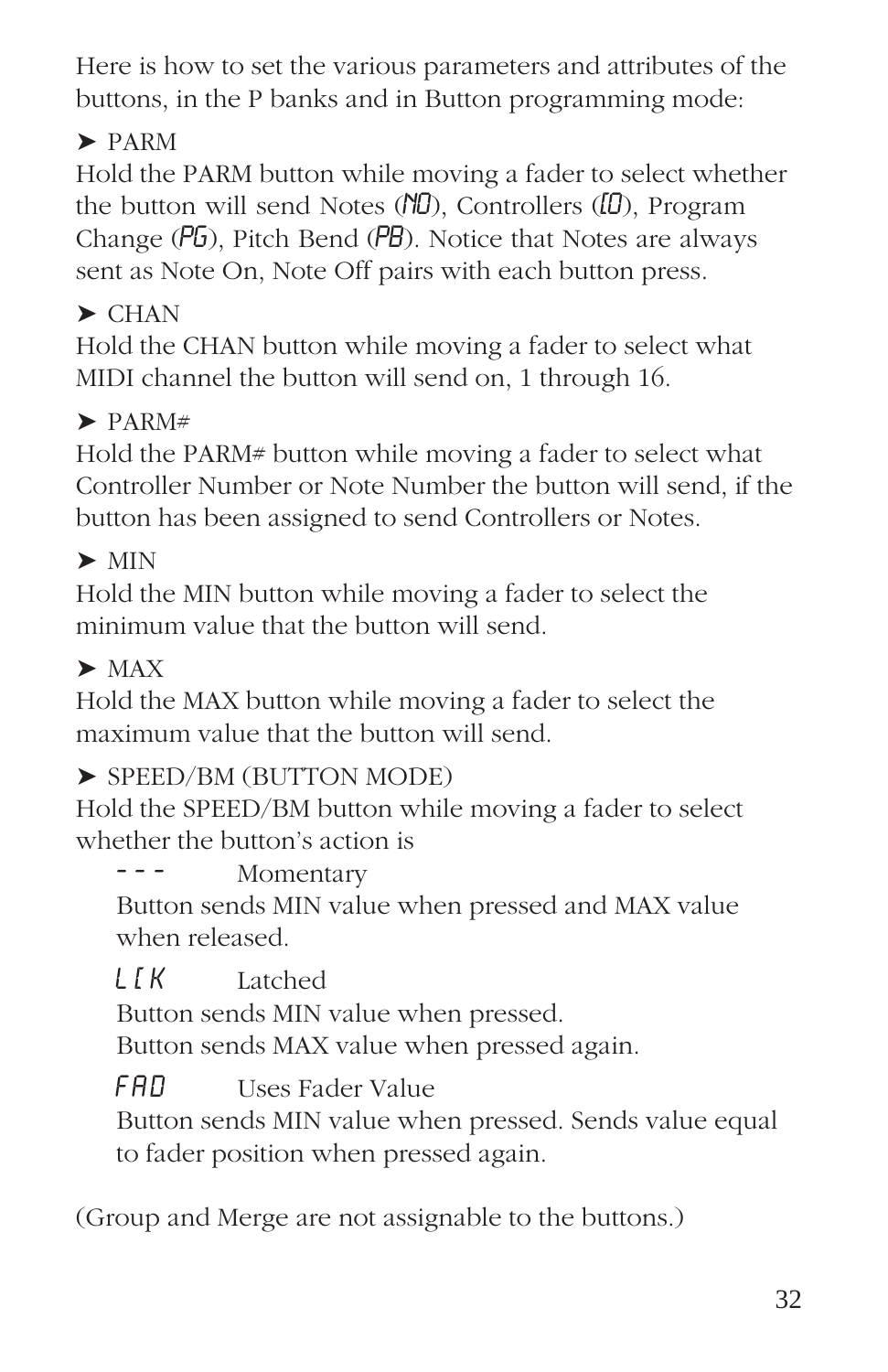# **Programming the Foot Pedal**

The foot pedal input accommodates a user-supplied foot pedal. (Most pedals with tip-ring-sleeve plugs will work.)

A Foot Pedal is programmed just like the faders.

It is programmed in Foot Pedal Program mode, which is selected by pressing the PROG button until the FADER LED flashes.

In Foot Pedal Program mode, select the desired parameter or attribute button while moving fader 1.

Exit Foot Pedal Program mode by pressing the PROG button until both LEDs are not lit.

# **Programming the Foot Switch**

The foot switch input accommodates a user-supplied momentary foot switch.

Both "normally open" and "normally closed" type foot switches will work. Plug in the foot switch before powering on FaderMaster Pro, so the internal microprocessor has the opportunity to "look at" the foot switch to determine which kind it is.

The foot switch is programmed in Foot Switch Program mode, which is selected by pressing the PROG button until the BUTTON LED flashes.

In Foot Switch Program mode, select the desired parameter or attribute button while moving fader 1.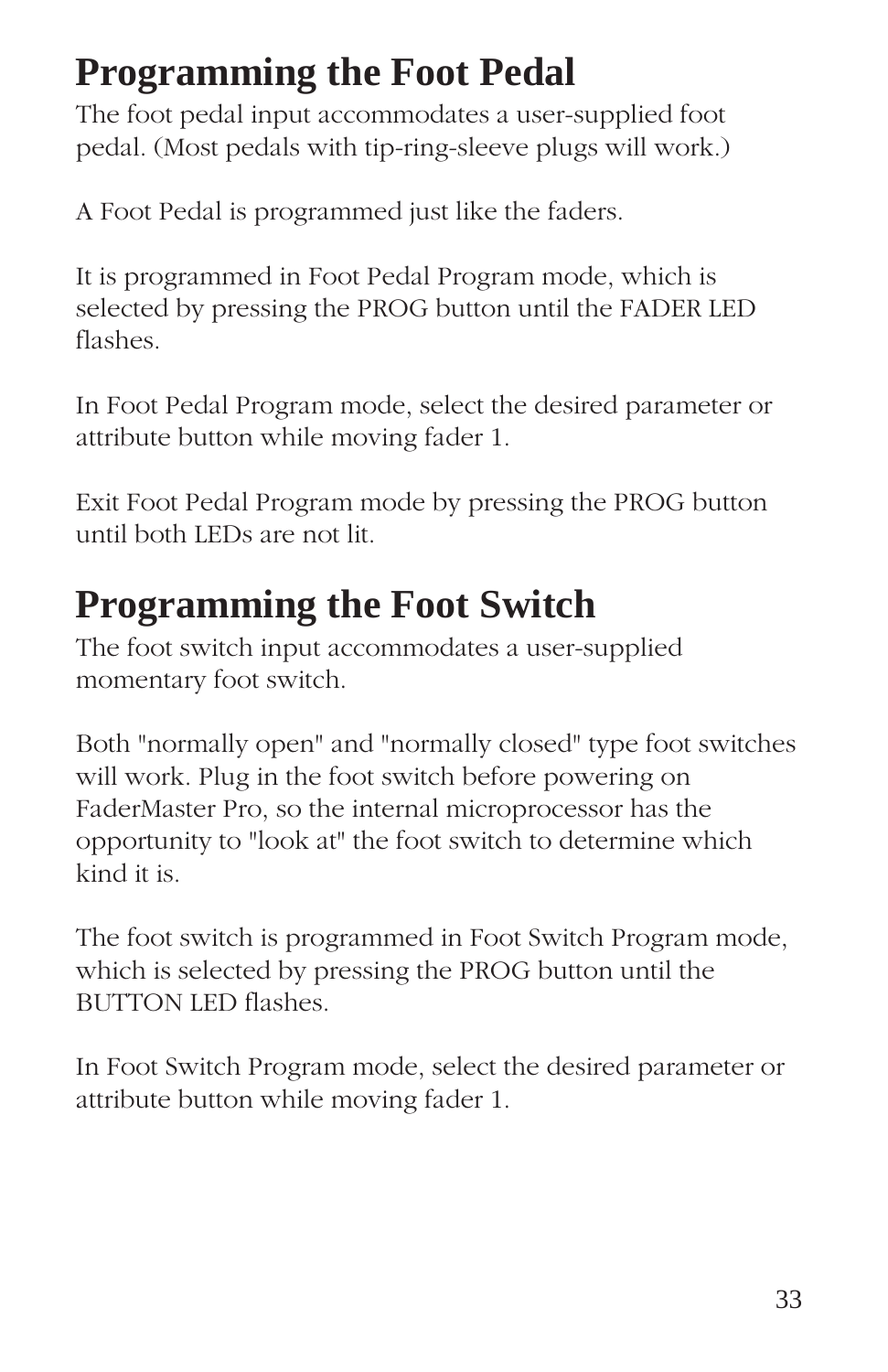Like the buttons, use the SPEED/BM (Button Mode) button to choose how the foot switch will behave.

Hold the SPEED/BM button while moving a fader to select whether the foot switch action is

Momentary

Foot Switch sends MIN value when pressed and MAX value when released.

#### L[K Latched

Foot Switch sends MIN value when pressed. Button sends MAX value when pressed again.

FAD Use Fader Value

Foot Switch sends MIN value when pressed. Sends value equal to Foot Pedal position when pressed again.

Like the buttons, you cannot set GROUP or MERGE.

Exit Foot Switch Program mode by pressing the PROG button until both LEDs are not lit.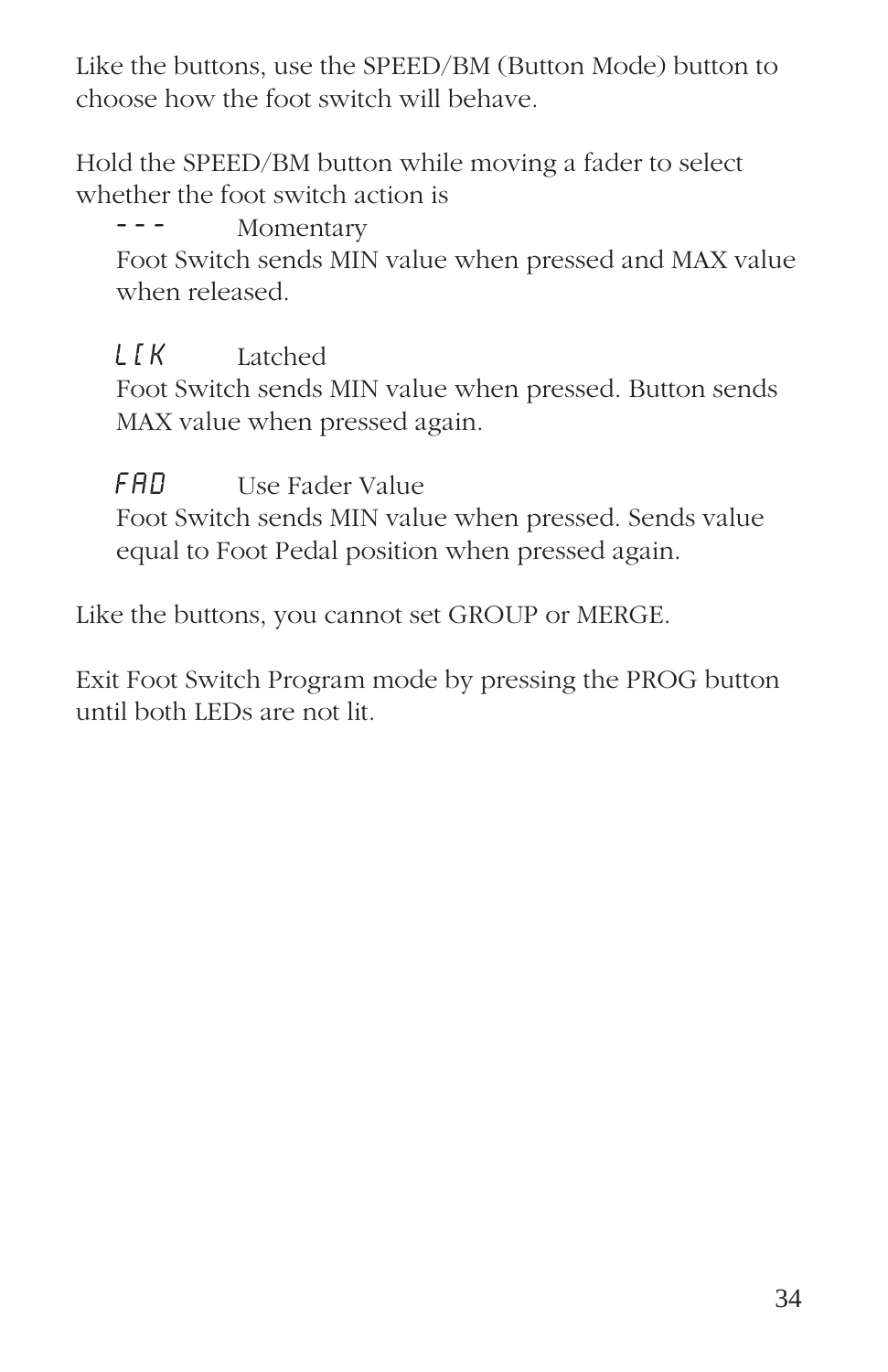# **Snapshot Function (In the P Banks)**

FaderMaster Pro can send out a burst of MIDI commands called a Snapshot. The MIDI commands represent the position of each fader in the currently selected P Bank.

For example, suppose each fader is programmed to send pitch bend commands on different MIDI channels. Sending a Snapshot would result in eight different pitch bend commands going out. This could be used to quickly transpose a rack of tone modules. And its done with a single button push, rather than moving 8 faders, one at a time.

#### ➤ **To send a Snapshot, hold SHIFT and press SNAP.**

Using the Null feature (next page), each fader may be moved into position without any MIDI data being sent out. Then, when you are ready, send the Snapshot and the MIDI commands for eight faders will all go out at the same time.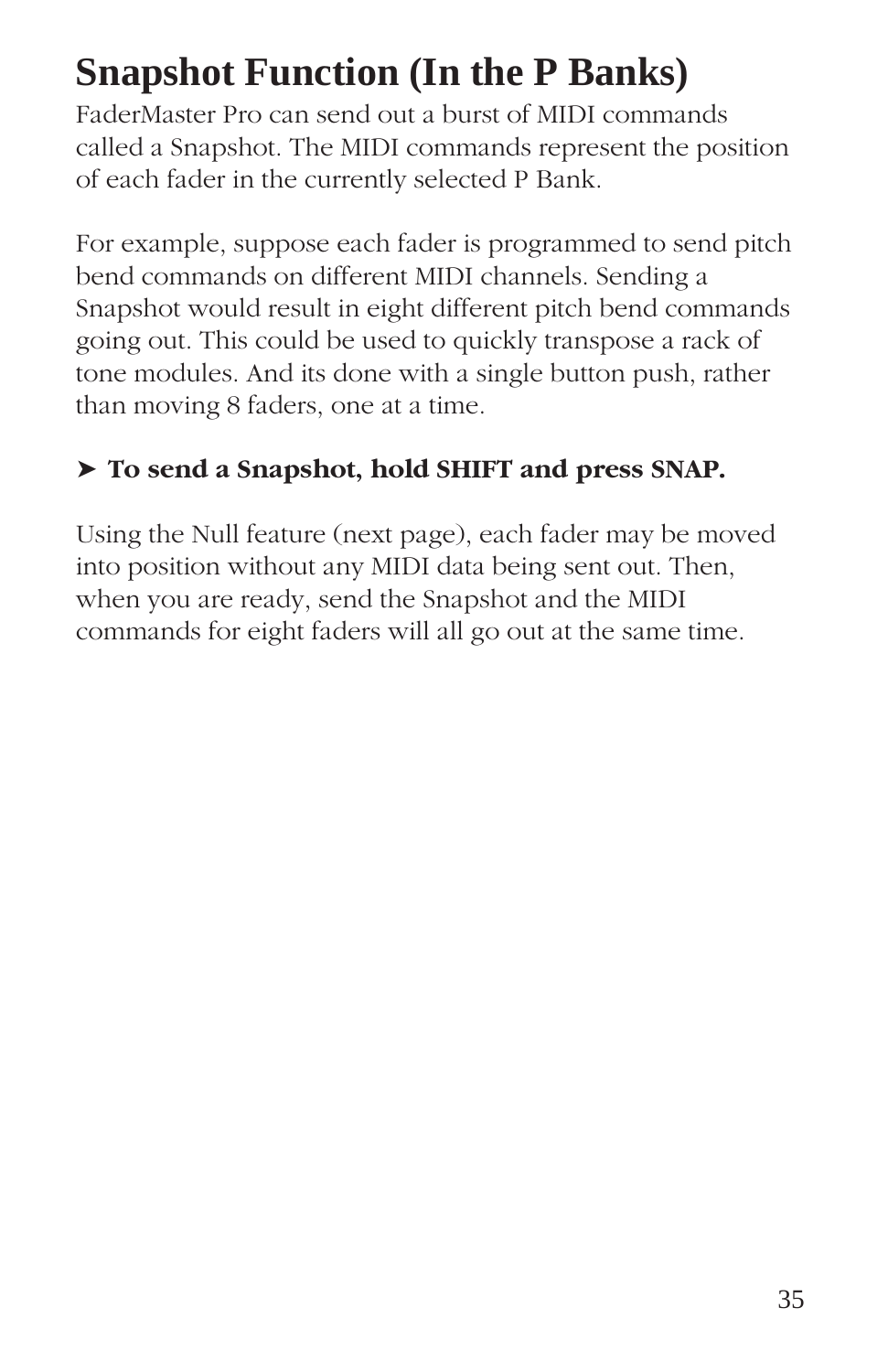# **Null Button (In the P Banks)**

There may be situations where you wish to move a fader to a certain position, without sending any MIDI commands.

Using the Snapshot feature (described on the previous page), you may want FaderMaster Pro to send out specific values of MIDI commands, without having to move the faders and send out all sorts of intermediate values.

For example, if you just want a single MIDI Program Change to go out, say, 48, you may not want to move the fader and end up sending 1 through 48.

Hold the NULL button before moving a fader, and keep it held down. Then, when you move the fader, FaderMaster Pro will not send out any MIDI commands.

You can still observe the current value of the fader in the display.

Then, when you are ready to send MIDI commands, release the NULL button.

To send a MIDI command, either move a fader a little bit, or press SHIFT SNAP to send a Snapshot of the current values of all eight faders.

The NULL LEDs are use in the A Banks for automated mixing, and are not used in the P Banks.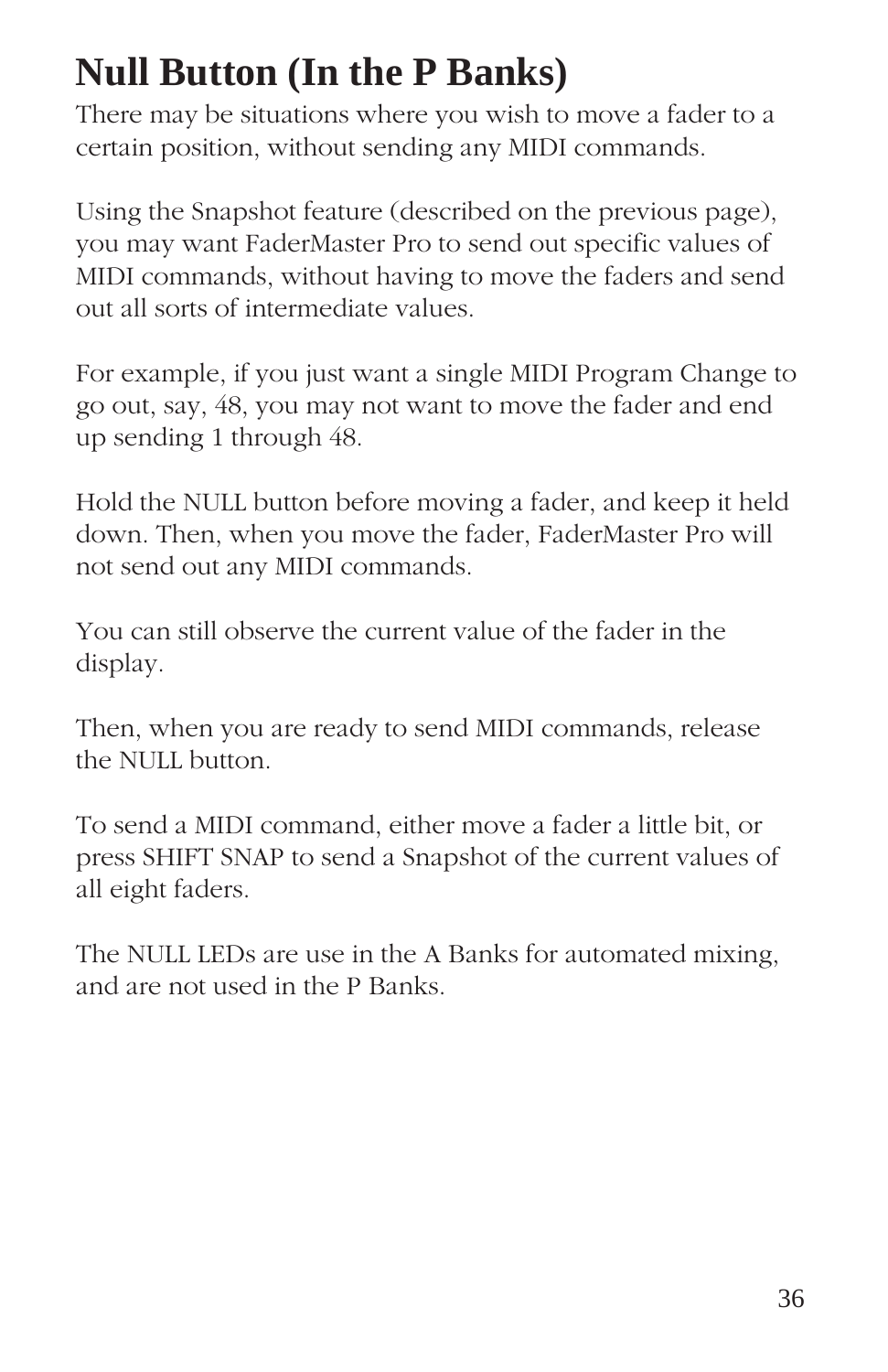# **Automation Banks A1 through A8 Introduction**

FaderMaster Pro's Automation Banks allow you to control up to 65 channels of automation. Applications include control of sequencers or hard disk based digital audio workstations with moving fader graphics, MIDI-controlled audio mixers (such as JLCooper's MixMaster), MIDI controlled lighting systems, and more.

The automation banks are engineered to be both simple and powerful.

First of all, they are very simple to program. Simply select one MIDI channel, and one controller number. FaderMaster Pro automatically assigns the controller numbers for all the faders, each fader sending the next higher controller number.

For example, In Bank A 1, moving faders 1 through 8 may send MIDI controller numbers 1 through 8. In Bank A 2, moving faders 1 through 8 may send MIDI controller numbers 9 through 16.

Secondly, the automation banks borrow the powerful features found in JLCooper's mixing console automation systems.

With our unique "Touch" feature, you can seamlessly edit fader moves simply by moving the fader.

FaderMaster Pro will get ready to "write the fader", that is, start sending MIDI controller commands, as soon as it detects that the fader is moved. But it will not actually begin sending the MIDI commands until the fader is moved across a "null point", that is, until the fader is "lined up" with previously recorded  $\frac{37}{}$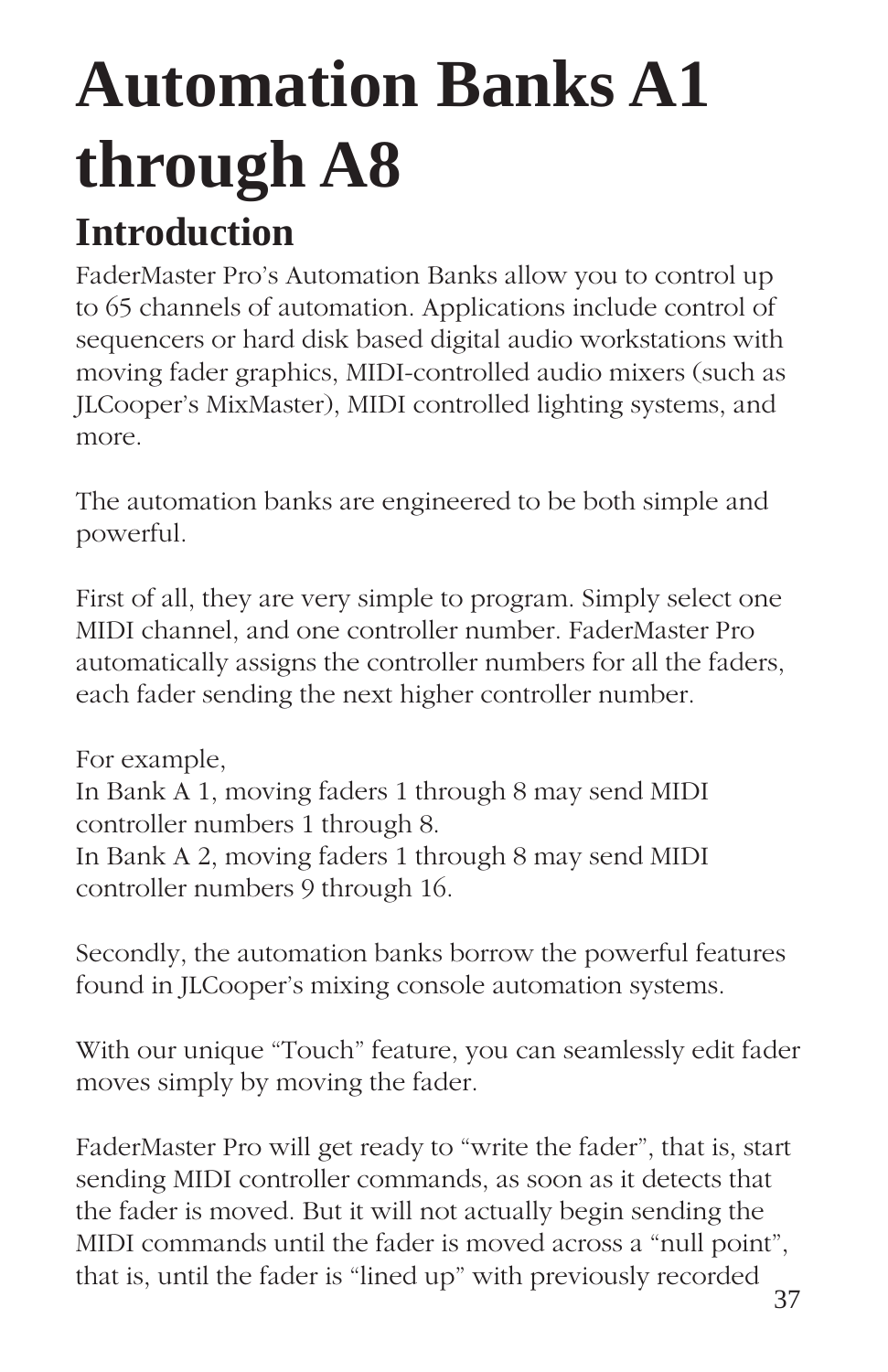This Touch feature allows any MIDI sequencer to behave like a six-figure automated mixer with touch-sensitive faders. There is no guessing, and no button that needs to be pressed at an exact moment. You have the feel of an automated mixer, that lets you grab any fader at any time and begin editing a track of controller commands.

# **Really Important**

At this point, you may be tempted to select an Automation Bank and move a fader to see what happens. No problem, except that when you move a fader you may notice right away that no MIDI data comes out of FaderMaster Pro!

In the Automation Bank, the faders do not send MIDI data until you "Write Enable" them, by pressing the button above the fader.

To make automation really usable and editable, you need the power of being able to turn faders on and off, and this is done with the buttons above the faders.

And, yes, the buttons above the faders are also used for muting. This is all explained in detail in this chapter, so please be patient.

Once you get going, you will find it very natural to work with, but at the outset it could be confusing, so we recommend that you read this chapter carefully before trying to complete a project while under time pressure.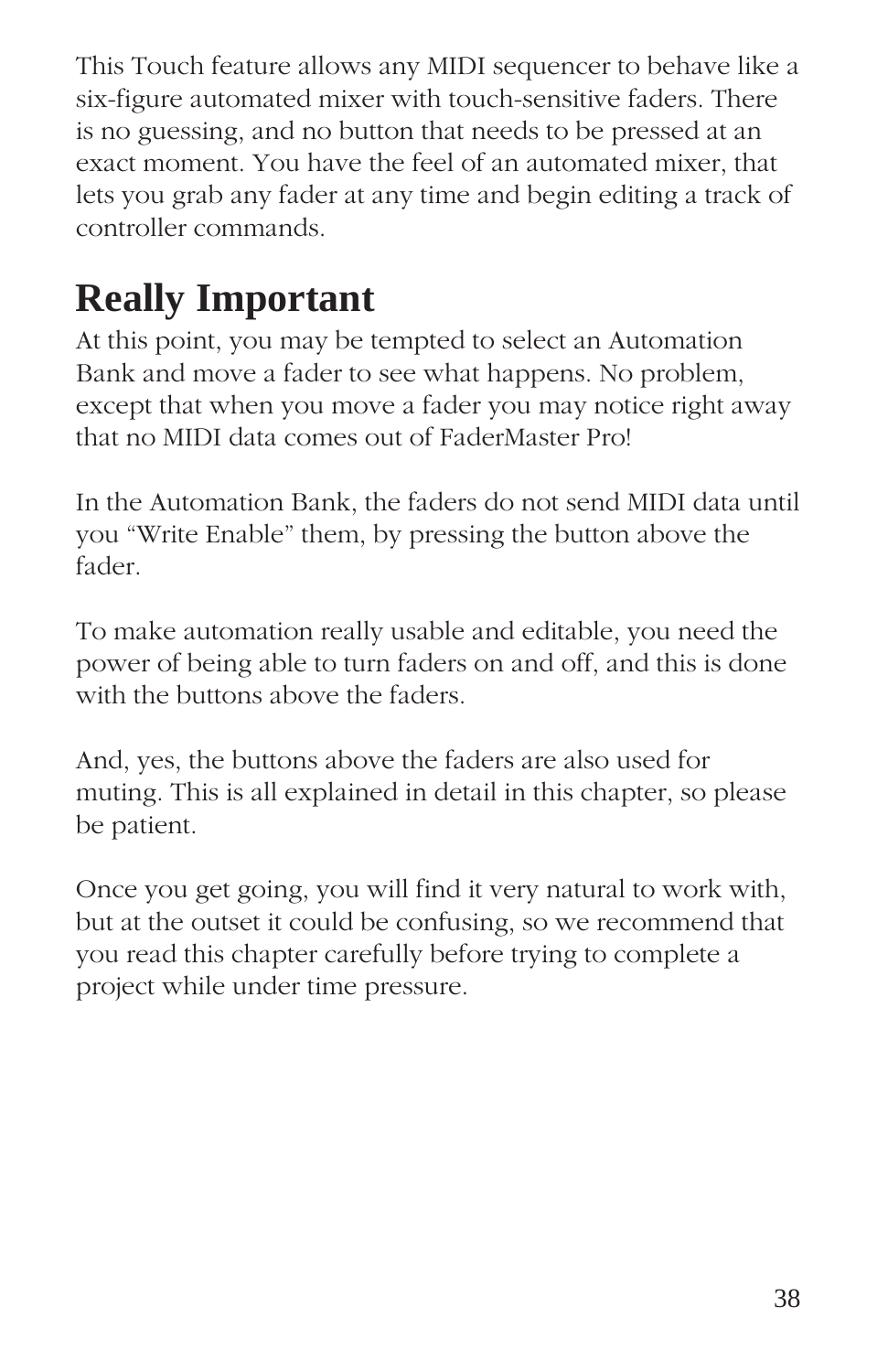# **Bank Limit**

Suppose you are using FaderMaster Pro to control 24 channels of automation, such as 24 channels of MIDI controlled VCAs, or 24 on-screen faders on a sequencer or HD recorder.

That means that most of the time you will be only using FaderMaster Pro's Automation Banks A 1, A 2 and A 3.

Ideally, you should be able to instantly switch between Automation Banks A1, A 2 and A 3, with a single button push, without having to worry about accidentally selecting some irrelevant bank.

A method has been provided to quickly switch between your Automation Banks, its called "Bank Limit".

Setting a Bank Limit means that, as long as you are using the Automation Banks, pressing UP or DOWN will simply cycle through the valid Automation Banks, skipping the banks outside of the limit.

For example, setting the Bank Limit to A 3 means that Pressing UP will result in FaderMaster Pro cyclically recalling A 1, A 2, A 3, A 1, A 2, A 3, etc.

Pressing DOWN will result in FaderMaster Pro cyclically recalling A 3, A 2, A 1, A 3, A 2, A 1, etc.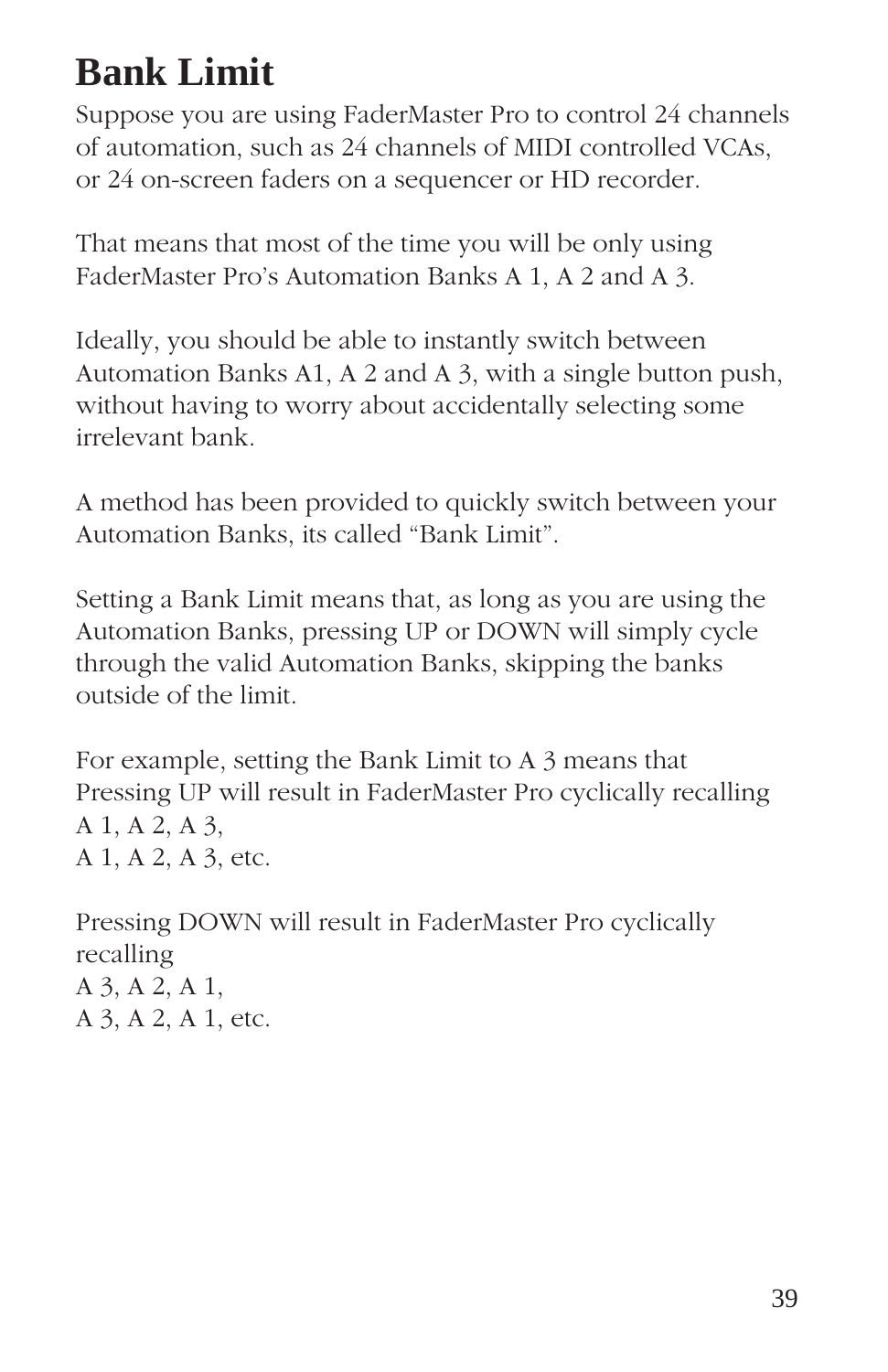# **Setting Bank Limit**

To set the Bank Limit in the Automation Banks, press UP or DOWN until the desired highest Automation Bank is displayed, and keep the button pressed.

While holding the button , press the other bank select button.

|                          |                            | For example, to set the Bank Limit to A 3,                                  |  |
|--------------------------|----------------------------|-----------------------------------------------------------------------------|--|
| $\Box$ Select <b>A</b> 1 |                            | Display says $\overline{H}$ 1                                               |  |
| $\Box$ Press UP          |                            | Display says $H_2$                                                          |  |
|                          | $\Box$ Press <b>DOWN</b> . | $\Box$ Press UP again and do not release it<br>Display says $H \rightarrow$ |  |

❏ Release both buttons. Display says A 3.

While the Bank Limit is set, there is a decimal point LED in the A banks, in this case  $A$  1.  $A$   $B$ .  $B$   $B$ .

# **Escaping from the Bank Limit**

Even after setting a Bank Limit, you can still select any FaderMaster Pro Bank, by holding either UP or DOWN while moving a fader. So you can use the P banks P 1 through P 20, the F Banks, even A banks outside the limit.

But the LIMIT is stored in memory, until you choose to remove it. For whenever you select a Bank within the range of the limit, pressing UP or DOWN again returns you to cyclic stepping through only the limited automation banks.

To completely turn off the Bank Limit: Press DOWN and UP at the same time and observe that the decimal point LED turns off as you release both buttons.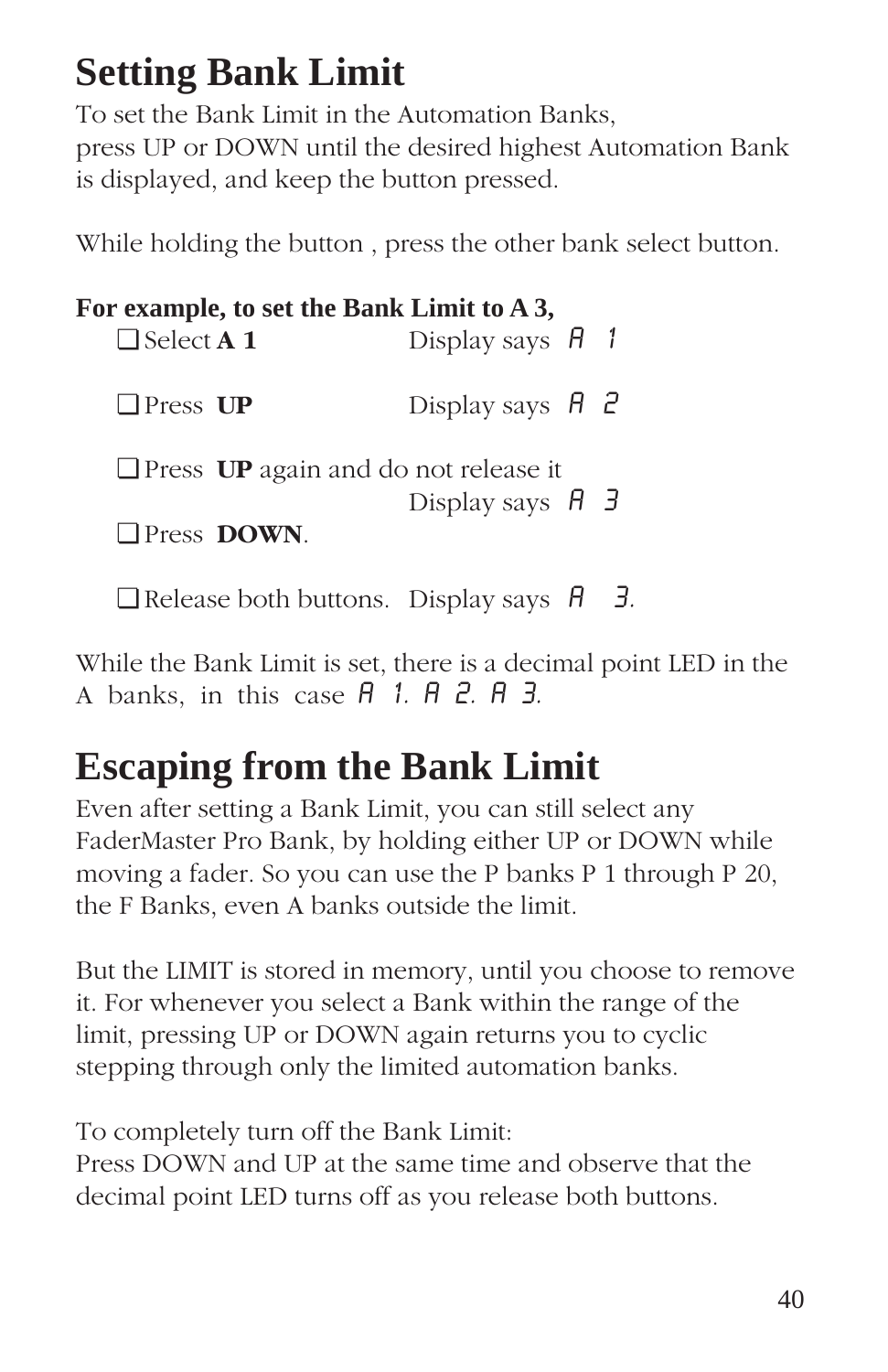# **Automation Hookup Considerations**

The minimal hookup is, of course, a single MIDI cable from the MIDI Output of FaderMaster Pro into the MIDI Input of whatever you are controlling, typically a MIDI interface to a computer.

To take advantage of FaderMaster Pro's mix editing features (Null, Touch), FaderMaster Pro must be able to receive MIDI from the output of a MIDI sequencer. That means that a MIDI cable is connected from the MIDI out of a computer MIDI interface to the MIDI In of FaderMaster Pro.

# **Avoiding MIDI Loops**

A few things need to be considered in order to have success without too much tinkering and troubleshooting.

Remember that your sequencer has a function called "thru", (or sometimes "soft thru" or "MIDI echo" or "direct echo"). Its purpose is to pass MIDI data from the input of the sequencer to the output. Most people leave it turned on most of the time. So, when you play a keyboard for example, the notes from the keyboard get recorded on the sequencer and also pass through the sequencer, so you can hear the part being played on a tone module.

FaderMaster also has the ability to pass MIDI data from its MIDI Input to its MIDI output.

So, you can see that if you leave the sequencers "thru" feature turned on, and also hook up two MIDI cables to FaderMaster Pro, you've formed a MIDI loop.

This is something to avoid, since loop usually results in (at best) the sequencer hanging-up until a cable is pulled and (at worst) the sequencer crashing and requiring re-booting.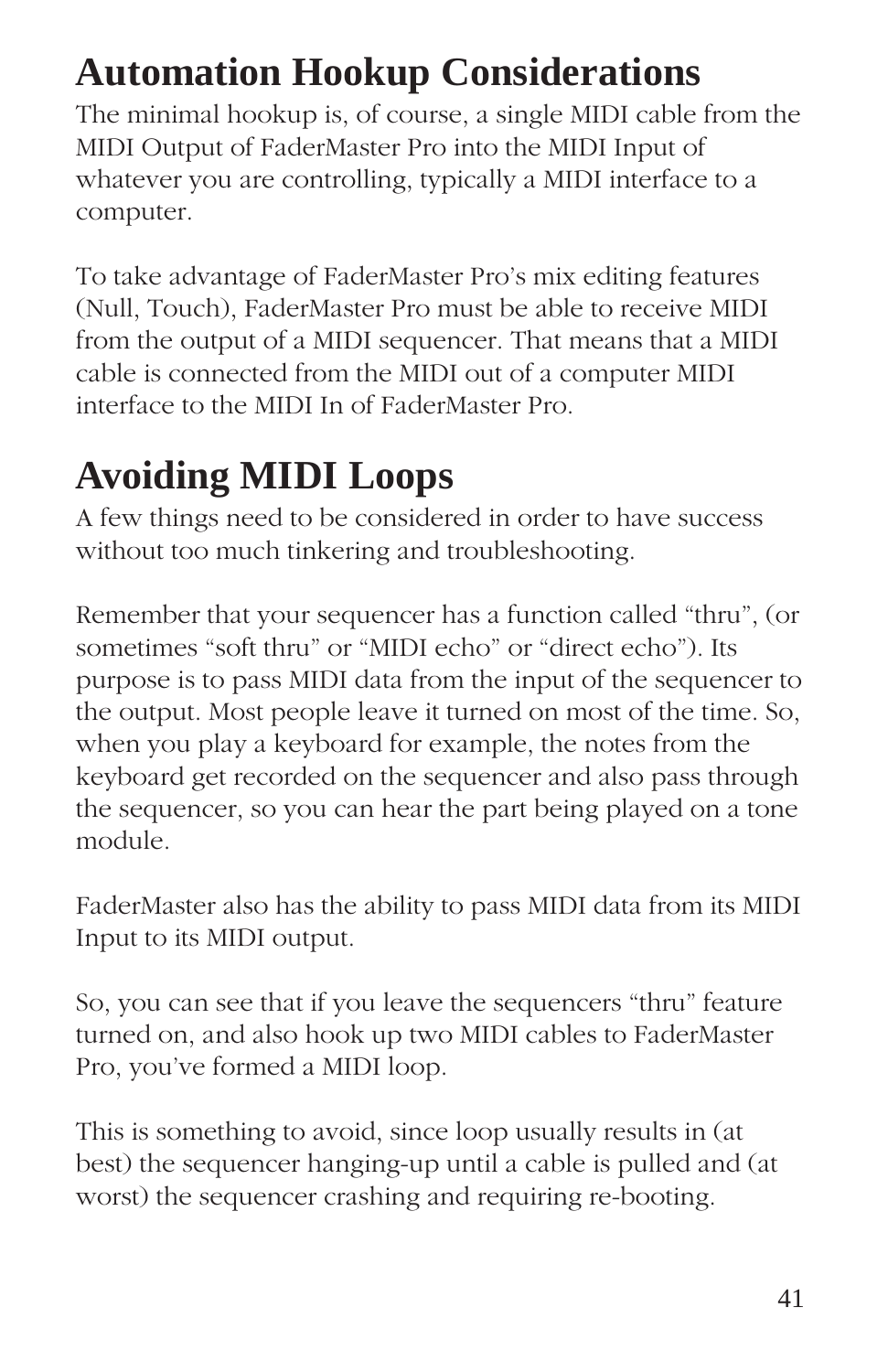## **Solutions To Looping Problems**

First, turn off the sequencer's "thru" feature.

The "thru" feature of the sequencer may not needed anyway, if the studio is equipped with a sophisticated MIDI patch bay processor, such as JLCooper's Synapse.

These allow you to leave "thru" turned off on your sequencer, and still have the ability to hear a keyboard control a module during both record and playback.

If your sequencer has a "MIDI data input filter", use it. Make sure that when FaderMaster Pro is connected, the sequencer will only record MIDI controller data. That way, a 32 or more track sequence of notes, pitch bend, etc. will not loop around and get re-recorded onto the sequencer.

Try also to avoid another loop created by the MIDI Interface, if the MIDI Interface features a built-in MIDI patch bay. (Such as the MIDI Time Piece or MIDI Time Piece 2 from Mark of the Unicorn, or the Studio 4 or 5 from Opcode). Be careful that you have not routed the MIDI Out of FaderMaster Pro back into its own MIDI input.

Likewise, a powerful patchbay-interface might allow you to send the musical tracks (notes, bend, etc.) of a sequence out of one MIDI cable, to control a rack of tone modules.

And the controller tracks can go out of another MIDI cable, to pass through FaderMaster Pro. This would prevent the accidental looping and re-recording of music tracks.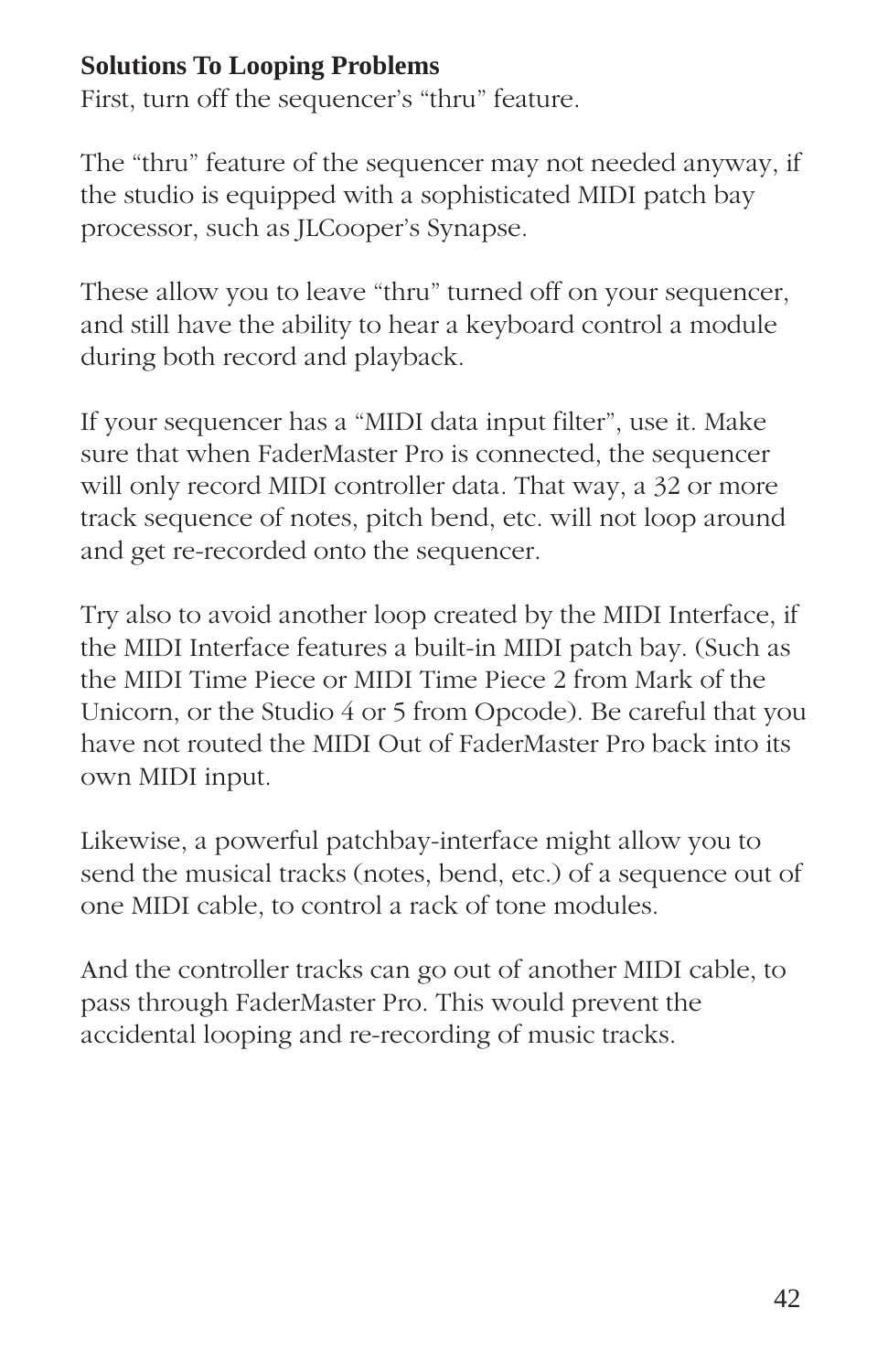# **How the Automation Bank is Programmed**

The Automation Bank is designed to be very simple to program.

In the Automation Bank, FaderMaster Pro sends MIDI Controllers only.

You need only program a single fader, the rest of the faders and mutes are programmed automatically.

You choose a MIDI channel, and the first controller number. Each higher fader is automatically assigned the next higher controller number.

SPEED, GROUP, MIN, MAX and MERGE are not changeable.

# **Before Programming the Automation Bank**

First, before programming FaderMaster Pro, **Make sure that the PROTECT feature is OFF.**

(The PROTECT feature works like the safety tab on a cassette or diskette, to prevent you from accidentally changing the memory of FaderMaster Pro.)

Hold SHIFT and PROTECT observe the Protect status. Move any fader to turn Protect on and off. When Protect is off, the display indicates **OFF**. When Protect is on, the display indicates PRO.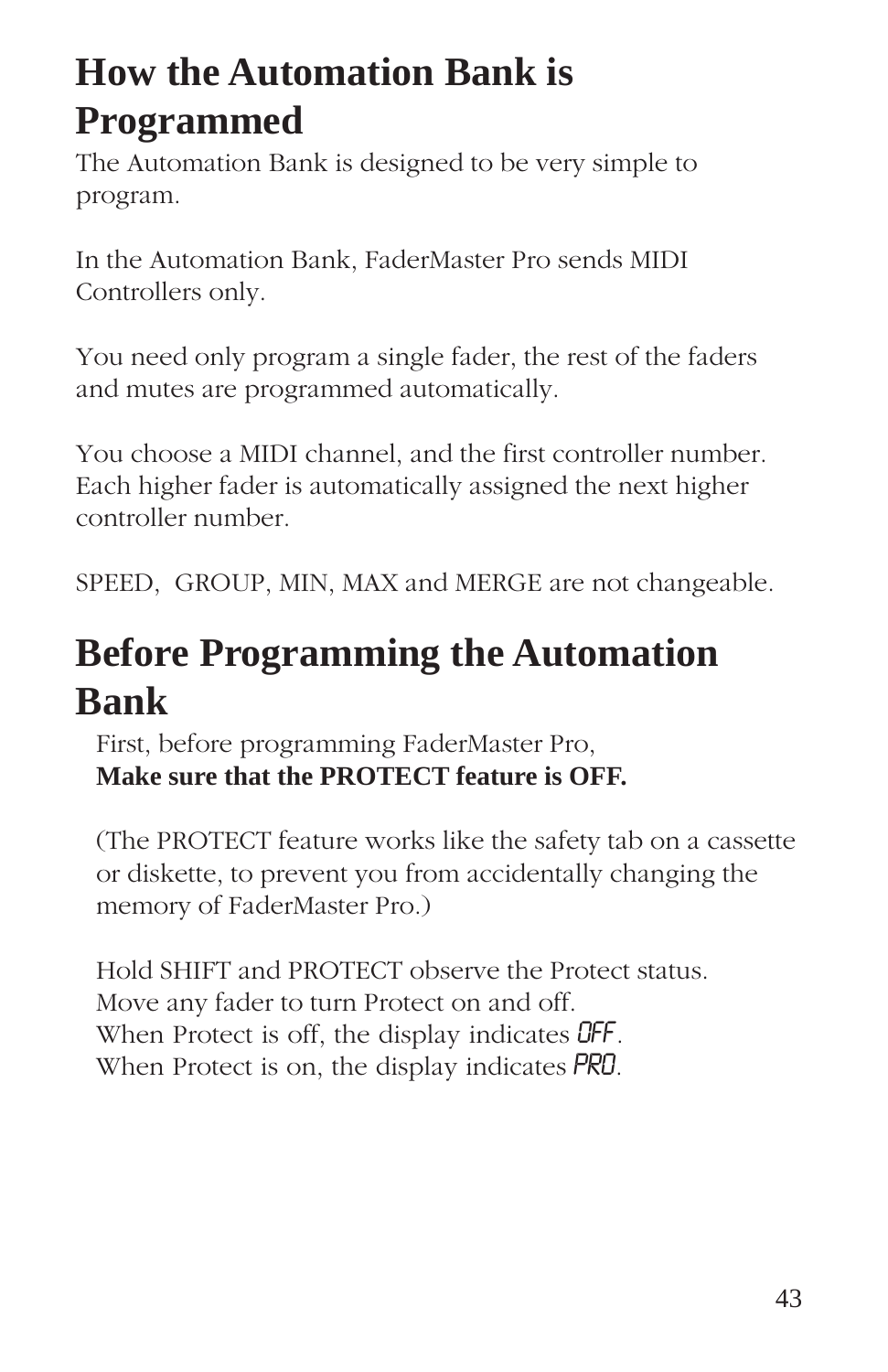# **To Program the Automation Bank,**

➤ Select Automation Bank number A 1.

Use the UP or DOWN buttons to step to the desired program number, or, hold UP or DOWN while moving any fader and stop moving the fader when the desired number is reached.

➤ Press the PROG button once so that the FADER LED is lit. You will notice that in the Automation Bank, the PROG button toggles the FADER LED on or off. There is no separate BUTTON mode.

## **Example**

To make all the faders send sequential controller numbers on MIDI channel 5, starting with Controller number 10:

❏ Move fader 1 while holding the PARM# button until 10 is displayed.

❏ Move fader 1 while holding the CHAN button until 5 is displayed.

❏ Exit the Fader Program mode by pressing PROG once again so that the FADER LED is out.

Now, when Bank A 1 is selected, the faders send the following MIDI commands:

- Fader 1 Controller 10, channel 5.
- Fader 2 Controller 11, channel 5.
- Fader 3 Controller 12, channel 5.
- Fader 4 Controller 13, channel 5.
- Fader 5 Controller 14, channel 5.
- Fader 6 Controller 15, channel 5.
- Fader 7 Controller 16, channel 5.
- Fader 8 Controller 17, channel 5.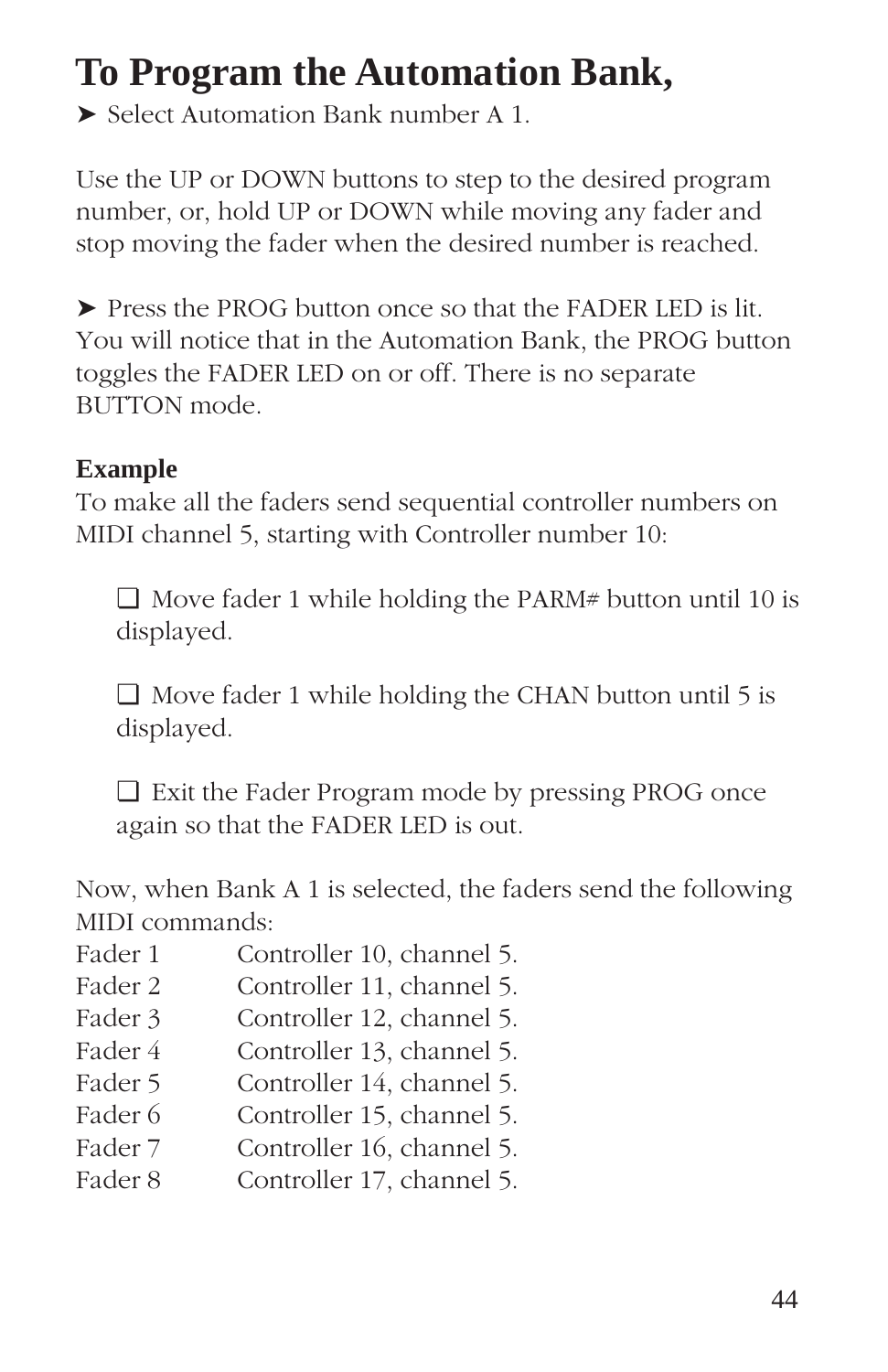When Bank A 2 is selected, the faders send the following MIDI commands:

| Fader 1 | Controller 18, channel 5. |
|---------|---------------------------|
| Fader 2 | Controller 19, channel 5. |
| Fader 3 | Controller 20, channel 5. |
| Fader 4 | Controller 21, channel 5. |
| Fader 5 | Controller 22, channel 5. |
| Fader 6 | Controller 23, channel 5. |
| Fader 7 | Controller 24, channel 5. |
| Fader 8 | Controller 25, channel 5. |
|         |                           |

Again, we restate that moving the faders will not send any MIDI data at all until the faders are "Write Enabled" by pressing the button above the fader. (This is explained in detail on the next page.)

The Mute buttons above the faders send the same controller number as the faders.

They send a 0 value when pressed, and the LED turns on.

They send a value equal to the fader when they are pressed again, and the LED turns off.

## **About the Foot Pedal**

In the Automation Banks, the Foot Pedal sends the same kind of MIDI data that the faders send. 64 is added to the controller or note number of the first fader.

In other words, the pedal acts like a 65th fader.

### **About the Foot Switch**

In the Automation Banks, the Foot Switch sends the same kind of MIDI data that the faders send. 65 is added to the controller or note number of the first fader. The switch is momentary, sending a fixed maximum value (127) when depressed, and a fixed minimum value (0) when released.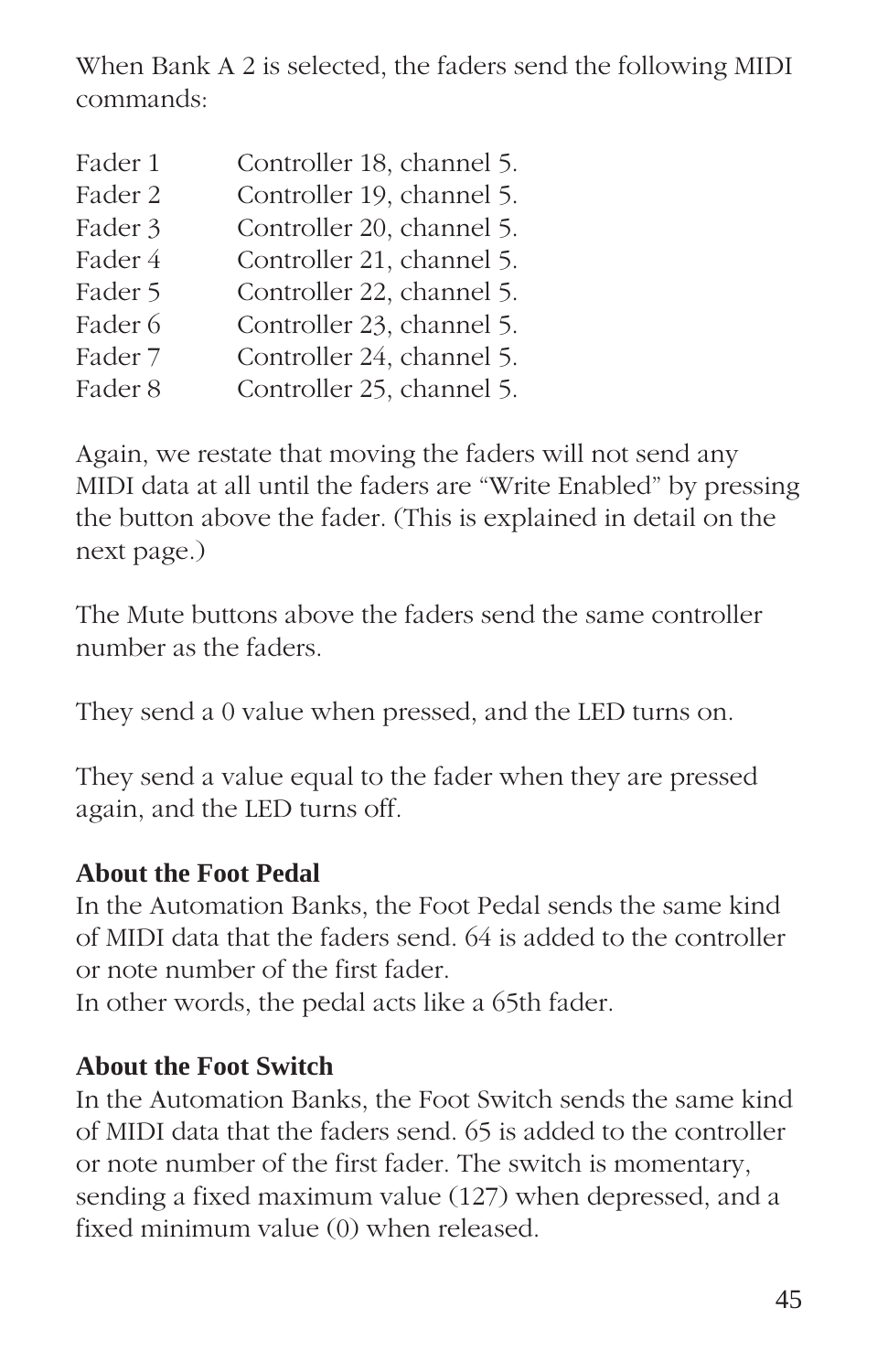# **Automation Bank Operation**

**The Two Functions of the Buttons: Enables and Mutes** In the Automation Bank, the buttons above the faders have two different functions, they act as Fader "Write Enables" and as Mutes.

➤ When the buttons are acting as Fader **Write Enables**, pressing the button turns on the LED, and turns on the fader. The moving the fader sends MIDI data only when the fader is enabled.

Pressing the button again turns the LED off, and the fader below the button no longer sends MIDI data.

➤ When the buttons are acting as **Mutes**, pressing the button turns the LED on and sends a MIDI controller with a value of 0. The controller number is the same as the fader below the button.

Pressing the button again turns the LED off, and sends a MIDI controller with a value equal to the position of the fader.

In other words, say FaderMaster Pro is controlling an audio channel (of MIDI controlled VCAs, for example). Pressing the button Mutes the channel, pressing the button again returns the channel to the level of the fader.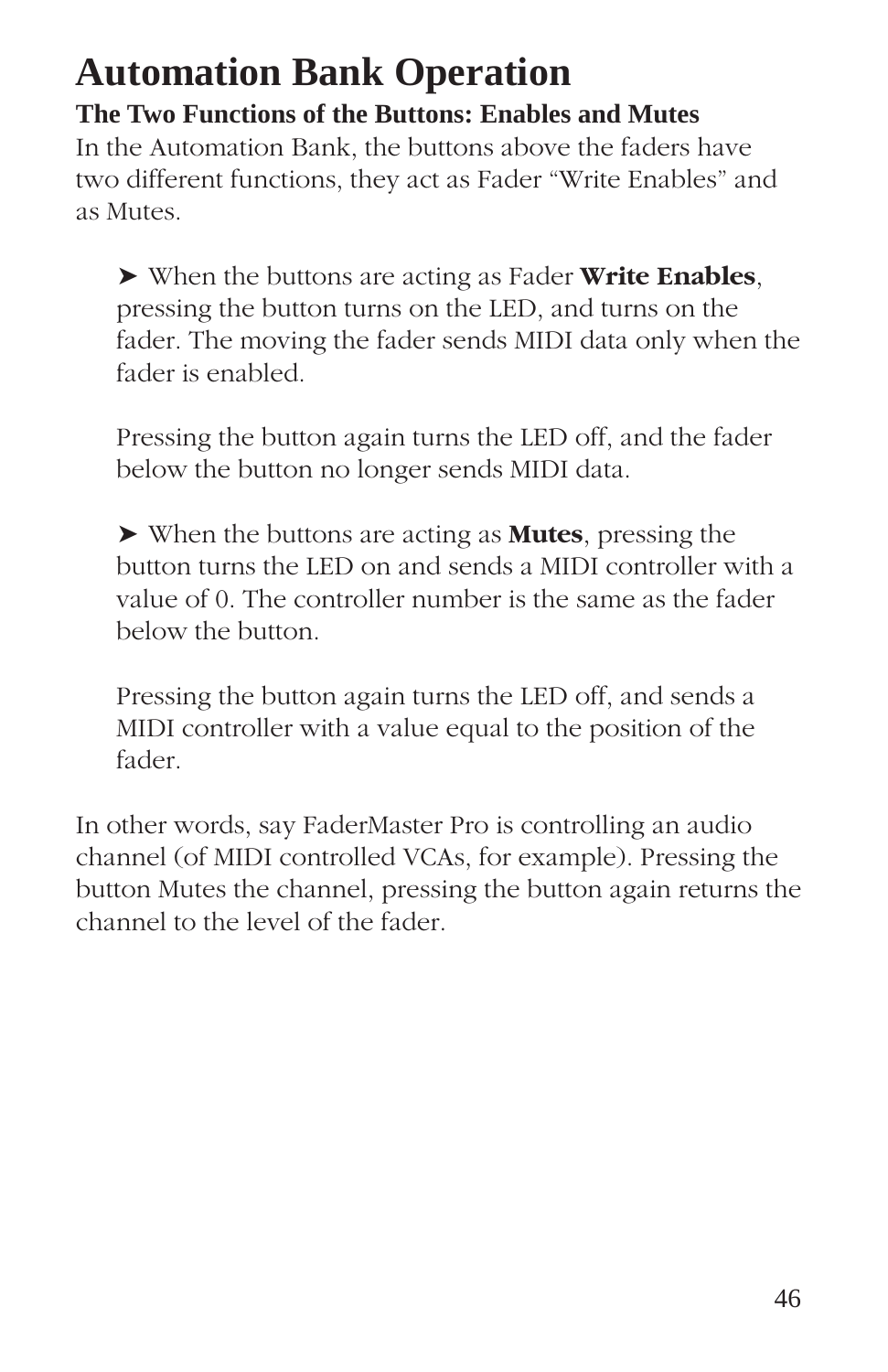## **Selecting Whether the Buttons are Enables or Mutes**

Pressing MODE (that is, SHIFT and UP) selects whether buttons are Enables or Mutes.

The buttons are Enables when the display shows a dash next to the word "ENABLE".

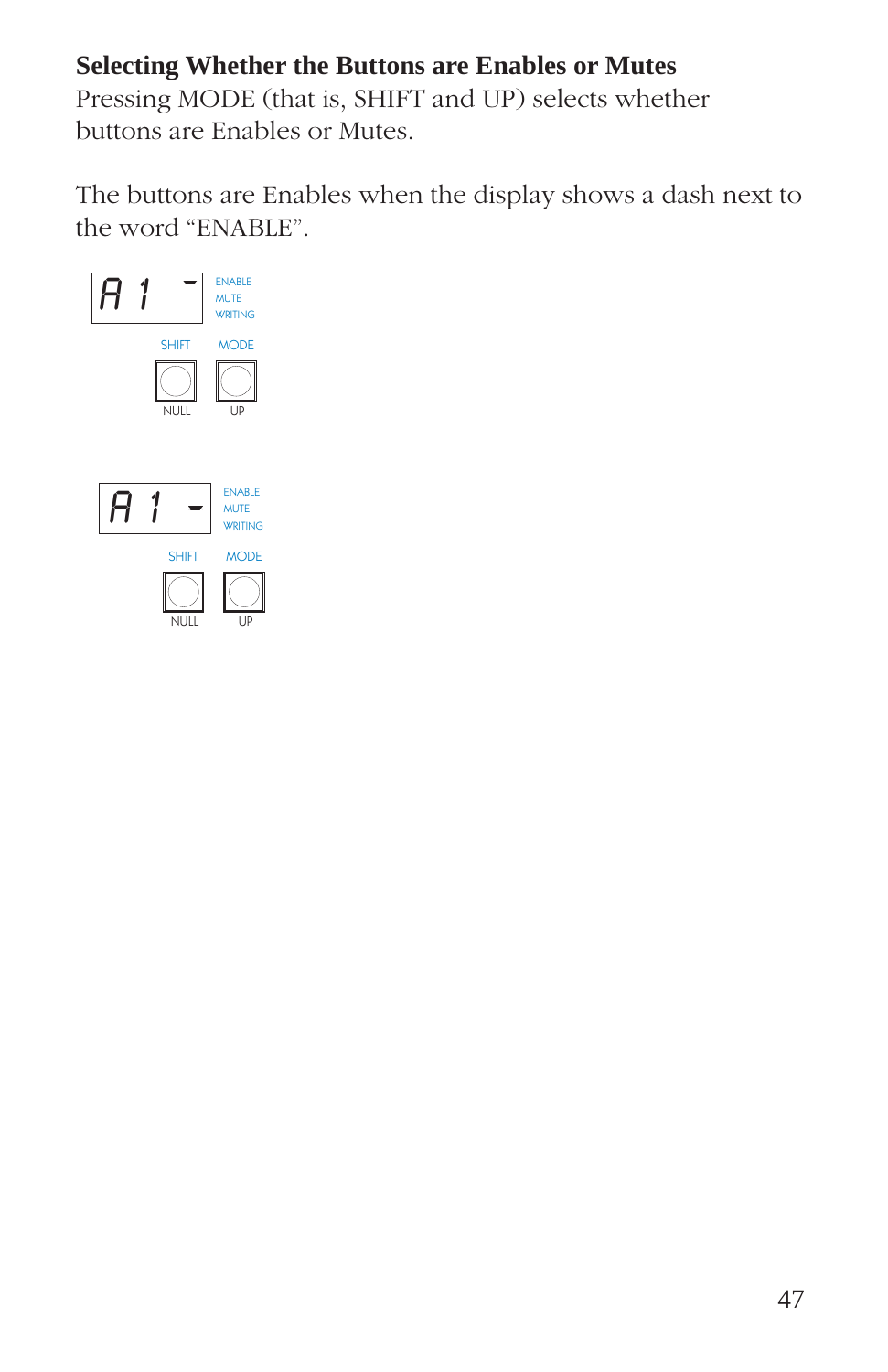# **Writing Fader Moves**

Using automation terminology, recording MIDI controller data from FaderMaster Pro onto a sequencer is called "Writing Fader Moves".

First select the desired bank using the UP or DOWN buttons. Then, make sure that the buttons are in ENABLE mode, as indicated by a dash next to the word ENABLE.



Then, press the button above the fader to Enable the fader.

When the fader is enabled, a dash appears next to the word "WRITE".

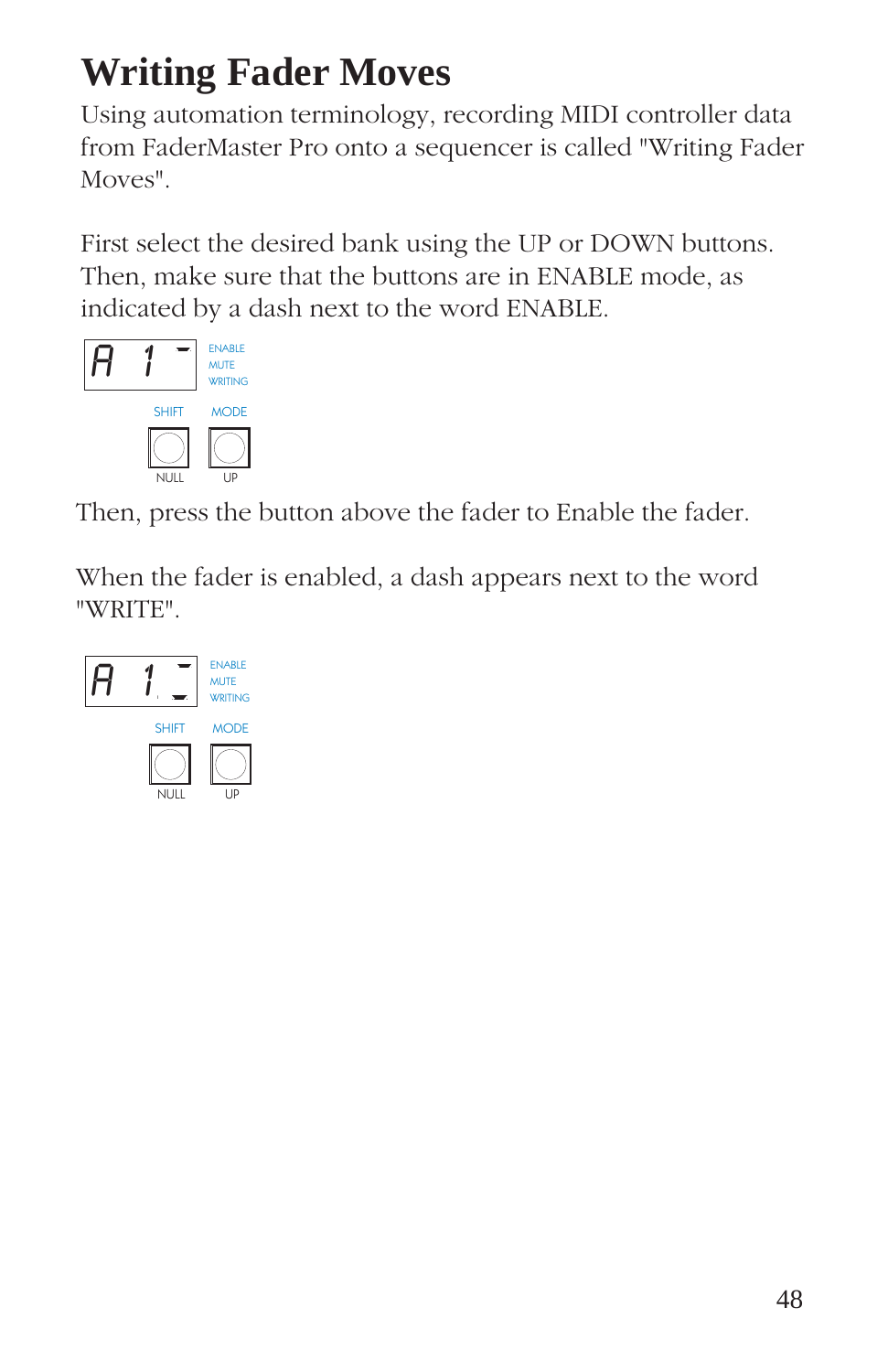# **Writing Mutes**

Using automation terminology, recording MIDI controller data as a result of pressing Mute buttons is called "Writing Mutes".

First select the desired bank using the UP or DOWN buttons. Then, make sure that the buttons are in MUTE mode, as indicated by a dash next to the word MUTE.

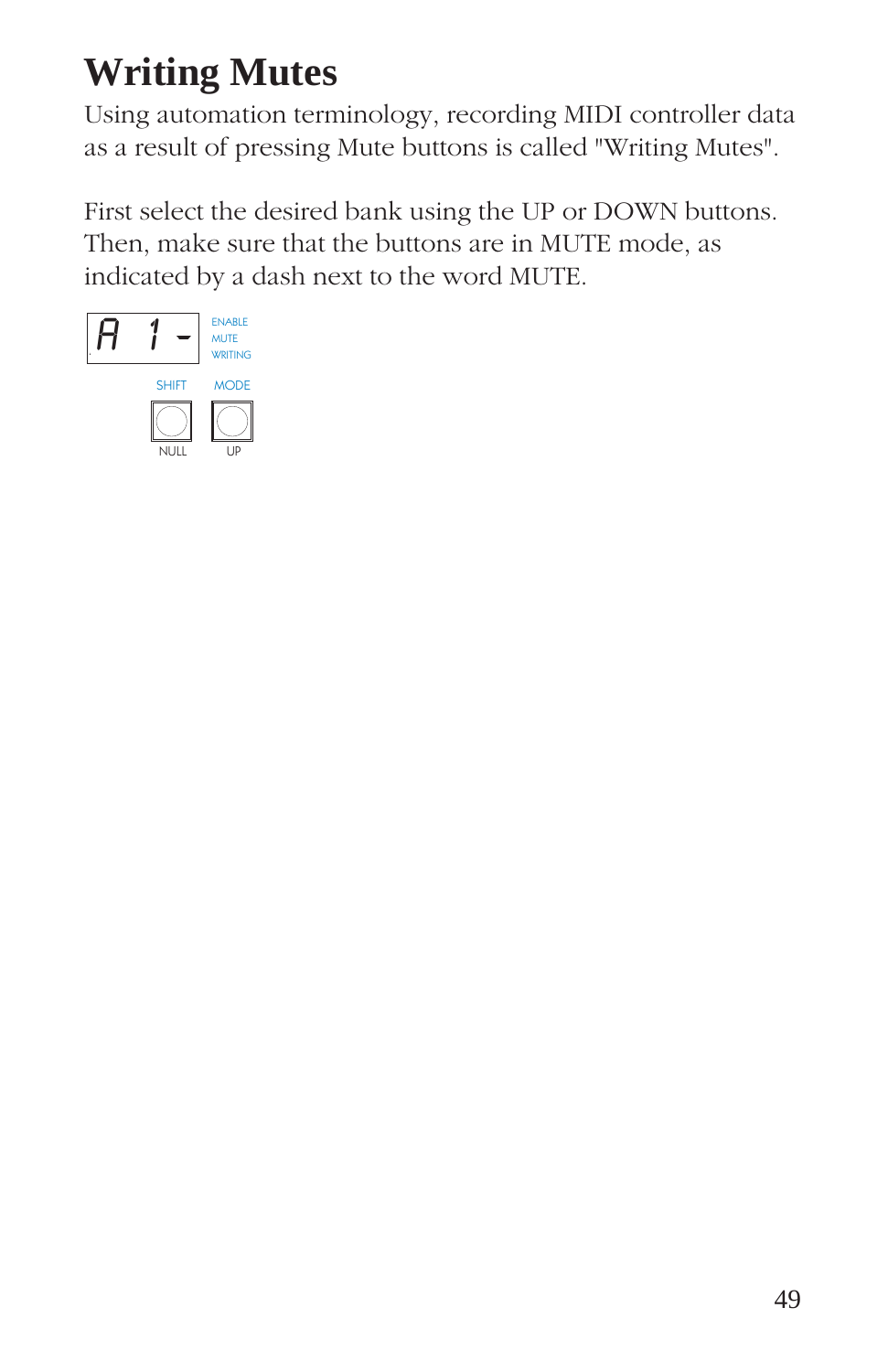# **Editing Fader Moves**

After you have written (that is, recorded) fader moves into a sequencer or digital audio workstation, you have one or more tracks of MIDI controller data that represent the an audio mix. You may want to edit the fader moves to change the mix.

The procedure will vary depending on your sequencer, so you may have to adapt the techniques presented here.

Generally speaking, the way to edit fader moves is to play back the sequence, making sure of the following:

➤ The MIDI out of the sequencer goes into the MIDI in of FaderMaster Pro.

➤ The MIDI out of FaderMaster Pro goes back into the sequencer, preferably recorded onto a new track.

Ideally you must also do one of the following, depending on what works best on your sequencer and or MIDI interface and or patch bay:

➤ The track playing back into FaderMaster Pro should only contain the controller data. It should not contain MIDI notes.

➤ If your sequencer has a MIDI input Filter function, it should be set to only record MIDI controllers.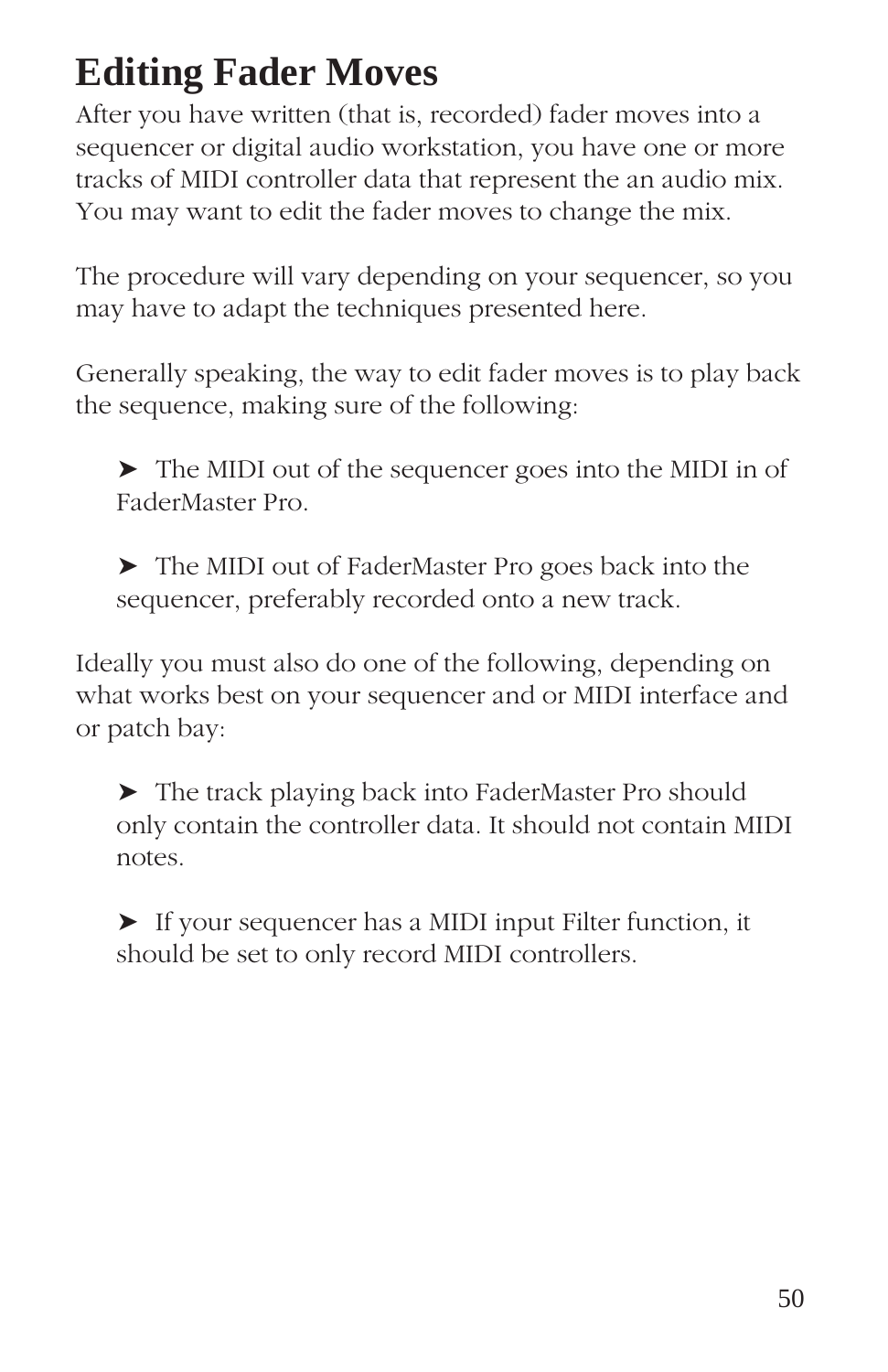## **What you are trying to achieve:**

You are trying to pass the previously recorded track of MIDI controllers into FaderMaster Pro.

Then, use the faders to edit (modify) the previously recorded track of controllers, usually by punching into and correcting the fader moves.

You will then end up with two tracks (at least) of controllers. The original track and the new track which is a modified version of the original track.

You then have the freedom to keep the original track, or discard it and keep the modified track.

## **What you want to avoid:**

You want to avoid creating a MIDI loop.

If you do not take extreme care with which sequencer tracks are play enabled, and if you have no MIDI input filter, and if your sequencer's THRU function is turned on, really bad (time-eating) things will start to happen.

You may (at least) end up passing the entire sequence (notes, after touch, etc.) through the FaderMaster Pro and re-recording it all on one uneditable track, wasting huge amounts of your sequencer's memory.

Or you may (at worst) create an infinite MIDI loop, forcing you to pull MIDI cables and re-boot your sequencer to get everything calm again.

Refer to the suggestions at the beginning of this chapter to help clean up a situation like this.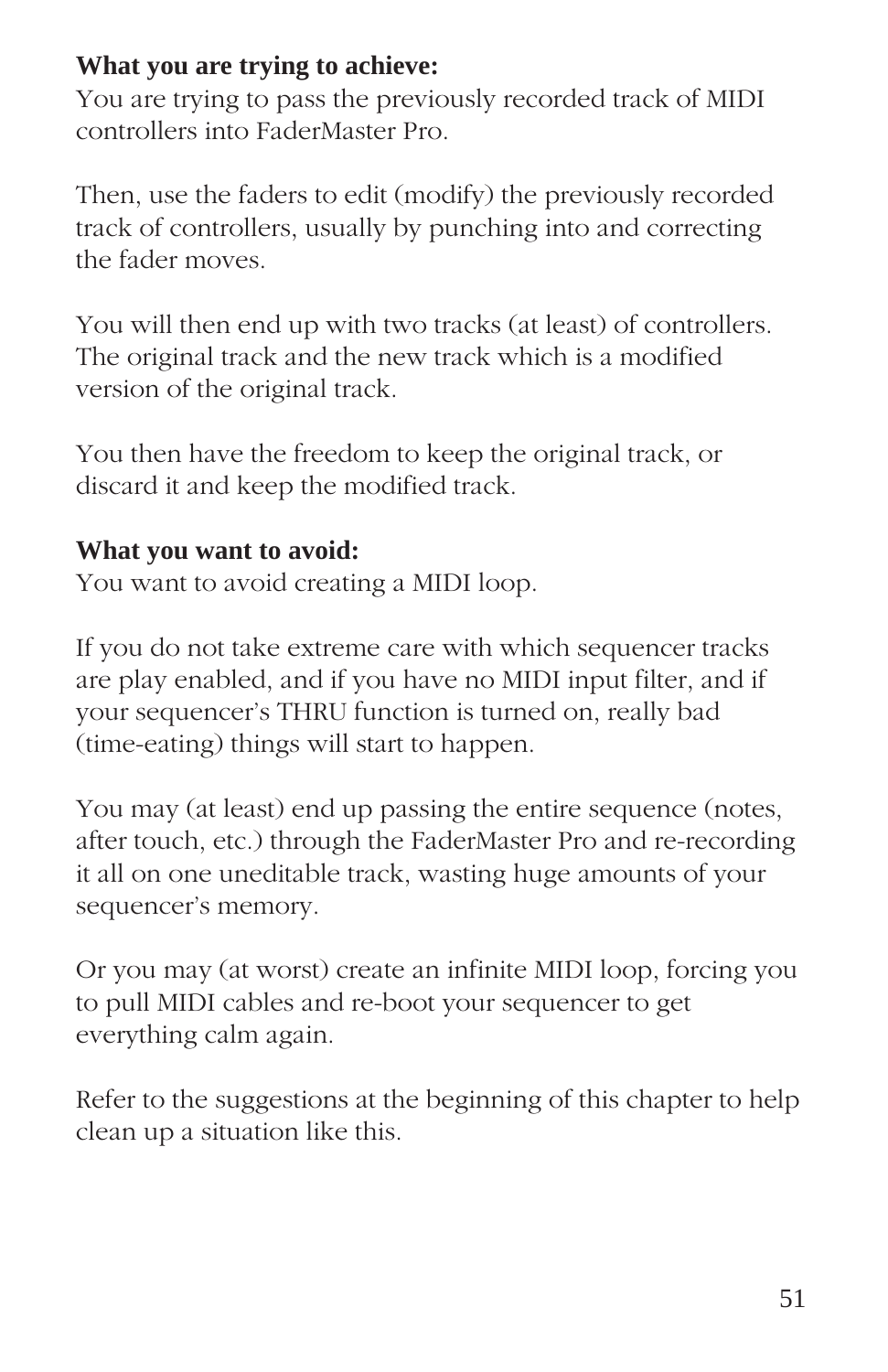# **Fader Null**

An important concept in automation is the idea of "Nulling" a fader. It is easiest to explain by an illustration.

Say that FaderMaster Pro is connected to a sequencer and controlling MIDI controlled VCAs.

You start recording on the sequencer, and then you enable a fader on FaderMaster Pro by pressing the button above the fader. Then you perform a fade in, slowly bringing the fader up. Now the fader on FaderMaster Pro is at the top of its throw.

Rewind the sequence, and begin to play it back. If your sequencer features on screen moving faders, you will see the fader jump immediately down to its minimum position, and then slowly climb back up as your fade in plays back. But suppose you stop the sequencer right away, and you don't let the fader move play back.

The *picture of the fader* on the computer is still near the **bottom** of its travel or throw.

Since we haven't touched the FaderMaster Pro, the *real fader* is still at the *top* of its throw.

The two faders, which are supposed to represent one audio channel, are now *in two different positions*.

This doesn't represent any problem whatsoever, until you consider editing, that is, re-writing the fader move. If you were to simply punch into record on the sequencer, and enable and move the fader, you would have a radical jump in level.

The whole idea of Nulls and Enables is to prevent jumps in level which would otherwise occur every time you tried to punch in and correct fader moves consisting of MIDI controller data.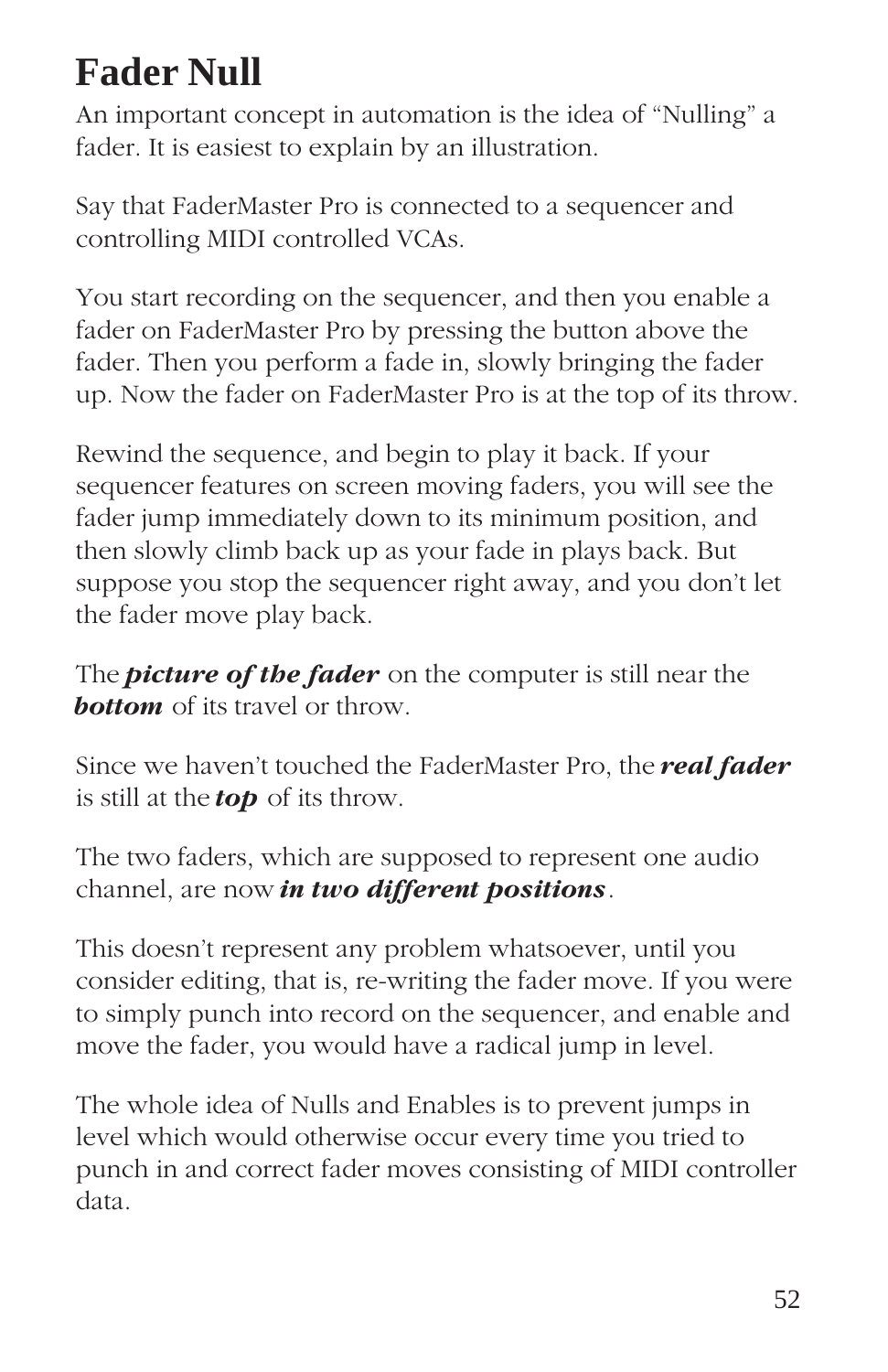# **The NULL LEDS**

The NULL LEDs work by monitoring the MIDI data coming into FaderMaster Pro.

When you play back a previously recorded sequence, the MIDI data coming into FaderMaster Pro represents the previously recorded fader levels.

FaderMaster Pro compares the previously recorded fader levels with the position of the fader that you are moving. It lets you know if the fader you are moving is above or below the level of the previously recorded fader move.

If the fader you are moving is above the previously recorded level, the up arrow NULL indicator is lit, indicating that your fader is too high.

If the fader you are moving is below the previously recorded level, the down arrow NULL indicator is lit, indicating that your fader is too low.

If the two are in agreement, both NULL LEDs are lit, the fader is at the same level as the previously recorded fader position. The fader is said to be "nulled".

At this point, you may enable the fader by pressing the button above the fader, and writing your new fader move. When you play back the sequence, the volume changes will be smooth and continuous, with no jumps in level.

It should now also be more clear at this point as to the need for the Enable buttons. You always want the option of being able to move a fader into position before any MIDI data is sent.

The Enables give you the ability to turn a fader off temporarily, thus allowing you to move them to the correct position before editing a section of a mix.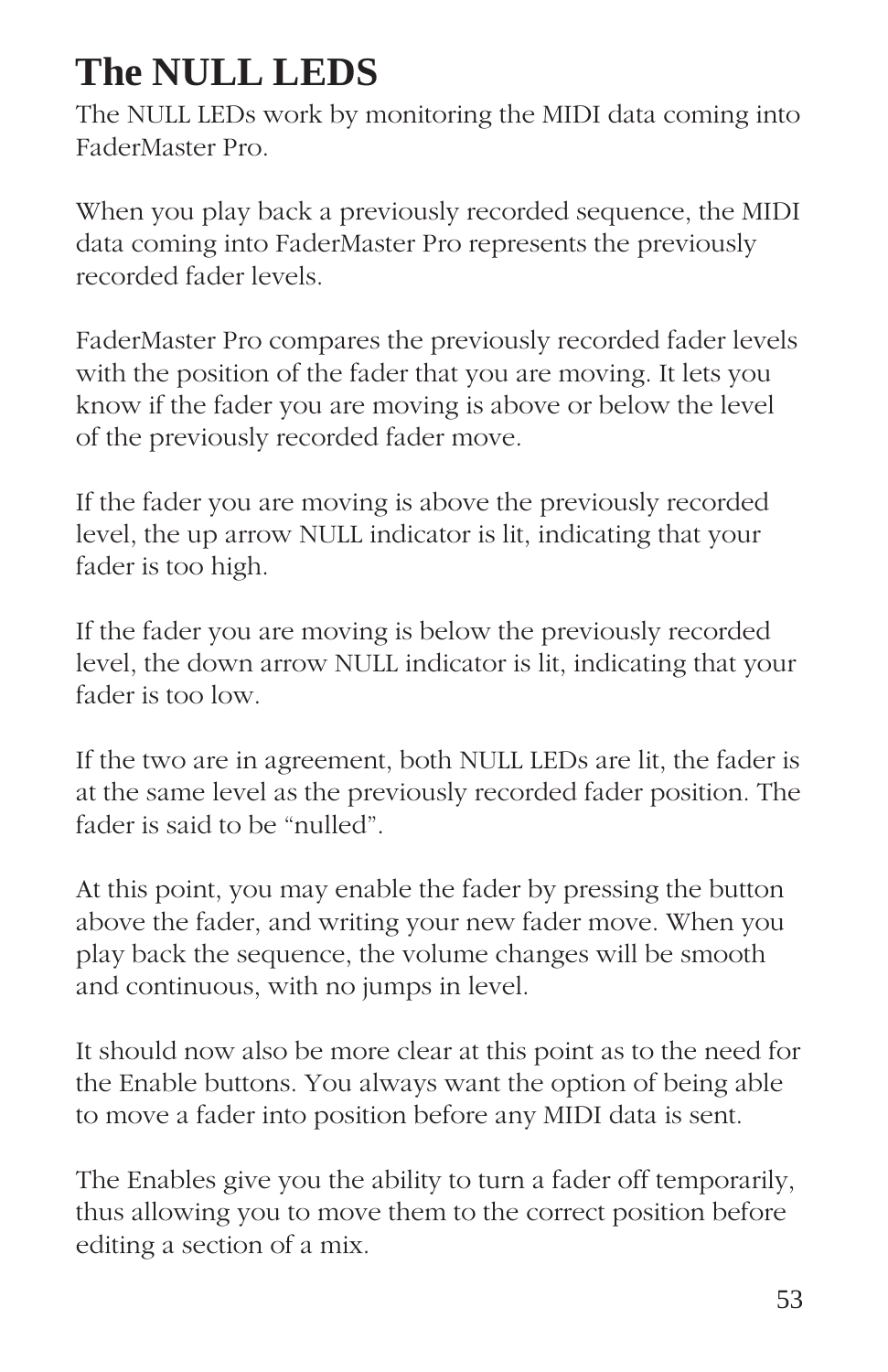# **Touch Sensitive Auto Enable**

FaderMaster Pro's Touch Sensitive Auto Enabling feature makes FaderMaster Pro behave like an automated mixer with touch sensitive faders.

## ➤ **To toggle the TOUCH feature on and off**,

press SHIFT and TOUCH. TOUCH is on as indicated by TIK. TOUCH is off as indicated by 0FF.

# **How It Works**

When TOUCH is enabled, you don't have to push an enable button to get the fader to send MIDI data.

Simply move the fader. FaderMaster Pro senses that you are moving the fader, but it will not send any MIDI data until you cross the fader's Null point.

When the Null point is reached, the LED above the fader will turn on, and the WRITING indicator will turn on.

Note that for Touch to work, there must be controller data playing back into FaderMaster Pro in order for it to find a Null point.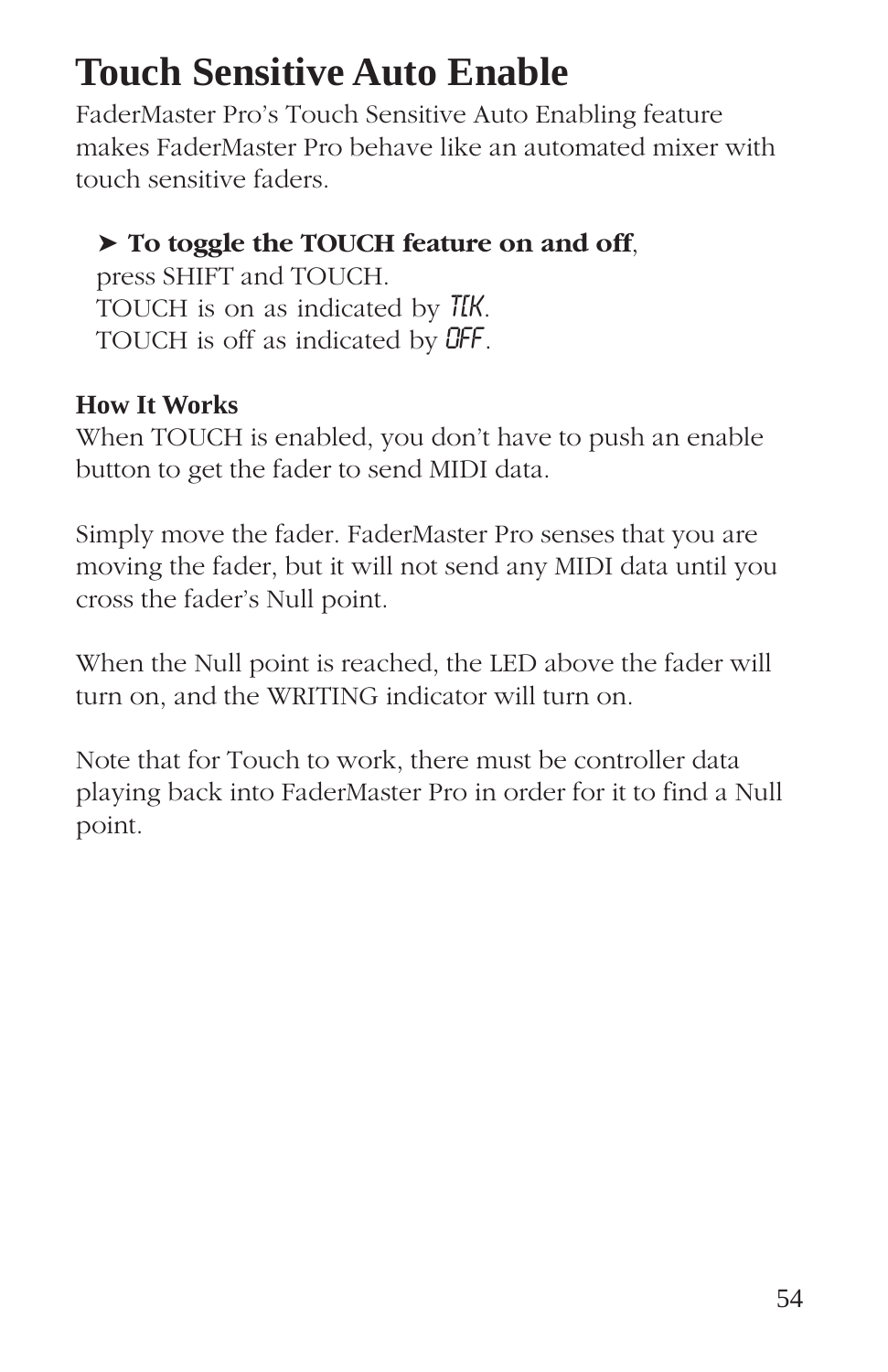# **Snapshot**

Another important concept relating to automation is called "Snapshot". FaderMaster Pro can send out a burst of MIDI commands called a Snapshot. The MIDI commands represent the current level of all of the channels in the Automation Bank.

The Snapshot represents the value of the last MIDI data sent out by the fader. If any fader is muted, then a zero value is sent out for that fader regardless of its position.

# ➤ **To send a Snapshot, hold SHIFT and press SNAP.**

## **How The Snapshot is Used**

Generally speaking, a Snapshot is recorded at the beginning of a sequence to capture the initial state of all the faders and mutes. Put the sequencer into record, send a Snapshot from FaderMaster Pro, and then make the fader moves.

The fact that the Snapshot is recorded as part of the controller track assures that every time you play back the sequence, the channel levels immediately "snap" to their correct values at the beginning of the mix.

The amount of data that comes out of FaderMaster Pro is related to the Bank Limit.

For example, if the Bank Limit is set to A 1 and A 2, then the Snapshot will consist of 16 controller commands, 8 for faders 1 through 8 in Bank A 1, and 8 for faders 1 through 8 in Bank A 2.

If no Bank Limit has been set, then sending a Snapshot results in 64 controller commands being sent. The 64 are for the 8 faders in Banks A 1 through A 8. (For more information about the Bank Limit feature, see page 43.)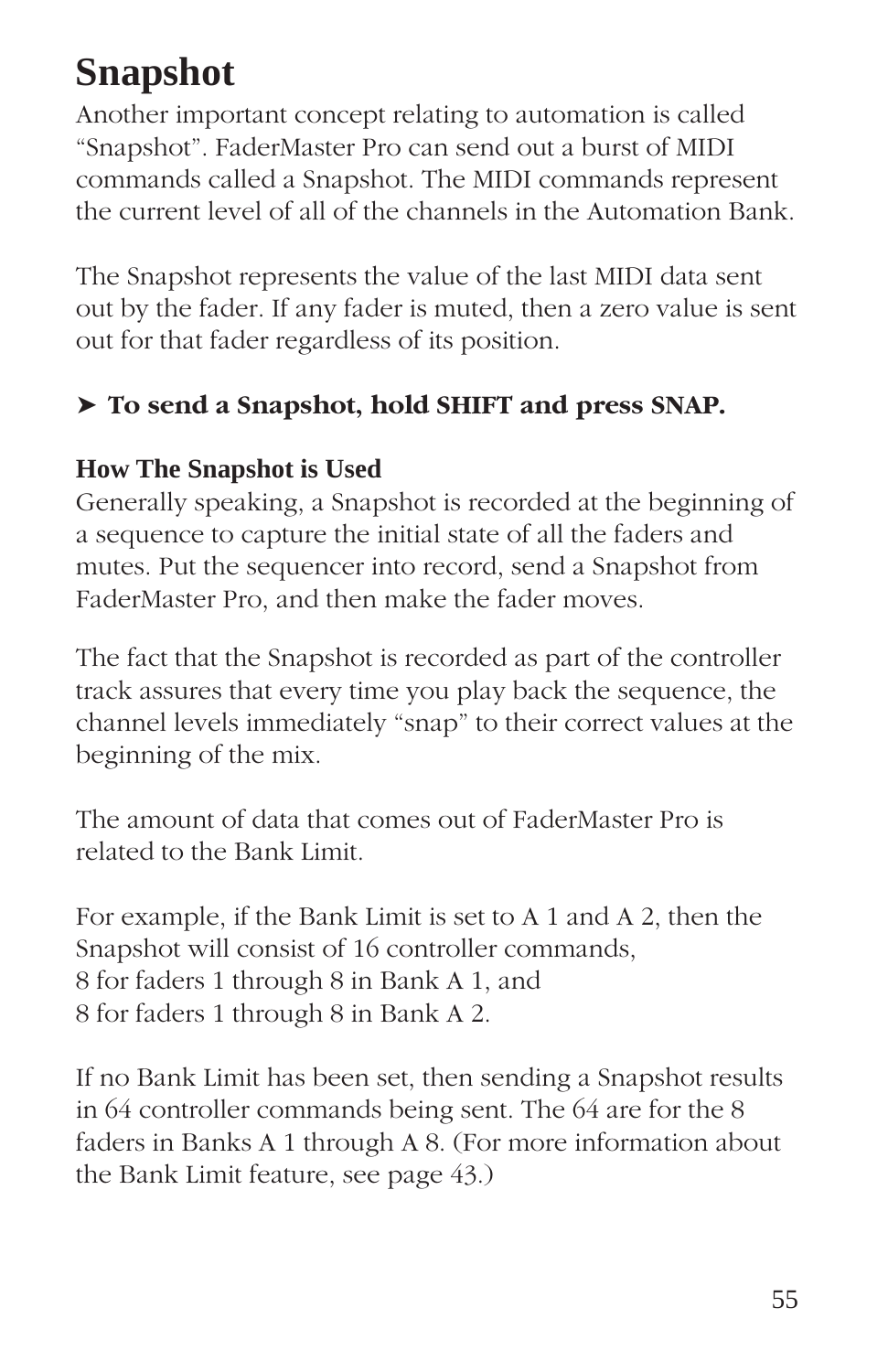## **Snapshot Example**

Say that you have programmed the first fader in the Automation Bank to MIDI Controller number 0 on MIDI Channel 1.

In Bank A 1 you move all the faders up, the values are all 127. Then say you change to Bank A 2 and move all the faders down. The MIDI values are all 0.

Pressing SNAP would result in this MIDI data being sent out:

MIDI Controller 0, Channel 1, value 127 MIDI Controller 1, Channel 1, value 127 MIDI Controller 2, Channel 1, value 127 MIDI Controller 3, Channel 1, value 127 MIDI Controller 4, Channel 1, value 127 MIDI Controller 5, Channel 1, value 127 MIDI Controller 6, Channel 1, value 127 MIDI Controller 7, Channel 1, value 127 MIDI Controller 8, Channel 1, value 0 MIDI Controller 9, Channel 1, value 0 MIDI Controller 10, Channel 1, value 0 MIDI Controller 11, Channel 1, value 0 MIDI Controller 12, Channel 1, value 0 MIDI Controller 13, Channel 1, value 0 MIDI Controller 14, Channel 1, value 0 MIDI Controller 15, Channel 1, value 0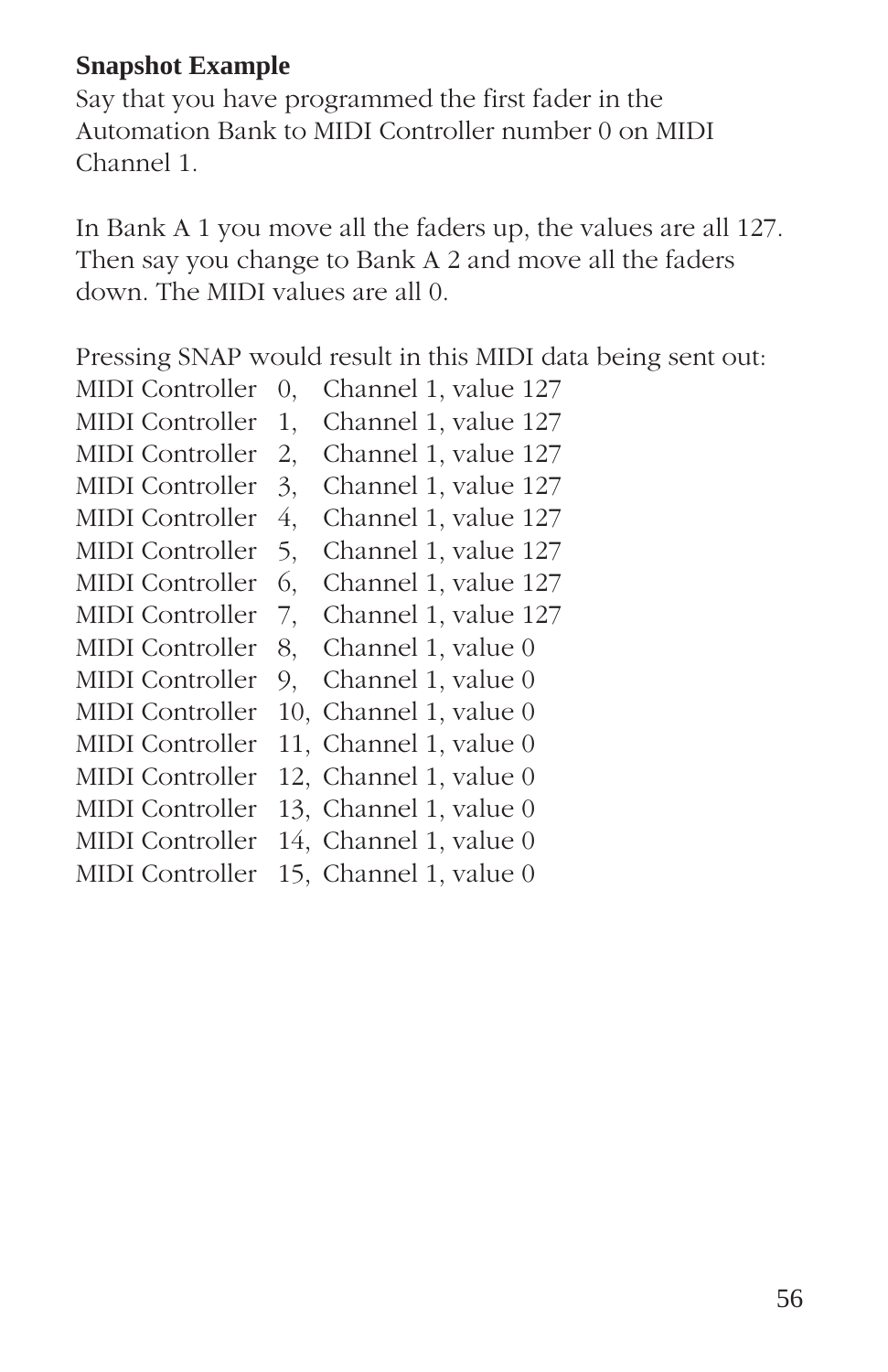# **Big Example**

Here is an overview of a typical Automated Mixing Session. All of the FaderMaster Pro's Automation Bank features will be used here, so you can get an idea of the flow of automated mixing from start to finish.

## **First Set Up FaderMaster Pro**

Select the first Automation Bank, A 1, by using UP or DOWN. Hold UP or DOWN while moving a fader until display says A 1.

## **Set Bank Limit**

Determine the number of channels that you want to automate. Usually that is the number of audio channels of a MIDI controlled mixer.

Set a Bank Limit on FaderMaster Pro so you can quickly step through only the banks you need.

Press UP *and* DOWN to lock in a Bank Limit. When UP and DOWN are released, the Bank Limit is locked in, as indicated by a decimal point in the display.

|                          | For example, for a 24 channel system,       |                               |  |
|--------------------------|---------------------------------------------|-------------------------------|--|
|                          | For example, to set the Bank Limit to A 3,  |                               |  |
| $\Box$ Select <b>A</b> 1 |                                             | Display says $H_1$            |  |
| $\Box$ Press UP          |                                             | Display says $\overline{H}$ 2 |  |
|                          | $\Box$ Press UP again and do not release it | Display says $H \rightarrow$  |  |
| <b>Press DOWN.</b>       |                                             |                               |  |

 $\Box$  Release both buttons. Display says  $\theta$  3.

Now, pressing UP results in the following sequence, A 1, A 2, A 3, A 1, A 2, A 3, etc.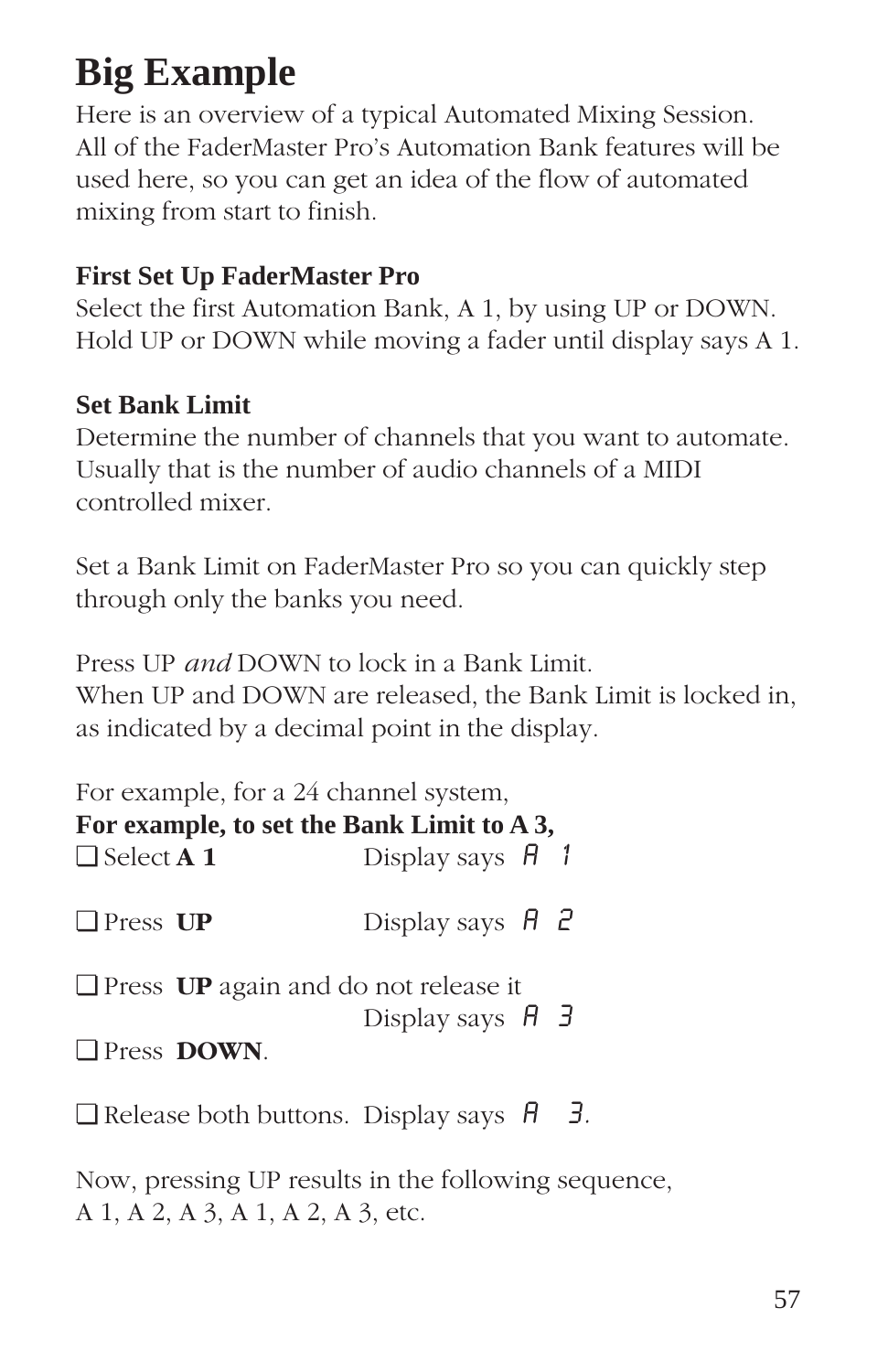## **Program the First Fader**

Remember that in the Automation Bank you need only assign the first fader a MIDI controller number and MIDI channel.

# **Check that Protect is OFF. (SHIFT PROTECT)**

❏ Enter Program Mode by pressing PROG and noting that the FADER LED is lit.

❏ Hold the CHAN button while moving fader 1 to select the MIDI channel.

❏ Hold the PARM# button while moving fader 1 to set the starting controller number.

Often with multiple-port, multiple channel computer MIDI interfaces, FaderMaster Pro's settings can be arbitrary. Just set the first fader for Controller #0 on MIDI channel 1.

❏ Exit Program Mode by pressing the PROG button again so that the FADER LED is not lit.

# **Consider the Hookup**

The first time you write fader moves (that is, record controller data) will be called the first automation "pass". It is only necessary to have a single MIDI cable from the output of FaderMaster Pro to the input of the sequencer or digital audio workstation. The sequencer's "Thru" may be on.

On subsequent passes, when it comes time to edit previously recorded MIDI controller data, a cable must be connected from the output of the sequencer to the input of FaderMaster Pro.

The sequencer's "Thru" should be off. Refer to the section on page 45 for strategies on how to avoid loops.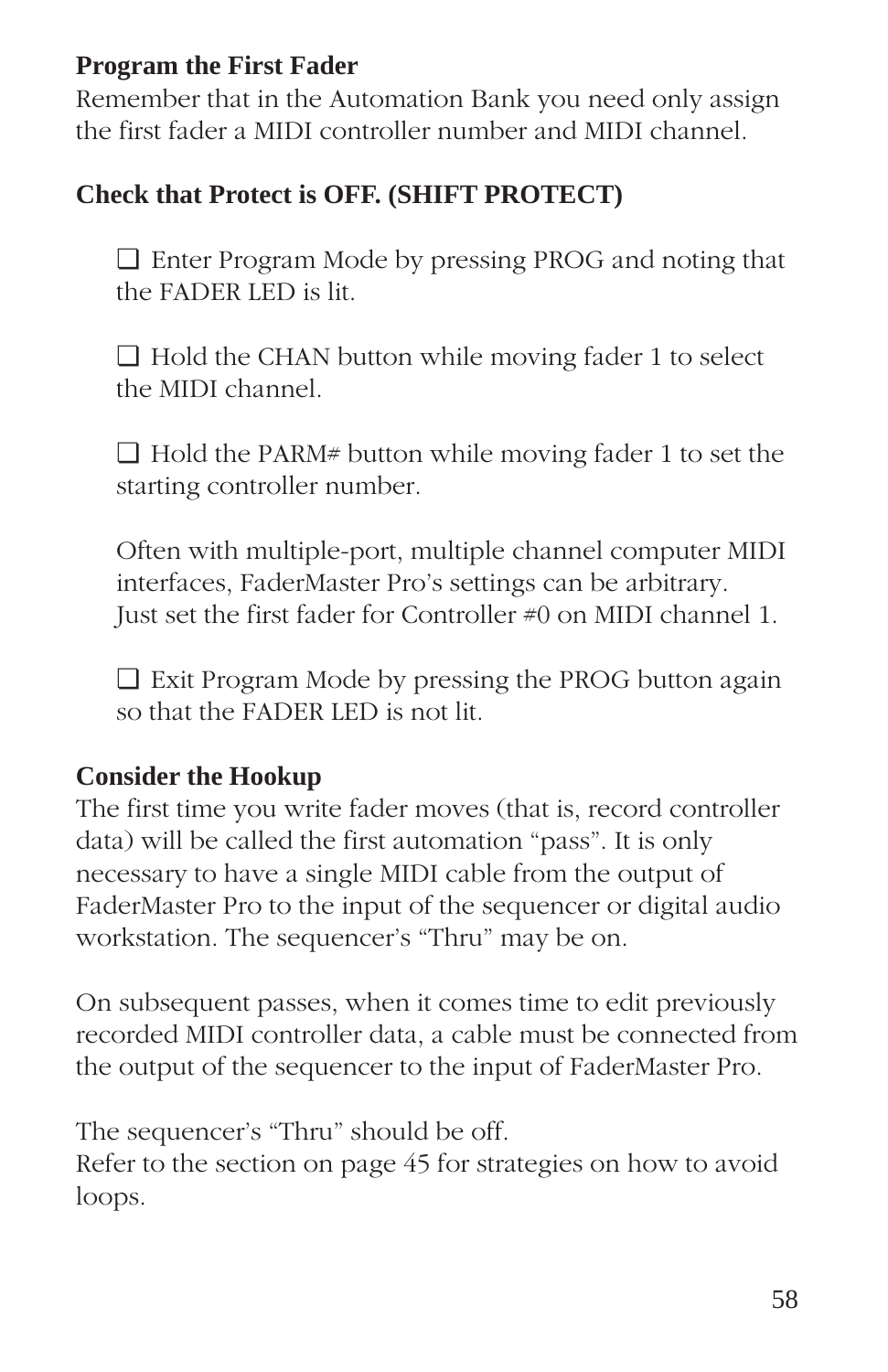# **Verify Audio and Communication**

This would be a good point to stop and make sure that everything is connected correctly. Verify that you have control over either your on-screen moving faders or your outboard MIDI controlled mixer.

Remember that in the Automation Banks, the buttons above the faders have two functions, fader enables or channel mutes.

The function is toggled by SHIFT MODE. It is displayed by a dash in the display near the words ENABLE or MUTE.

Remember that in the Automation Banks, the fader does not send any data until it is enabled. That is, the button above the fader must be pressed and the LED lit while in ENABLE mode.

## **Set Initial Levels**

Play your sequence, tape, or digital audio files, and experiment with the mix for awhile to determine what the initial levels and mute conditions should be.

## **Record Snapshot**

Start the sequencer in record. Press SHIFT and SNAP to send a snapshot of controller data into the sequencer.

## **First Pass**

Enable faders and make your fader moves for a rough mix. Change Banks as needed to mix different channels. Bank changing is not necessary if you happen to be using several FaderMaster Pros.

## **Writing Mutes**

Press SHIFT MODE to enter Mute Mode, as indicated by a dash next to the word MUTES.

Mute channels and change Banks as needed to mute different channels.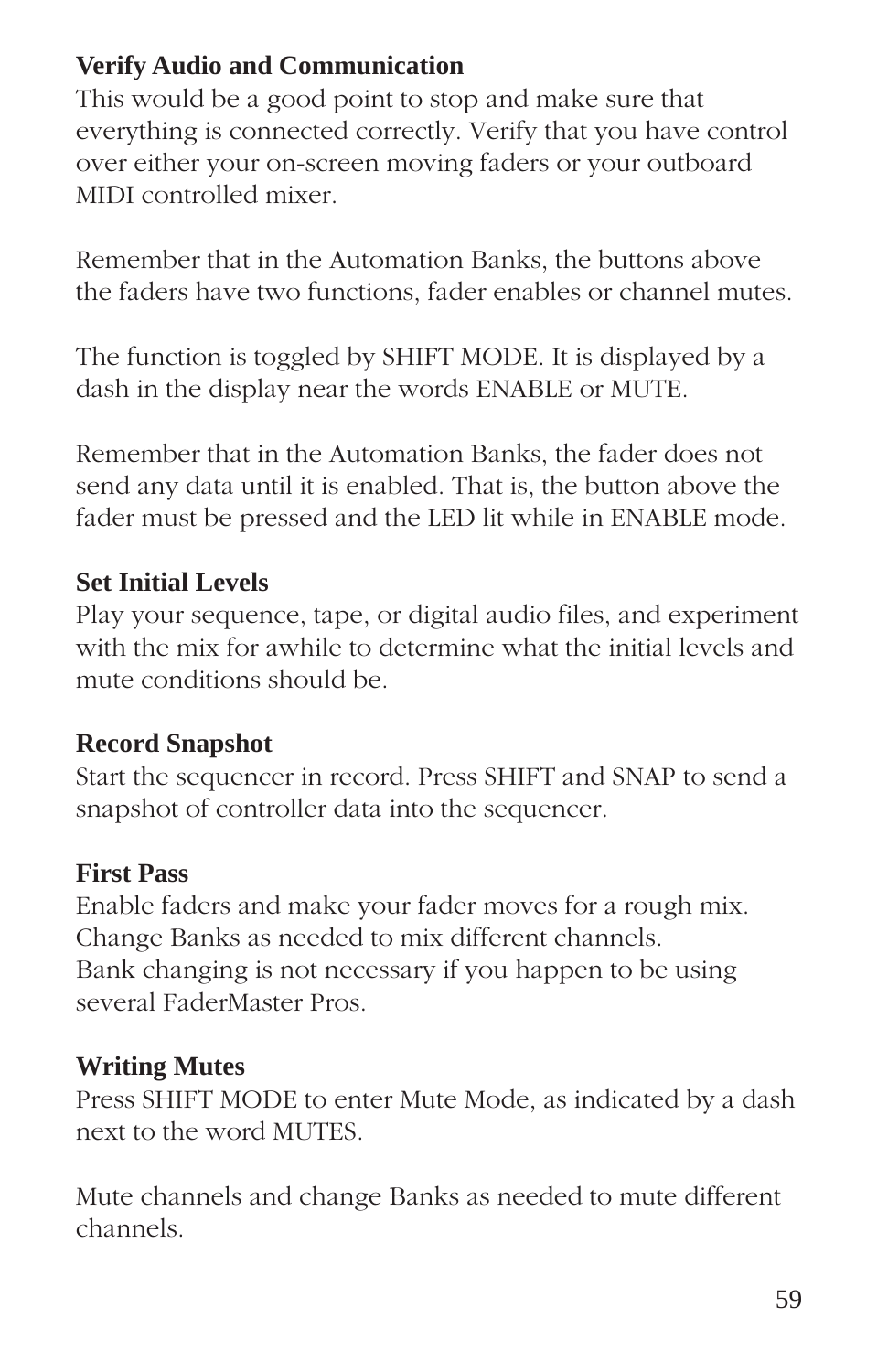# **Turn TOUCH On**

Press SHIFT TOUCH to toggle touch on and off.

Again, make sure that you have a MIDI cable from the out of the sequencer to the in of FaderMaster Pro. TOUCH relies on finding a NULL point, and a NULL point can only be determined when there is MIDI data coming into FaderMaster Pro, so it can be compared with the position of the fader that you are moving.

Play back the previously recorded controller tracks while rerecording the MIDI data that comes out of FaderMaster Pro.

When you are satisfied with the mix, used the most current version of the track of controller data.

Or keep several tracks of controller data to represent different mixes of the same material.

Simply play-enable the tracks from your sequencer that represent the desired mix.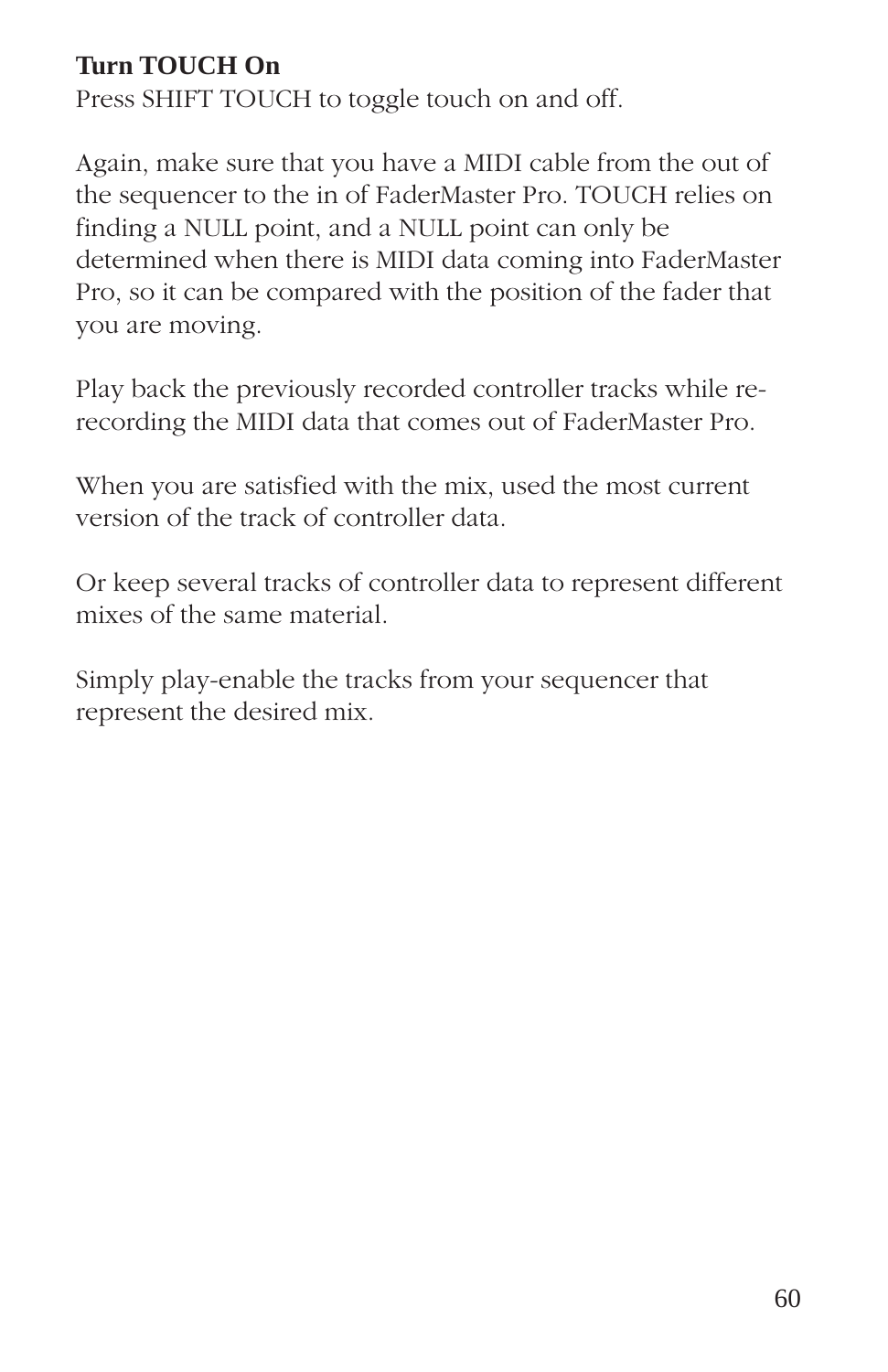# **Factory Preset Banks F1 through F59**

There are 59 Factory Preset Banks. These have been preprogrammed to allow FaderMaster Pro to function as a remote controller for specific instruments. These presets are designed to facilitate both programming and real-time control.

We have also included a Preset Card listing what each bank does, for quick reference.

# **Selecting the Factory Preset Banks**

The 59 programs in the Factory Bank are designated F1 through F59. While holding the UP or DOWN button you may rapidly go to the desired preset by moving any fader.

These presets are stored in FaderMaster Pro's internal EPROM, and are not user-changeable. The exception to this is that certain instruments have the ability to set a Sysex Device Number. FaderMaster Pro allows for this, in that the presets for those instruments may have their channel number changed. This is useful if you are controlling more than one of the same kind of device.

Refer to the listing below to determine if a given instrument allows a Device Number to be user-selected. This is indicated by "\*". When allowable, setting the MIDI channel for any fader sets the Sysex device number for all eight faders. These changes will be saved in the battery-backed memory.

In the Factory Preset banks, the Fader Attributes (Speed, Min and Max, etc.) are preset, and the Merge and Group do not operate.

Remember that FaderMaster Pro's output may be recorded onto a MIDI sequencer. The sequencer can then provide automated playback of your parameter changes. 61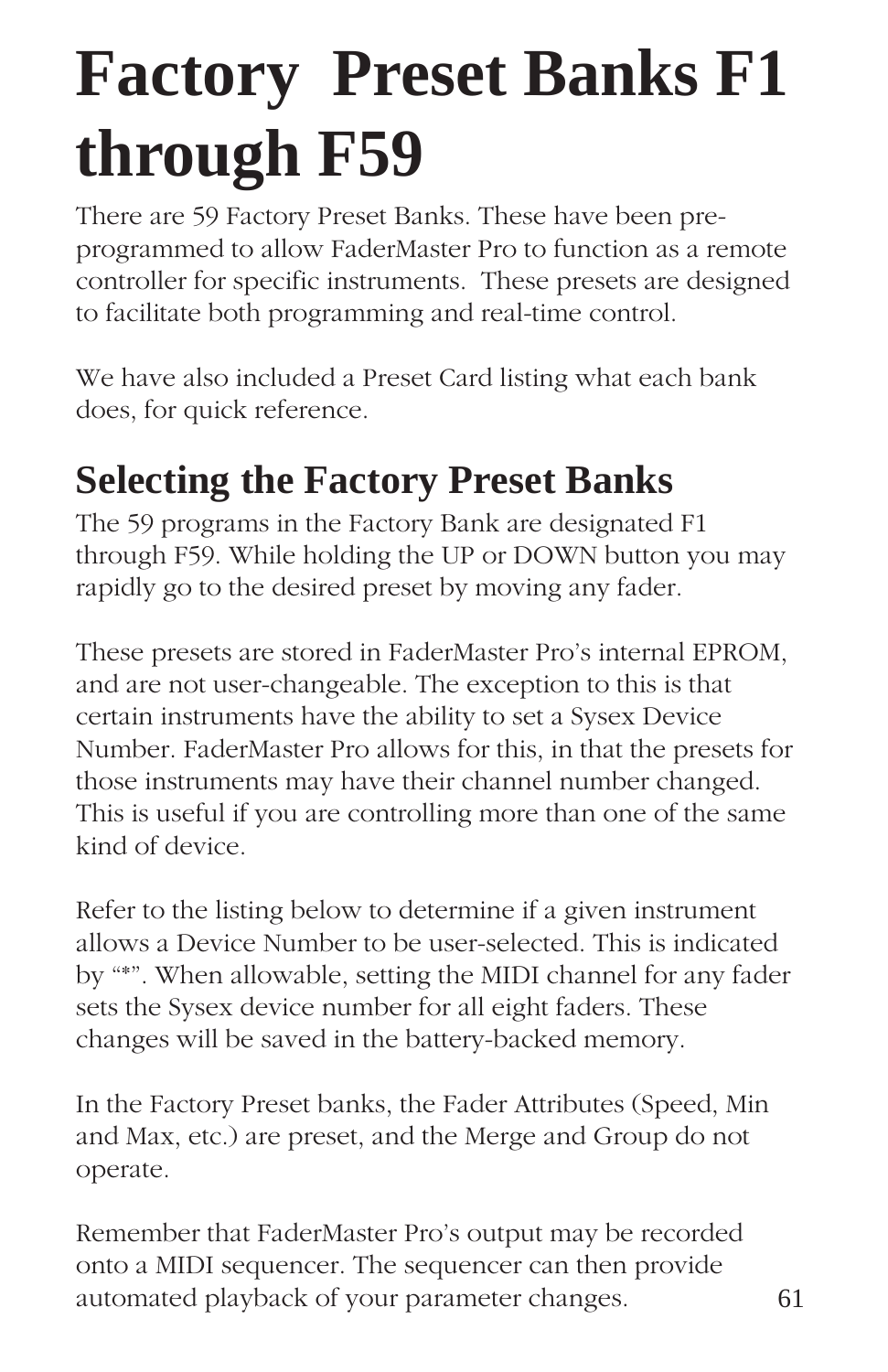# **Factory Bank Presets**

FaderMaster Pro's 59 Factory Bank Presets are designed to ease real-time control of several popular instruments. The following table shows the fader number and the command sent. An "\*" indicates that the user may select a System Exclusive Device Number by pressing CHAN and moving a fader.

- F1 MIDI Volume Channels 1-8
- F2 MIDI Volume Channels 9-16
- F3 MIDI Pan Channels 1-8
- F4 MIDI Pan Channels 9-16
- F5-F6 Oberheim Matrix 6 and Matrix 1000
- F7-F8 Kawai K1\*
- F9-16 Yamaha DX-7 Series\*, including TX-7 and TX-816
- 17 Roland D-10, D-20, D-110
- 18 Roland D-20
- 19 Roland D-50, D-550\*
- 20 Roland D-50, D-550\*
- 21-24 Korg M1\*
- 25-27 Emu Proteus\*
- 28-30 Ensoniq VFX\*
- 31 Lexicon LXP-1
- 32-34 Lexicon LXP-5
- 35-36 Yamaha SY-77, TG-77
- 37-38 Yamaha SY-55, TG-55
- 39-42 Yamaha TX-81Z
- 43-44 Peavey DPM-3
- 45 Roland D-70
- 46-47 Roland U-20, U-220
- 48 Roland MT-32
- 49-50 Korg M-3R
- 51-52 Kawai K-4
- 53-54 Korg WS WaveStation
- 55-58 Korg T-1, T-2, T-3 (combi)
- 59 Emu Proteus, Proteus II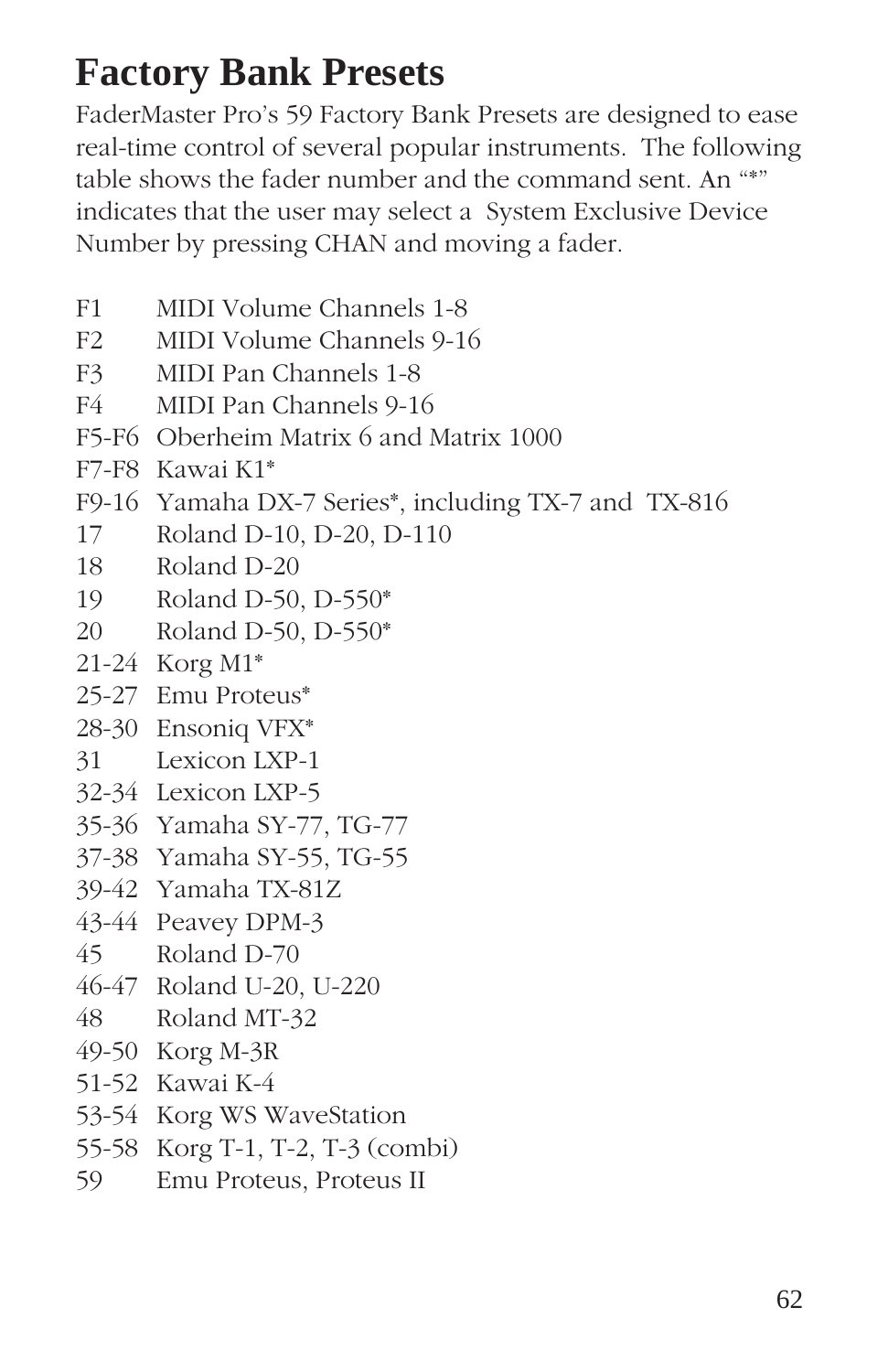| Bank F1 - Midi Volume Chan 1-8            |
|-------------------------------------------|
| 1- Midi Vol Chan 1                        |
| 2-Midi Vol Chan 2                         |
| 3-Midi Vol Chan 3                         |
| 4-Midi Vol Chan 4                         |
| 5-Midi Vol Chan 5                         |
| 6-Midi Vol Chan 6                         |
| 7-Midi Vol Chan 7                         |
| 8- Midi Vol Chan 8                        |
|                                           |
| Bank F2 - Midi Volume Chan 9-16           |
| 1- Midi Vol Chan 9                        |
| 2-Midi Vol Chan 10                        |
| 3-Midi Vol Chan 11                        |
| 4-Midi Vol Chan 12                        |
| 5-Midi Vol Chan 13                        |
| 6- Midi Vol Chan 14                       |
| 7-Midi Vol Chan 15                        |
| 8-Midi Vol Chan 16                        |
|                                           |
| Bank F3 - Midi Pan Chan 1-8               |
| 1- Midi Pan Chan 1                        |
| 2-Midi Pan Chan 2                         |
| 3-Midi Pan Chan 3                         |
| 4-Midi Pan Chan 4                         |
| 5- Midi Pan Chan 5                        |
| 6- Midi Pan Chan 6                        |
| 7-Midi Pan Chan 7                         |
| 8- Midi Pan Chan 8                        |
|                                           |
| Bank F4 - Midi Pan Chan 9-16              |
|                                           |
| 1- Midi Pan Chan 9                        |
| 2- Midi Pan Chan 10                       |
| 3— Midi Pan Chan 11                       |
|                                           |
| 4-Midi Pan Chan 12<br>5- Midi Pan Chan 13 |
| 6-Midi Pan Chan 14                        |
|                                           |
| 7-Midi Pan Chan 15                        |
| 8-Midi Pan Chan 16                        |
| Bank F5 - Oberheim Matrix 6/1000          |
| 1- VCF Frequency                          |
| 2- Env 1 to VCF Amount                    |
| 3-VCF Resonance                           |
| 4-LFO1 Speed                              |

- 5— LFO1 to DCO1 Amount 6— LFO1 to DCO2 Amnt.
- 
- 7— DCO2 Detune 8— DCO2 Frequency

**Bank F6** - Oberheim Matrix 6/1000 1— Env 1 Attack 2— Env 1 Decay 3— Env 1 Sustain 4— Env 1 Release 5— Env 2 Attack 6— Env 2 Decay 7— Env 2 Sustain 8-Env 2 Release \_\_\_\_\_\_\_\_\_\_\_\_\_\_\_\_\_\_\_\_\_\_\_\_\_\_\_\_\_\_\_\_\_\_\_\_\_\_\_ **Bank F7** - Kawai K1, K1M, K1R, K-1II 1— Volume 1 2— Volume 2 3— Volume 3 4— Volume 4 5— Detune 1 6— Detime 2 7— Detune 3 8— Detune 4 \_\_\_\_\_\_\_\_\_\_\_\_\_\_\_\_\_\_\_\_\_\_\_\_\_\_\_\_\_\_\_\_\_\_\_\_\_\_\_ **Bank F8** - Kawai K1, K1M, K1R, K-1II 1— Attack 1 2— Release 1 3— Attack 2 4— Release 2 5— Attack 3 6— Release 3 7— Attack 4 8— Release 4 \_\_\_\_\_\_\_\_\_\_\_\_\_\_\_\_\_\_\_\_\_\_\_\_\_\_\_\_\_\_\_\_\_\_\_\_\_\_\_ **Bank F9** - Yamaha DX/TX General 1— Pgm Change 2— Midi Volume 3— Feedback 4— Transpose

5— Key Sync 6— OPS Select 7— LFO PMD 8— LFO Amount \_\_\_\_\_\_\_\_\_\_\_\_\_\_\_\_\_\_\_\_\_\_\_\_\_\_\_\_\_\_\_\_\_\_\_\_\_\_\_ **Bank F10** - Yamaha DX/TX Osc 1— OP1 Coarse Frequency 2— OP2 Coarse Frequency 3— OP3 Coarse Frequency 4— OP4 Coarse Frequency

5— OP5 Coarse Frequency

6— OP6 Coarse Frequency 7— OP1 Fine Frequency 8— OP2 Fine Frequency

### **Bank F11** - Yamaha DX/TX OP1 1— Rate 1  $2$ — Rate 2 3— Rate 3  $4-$  Rate  $4$ 5— Level 1 6— Level 2 7— Level 3 8— Level 4 \_\_\_\_\_\_\_\_\_\_\_\_\_\_\_\_\_\_\_\_\_\_\_\_\_\_\_\_\_\_\_\_\_\_\_\_\_\_\_ **Bank F12** - Yamaha DX/TX OP2 1— Rate 1 2— Rate 2 3— Rate 3  $4-$  Rate  $4$ 5— Level 1 6— Level 2 7— Level 3 8— Level 4 \_\_\_\_\_\_\_\_\_\_\_\_\_\_\_\_\_\_\_\_\_\_\_\_\_\_\_\_\_\_\_\_\_\_\_\_\_\_\_ **Bank F13** - Yamaha DX/TX OP3 1— Rate 1  $2$ — Rate 2 3— Rate 3 4— Rate 4 5— Level 1 6— Level 2 7— Level 3 8— Level 4 \_\_\_\_\_\_\_\_\_\_\_\_\_\_\_\_\_\_\_\_\_\_\_\_\_\_\_\_\_\_\_\_\_\_\_\_\_\_\_ **Bank F14** - Yamaha DX/TX OP4 1— Rate 1 2— Rate 2 3— Rate 3 4— Rate 4 5— Level 1 6— Level 2 7— Level 3 8— Level 4

### \_\_\_\_\_\_\_\_\_\_\_\_\_\_\_\_\_\_\_\_\_\_\_\_\_\_\_\_\_\_\_\_\_\_\_\_\_\_\_ **Bank F15** - Yamaha DX/TX OP5

1— Rate 1 2— Rate 2

- 3— Rate 3
- 4— Rate 4
- 5— Level 1
- 6— Level 2
- 7— Level 3
- 8— Level 4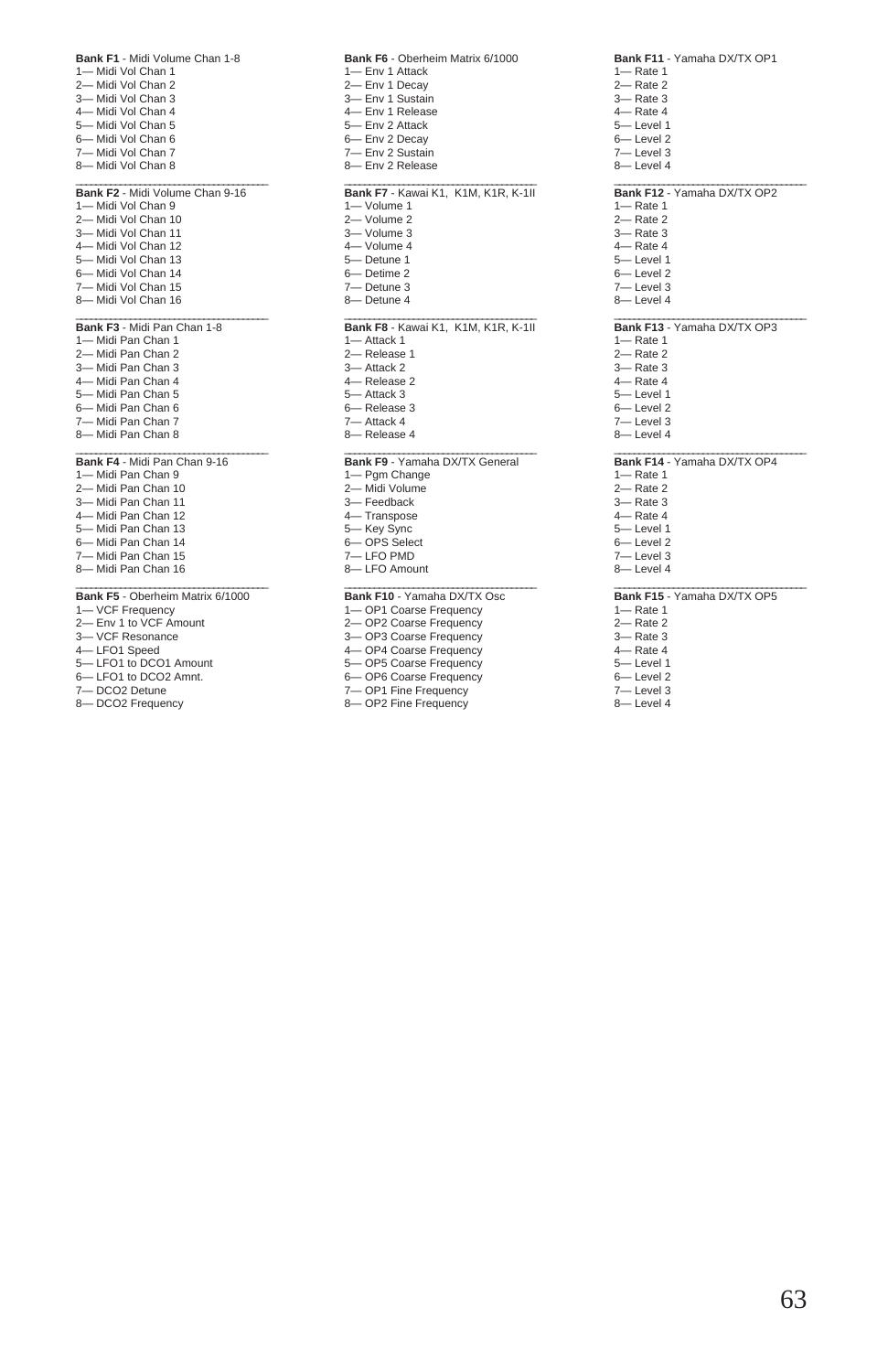#### **Bank F16** - Yamaha DX/TX OP6

1— Rate 1 2— Rate 2 3— Rate 3 4— Rate 4 5— Level 1 6— Level 2 7— Level 3 8— Level 4

### **Bank F17** - Roland D-10, D-20, D-110

1— Program Change Chan 1 2— Program Change Chan 2 3— Program Change Chan 3 4— Program Change Chan 4 5— Program Change Chan 5 6— Program Change Chan 6 7— Program Change Chan 7 8— Program Change Chan 8

### **\_\_\_\_\_\_\_\_\_\_\_\_\_\_\_\_\_\_\_\_\_\_\_\_\_\_\_\_\_\_\_\_\_\_ Bank F18**- Roland D-20

- 1— Master Volume 2— Fine Tune 3— Mod Depth 4— Mod Rate 5— Bend Range 6— Reverb Mode
- 7— Reverb Time
- 8— Reverb Level

### \_\_\_\_\_\_\_\_\_\_\_\_\_\_\_\_\_\_\_\_\_\_\_\_\_\_\_\_\_\_\_\_\_\_\_\_\_\_\_ **Bank F19** - Roland D-50, D-550

- 1— Lower LF EQ Frequency
- 2— Lower LF EQ Gain
- 3— Lower HF EQ Frequency
- 4— Lower HF EQ Gain
- 5— Upper LF EQ Frequency
- 6— Upper LF EQ Gain
- 7— Upper HF EQ Frequency
- 8- Upper HF EQ Gain

### \_\_\_\_\_\_\_\_\_\_\_\_\_\_\_\_\_\_\_\_\_\_\_\_\_\_\_\_\_\_\_\_\_\_\_\_\_\_\_ **Bank F20** - Roland D-50, D-550

- 1— Reverb Type
- 2— Reverb Balance
- 3— Chorus Lower Type
- 4— Chorus Lower Rate
- 5— Chorus Lower Depth
- 6— Chorus Upper Type 7— Chorus Upper Rate
- 8— Chorus Upper Depth

**Bank F21** - Korg M1, M1R Single 1— Osc 1 Multisound 2— VDF 1 Cutoff 3— VDF 1 EG Intensity 4— VDA 1 Attack Time 5— VDA 1 Attack Level 6— VDA 1 Breakpoint 7— VDA 1 Sustain Level 8— VDA 1 Release Time \_\_\_\_\_\_\_\_\_\_\_\_\_\_\_\_\_\_\_\_\_\_\_\_\_\_\_\_\_\_\_\_\_\_\_\_\_\_\_ **Bank F22** - Korg M1, M1R Single 1— Effect 1 Type 2— Effect 1 Dry/Eff Balance 3— Effect 1 Hi EQ 4— Effect 1 Lo EQ 5— Effect 2 Type 6— Effect 2 Dry/Eff Balance 7— Effect 2 Hi EQ 8— Effect 2 Lo EQ \_\_\_\_\_\_\_\_\_\_\_\_\_\_\_\_\_\_\_\_\_\_\_\_\_\_\_\_\_\_\_\_\_\_\_\_\_\_\_ **Bank F23** - Korg M1, M1R Double 1— Osc 1 Multisound 2— VDF 1 Cutoff 3— VDA 1 Release Time 4— Osc 2 Multisound 5— VDF 2 Cutoff 6— VDA 2 Release Time 7— Osc 1 Level 8— Osc 2 Level

### \_\_\_\_\_\_\_\_\_\_\_\_\_\_\_\_\_\_\_\_\_\_\_\_\_\_\_\_\_\_\_\_\_\_\_\_\_\_\_ **Bank F24** - Korg M1, M1R Double 1— Effect 1 Type 2— Effect 1 Dry/Eff Balance 3— Effect 1 Hi EQ

- 4— Effect 1 Lo EQ
- 5— Effect 2 Type
- 6— Effect 2 Dry/Eff Balance
- 7— Effect 2 Hi EQ
- 8— Effect 2 Lo EQ

### \_\_\_\_\_\_\_\_\_\_\_\_\_\_\_\_\_\_\_\_\_\_\_\_\_\_\_\_\_\_\_\_\_\_\_\_\_\_\_ **Bank F25** - Emu Proteus, Proteus II

- 1— Primary Instrument
- 2— Primary Volume
- 3— Primary Tune
- 4— Primary Fine Tune 5— Secondary Instrument
- 6— Secondary Volume
- 7— Secondary Tune
- 8— Secondary Fine Tune

#### **Bank F26** - Emu Proteus, Proteus II 1— Primary Alternate Attack

- 2- Primary Alternate Decay
- 3— Primary Alternate Sustain
- 4— Primary Alternate Release 5— Secondary Alternate Attack
- 6— Secondary Alternate Decay
- 7— Secondary Alternate Sustain
- 8— Secondary Alternate Release

### \_\_\_\_\_\_\_\_\_\_\_\_\_\_\_\_\_\_\_\_\_\_\_\_\_\_\_\_\_\_\_\_\_\_\_\_\_\_\_ **Bank F27** - Emu Proteus, Proteus II

- 1— LFO1 Shape
- 2— LFO1 Frequency
- 3— LFO1 Variation
- 4— LFO1 Amount 5— LFO2 Shape
- 6— LFO2 Frequency
- 7— LFO2 Variation
- 8— LFO2 Amount

### Bank F28 - Ensoniq VFX Voice 1

- 1— Release Time
- 2— Timbre
- 3— Pitch Fine
- 4— Filter Cutoff
- 5— LFO Depth
- 6— LFO Speed
- 7— FX1 Amount 8— FX2 Amount

### Bank F29 - Ensoniq VFX Voice 2

- 1— Release Time
- 2— Timbre
- 3— Pitch Fine
- 4— Filter Cutoff
- 5— LFO Depth
- 6— LFO Speed
- 7— FX1 Amount
- 8— FX2 Amount

### Bank F30 - Ensoniq VFX Voice 3

- 1— Release Time
- 2— Timbre
- 3— Pitch Fine
- 4- Filter Cutoff
- LFO Depth
- 6— LFO Speed 7— FX1 Amount
- 8— FX2 Amount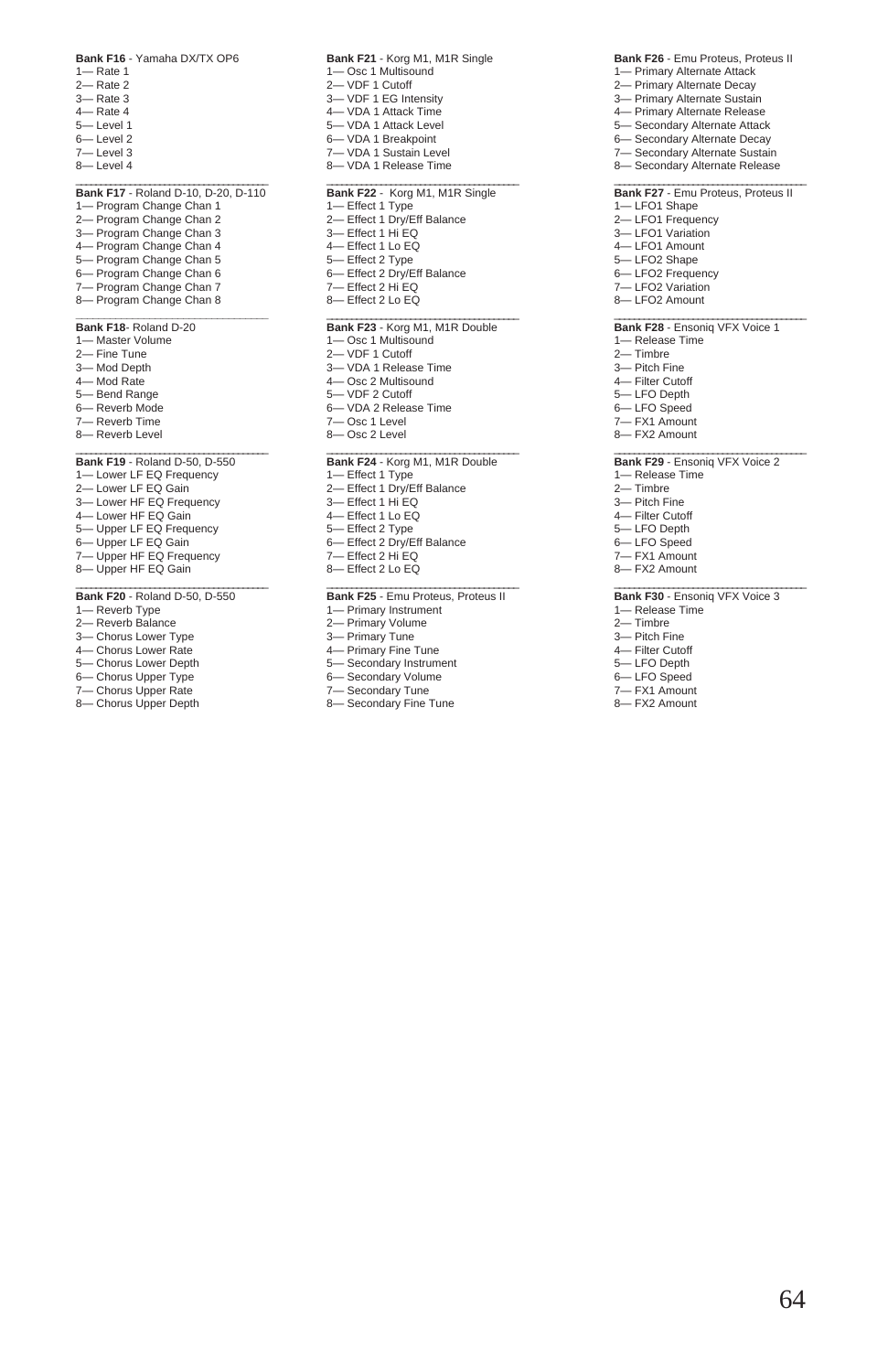### **Bank F31** - Lexicon LXP-1

- 1 Bass
- 2 Pre Delay
- 3 Pre Delay FB
- 4 Diffusion
- 5 Reverb Time
- 6 Size
- 7 High Freq. Cut
- 8 Effects Level

### \_\_\_\_\_\_\_\_\_\_\_\_\_\_\_\_\_\_\_\_\_\_\_\_\_\_\_\_\_\_\_\_\_\_\_\_\_\_\_ **Bank F32** - Lexicon LXP-5

- 1 Reverb Level
- 2 Reverb Time
- 3 Size
- 4 Diffusion
- 5 Treble Decay
- 6 Bass Multiply
- 7 High Freq. Cut
- 8 Low Freq. Cut

### \_\_\_\_\_\_\_\_\_\_\_\_\_\_\_\_\_\_\_\_\_\_\_\_\_\_\_\_\_\_\_\_\_\_\_\_\_\_\_ **Bank F33** - Lexicon LXP-5

- 1 Pan
- 2 Input Level
- 3 Output Level
- 4 Delay 1 Course
- 5 Delay 1 Fine
- 6 Pitch On/Off
- 7 Pitch Course
- 8 Pitch Fine

### \_\_\_\_\_\_\_\_\_\_\_\_\_\_\_\_\_\_\_\_\_\_\_\_\_\_\_\_\_\_\_\_\_\_\_\_\_\_\_ **Bank F34** - Lexicon LXP-5

- 1 Main Feedback
- 2 Left Feedback
- 3 L. Delay Course
- 4 Left Delay Fine
- 5 R. Delay Course
- 6 Right Delay Fine
- 7 LFO Rate
- 8 Reverb Level

### \_\_\_\_\_\_\_\_\_\_\_\_\_\_\_\_\_\_\_\_\_\_\_\_\_\_\_\_\_\_\_\_\_\_\_\_\_\_\_ **Bank 35** - Yamaha SY-77, TG-77

- 1. Reverb Effect 1 Type
- 2. Reverb Effect 1 Output Level
- 3. Reverb Effect 1 Parameter 1
- 4. Reverb Effect 1 Parameter 2
- 5. Reverb Effect 1 Parameter 3
- 6. Reverb Effect 1 Balance
- 7. Chorus Effect 1 Balance
- 8. Chorus Effect 1 Output Level
- **Bank 36** Yamaha SY-77, TG-77 1. Reverb Effect 2 Type 2. Reverb Effect 2 Output Level 3. Reverb Effect 2 Balance 4. Reverb Effect 2 Parameter 1 5. Reverb Effect 2 Parameter 2 6. Reverb Effect 2 Parameter 3 7. Chorus Effect 2 Balance 8. Chorus Effect 2 Output Level \_\_\_\_\_\_\_\_\_\_\_\_\_\_\_\_\_\_\_\_\_\_\_\_\_\_\_\_\_\_\_\_\_\_\_\_\_\_\_ **Bank 37** - Yamaha SY-55, TG-55 1. Filter 1 Cutoff Element 1 2. Filter 1 Cutoff Element 2 3. Filter 1 Cutoff Element 3 4. Filter 1 Cutoff Element 4 5. Filter 2 Cutoff Element 1 6. Filter 2 Cutoff Element 2 7. Filter 2 Cutoff Element 3 8. Filter 2 Cutoff Element 4 \_\_\_\_\_\_\_\_\_\_\_\_\_\_\_\_\_\_\_\_\_\_\_\_\_\_\_\_\_\_\_\_\_\_\_\_\_\_\_ **Bank 38** - Yamaha SY-55, TG-55 1. Reverb Effect Type 2. Reverb Effect Output Level 3. Reverb Effect Parameter 1 4. Reverb Effect Parameter 2 5. Reverb Effect Parameter 3 6. Element 0 Pitch Modulation Depth 7. Element 0 Amp. Mod. Depth 8. Element 0 Filter Modulation Depth \_\_\_\_\_\_\_\_\_\_\_\_\_\_\_\_\_\_\_\_\_\_\_\_\_\_\_\_\_\_\_\_\_\_\_\_\_\_\_ **Bank 39** - Yamaha TX-81Z Operator 1 1. Attack Rate 2. Decay Rate 1 3. Decay Rate 2 4. Release Rate 5. Decay Level 1 6. Level Scale 7. EG Bias 8. Operator Output Level \_\_\_\_\_\_\_\_\_\_\_\_\_\_\_\_\_\_\_\_\_\_\_\_\_\_\_\_\_\_\_\_\_\_\_\_\_\_\_ **Bank 40** - Yamaha TX-81Z Operator 3
- 1. Attack Rate
- 2. Decay Rate 1
- 3. Decay Rate 2
- 4. Release Rate 5. Decay Level 1
- 6. Level Scale
- 7. EG Bias
- 
- 8. Operator Output Level

1. Attack Rate 2. Decay Rate 1 3. Decay Rate 2 4. Release Rate 5. Decay Level 1 6. Level Scale 7. EG Bias 8. Operator Output Level \_\_\_\_\_\_\_\_\_\_\_\_\_\_\_\_\_\_\_\_\_\_\_\_\_\_\_\_\_\_\_\_\_\_\_\_\_\_\_ **Bank 42** - Yamaha TX-81Z Operator 4 1. Attack Rate 2. Decay Rate 1 3. Decay Rate 2 4. Release Rate 5. Decay Level 1 6. Level Scale 7. EG Bias 8. Operator Output Level \_\_\_\_\_\_\_\_\_\_\_\_\_\_\_\_\_\_\_\_\_\_\_\_\_\_\_\_\_\_\_\_\_\_\_\_\_\_\_ **Bank 43** - Peavey DPM-3 1. Programmed Voice Volume 2. Programmed DCA 1 Level 3. Programmed DCA 2 Level 4. Programmed Filter Resonance 5. Programmed Filter Cutoff 6. Filter Modulation Source 1 7. Filter Modulation Source 2 8. Proc. 2 Send Amount \_\_\_\_\_\_\_\_\_\_\_\_\_\_\_\_\_\_\_\_\_\_\_\_\_\_\_\_\_\_\_\_\_\_\_\_\_\_\_ **Bank 44** - Peavey DPM-3 1. LFO 1 Rate 2. LFO 1 Amount 3. LFO 1 Mod Source 1 4. LFO 1 Mod Source 2 5. LFO 2 Rate 6. LFO 2 Amount 7. LFO 2 Mod Source 1 8. LFO 2 Mod Source 2 \_\_\_\_\_\_\_\_\_\_\_\_\_\_\_\_\_\_\_\_\_\_\_\_\_\_\_\_\_\_\_\_\_\_\_\_\_\_\_ **Bank 45** - Roland D-70

**Bank 41** - Yamaha TX-81Z Operator 2

- 1. Reverb Type
- 2. Reverb Delay Time 3. Reverb Feedback
- 4. Reverb Level
- 5. Chorus Type
- 6. Chorus Rate
- 7. Chorus Depth
- 8. Chorus Level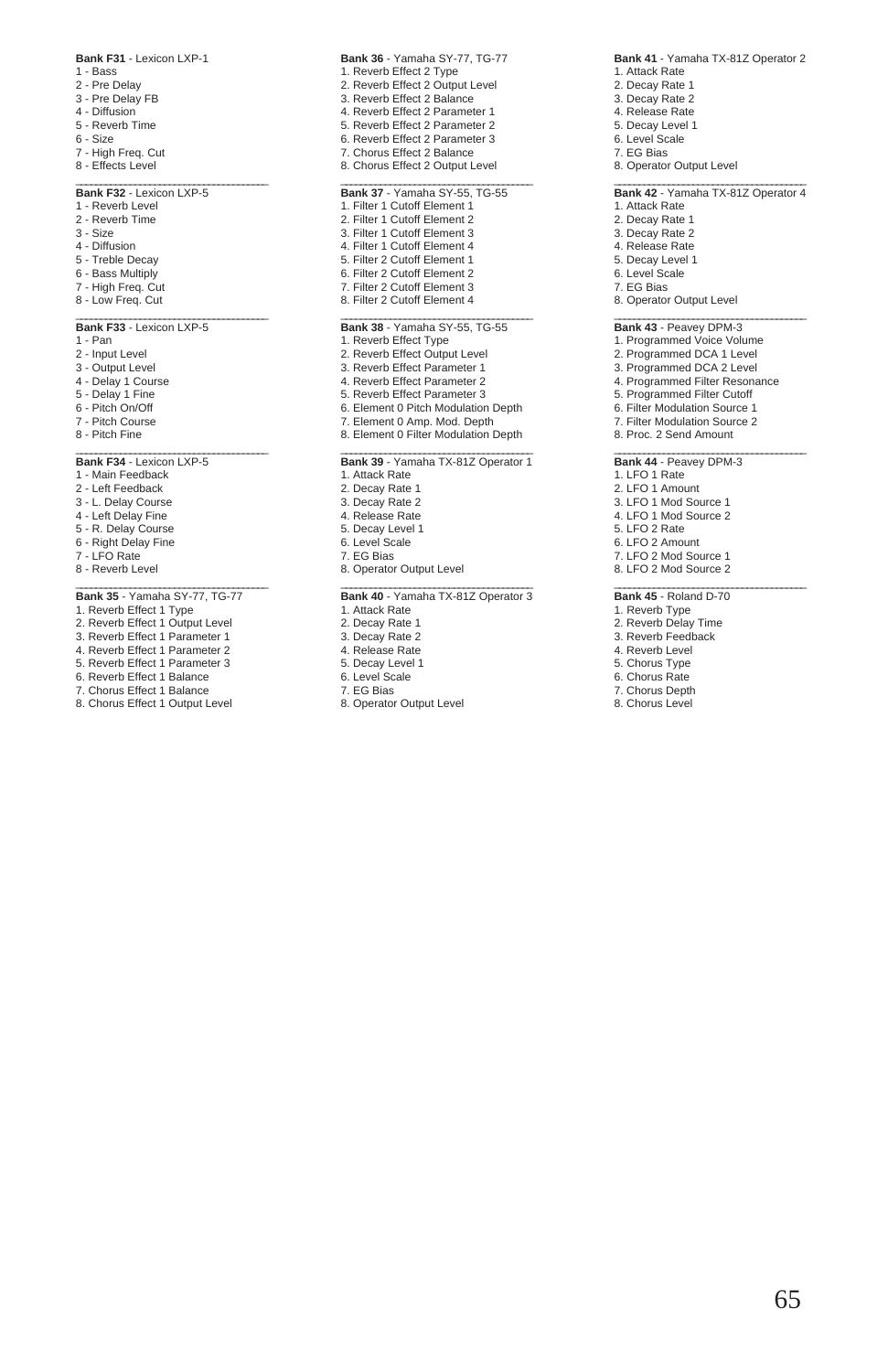| Bank 46 - Roland U-20. U-220<br>1. Reverb Type<br>2. Reverb Level<br>3. Reverb Delay Feedback<br>4. Reverb Time<br>5. Arpeggio Type<br>6. Arpeggio Rate                                                                       |
|-------------------------------------------------------------------------------------------------------------------------------------------------------------------------------------------------------------------------------|
| 7. Re-trig Mode<br>8. Type                                                                                                                                                                                                    |
| Bank 47 - Roland U-20, U-220<br>1. Chorus Type<br>2. Chorus Level<br>3. Chorus Feedback<br>4. Chorus Delay<br>5. Chorus Rate<br>6. Chorus Depth<br>7. Chorus Out Mode<br>8. Key Transpose                                     |
| Bank 48 - Roland MT-32<br>1. Master Volume<br>2. Reverb Mode<br>3. Reverb Time<br>4. Reverb Level<br>5. Program Change Channel 2<br>6. Program Change Channel 3<br>7. Program Change Channel 4<br>8. Program Change Channel 5 |
| Bank 49 - Korg M-3R<br>1. VDF Cutoff<br>2. VDA Attack Time<br>$0.1/DA$ $Au = 1.1$                                                                                                                                             |

**Bank 46** - Roland U-20, U-220

- 3. VDA Attack Level 4. VDA Decay Time 5. Break Point 6. Slope Time
- 7. Sustain Level
- 8. Release Time

### \_\_\_\_\_\_\_\_\_\_\_\_\_\_\_\_\_\_\_\_\_\_\_\_\_\_\_\_\_\_\_\_\_\_\_\_\_\_\_ **Bank 50** - Korg M-3R

- 1. Parameter 1
- 2. Parameter 2 3. Parameter 3
- 4. Parameter 4
- 5. Parameter 5
- 6. Parameter 6
- 7. Parameter 7
- 8. Parameter 8

**Bank 51** - Kawai K-4 1. Wave Select 1 2. Wave Select 2 3. Wave Select 3 4. Wave Select 4 5. Fine Tune 1 6. Fine Tune 2 7. Fine Tune 3 8. Fine Tune 4 \_\_\_\_\_\_\_\_\_\_\_\_\_\_\_\_\_\_\_\_\_\_\_\_\_\_\_\_\_\_\_\_\_\_\_\_\_\_\_ **Bank 52** - Kawai K-4 1. Effect Type 2. Parameter 1 3. Parameter 2 4. Parameter 3 5. Vibrato Speed 6. Vibrato Depth 7. DCF Cutoff 8. DCF Resonance \_\_\_\_\_\_\_\_\_\_\_\_\_\_\_\_\_\_\_\_\_\_\_\_\_\_\_\_\_\_\_\_\_\_\_\_\_\_\_ **Bank 53** - Korg WS WaveStation 1. Filter Cutoff 2. Filter Exciter Amount

3. Filter Mod Tracking 4. Wet/Dry Mix 5. FX 1 Prog 6. FX 2 Prog 7. FX Mix 3

\_\_\_\_\_\_\_\_\_\_\_\_\_\_\_\_\_\_\_\_\_\_\_\_\_\_\_\_\_\_\_\_\_\_\_\_\_\_\_ **Bank 54** - Korg WS WaveStation 1. LFO 1 Rate 2. LFO 1 Amount 3. LFO 1 Delay 4. LFO 1 Fade In 5. LFO 2 Rate

- 6. LFO 2 Amount 7. LFO 2 Delay
- 8. LFO 2 Fade In

8. FX Mix 4

# **Bank 55** - Korg T-1, T-2, T-3 - Combi<br>1. Program Select 1

- 2. Program Select 2
- 3. Program Select 3
- 4. Program Select 4
- 5. Program Select 5
- 6. Program Select 6
- 7. Program Select 7
- 8. Program Select 8

**Bank 56** - Korg T-1, T-2, T-3 - Combi 1. Level 1 2. Level 2 3. Level 3 4. Level 4 5. Level 5 6. Level 6 7. Level 7 8. Level 8 \_\_\_\_\_\_\_\_\_\_\_\_\_\_\_\_\_\_\_\_\_\_\_\_\_\_\_\_\_\_\_\_\_\_\_\_\_\_\_ **Bank 57** - Korg T-1, T-2, T-3 - Combi 1. Effect 1 Type 2. Parameter 1 3. Parameter 2 4. Parameter 3 5. Parameter 4 6. Parameter 5 7. Parameter 6 8. Parameter 7 \_\_\_\_\_\_\_\_\_\_\_\_\_\_\_\_\_\_\_\_\_\_\_\_\_\_\_\_\_\_\_\_\_\_\_\_\_\_\_ **Bank 58** - Korg T-1, T-2, T-3 - Combi 1. Effect 2 Type 2. Parameter 1 3. Parameter 2 4. Parameter 3

7. Parameter 6 8. Parameter 7

5. Parameter 4 6. Parameter 5

- \_\_\_\_\_\_\_\_\_\_\_\_\_\_\_\_\_\_\_\_\_\_\_\_\_\_\_\_\_\_\_\_\_\_\_\_\_\_\_ **Bank 59** EMU Proteus, Proteus II
- 1. Primary Delay
- 2. Primary Chorus
- 3. Secondary Delay
- 4. Secondary Chorus
- 5. Crossfade Mode 6. Crossfade Balance
- 7. Primary Sample Start
- 8. Secondary Sample Start
-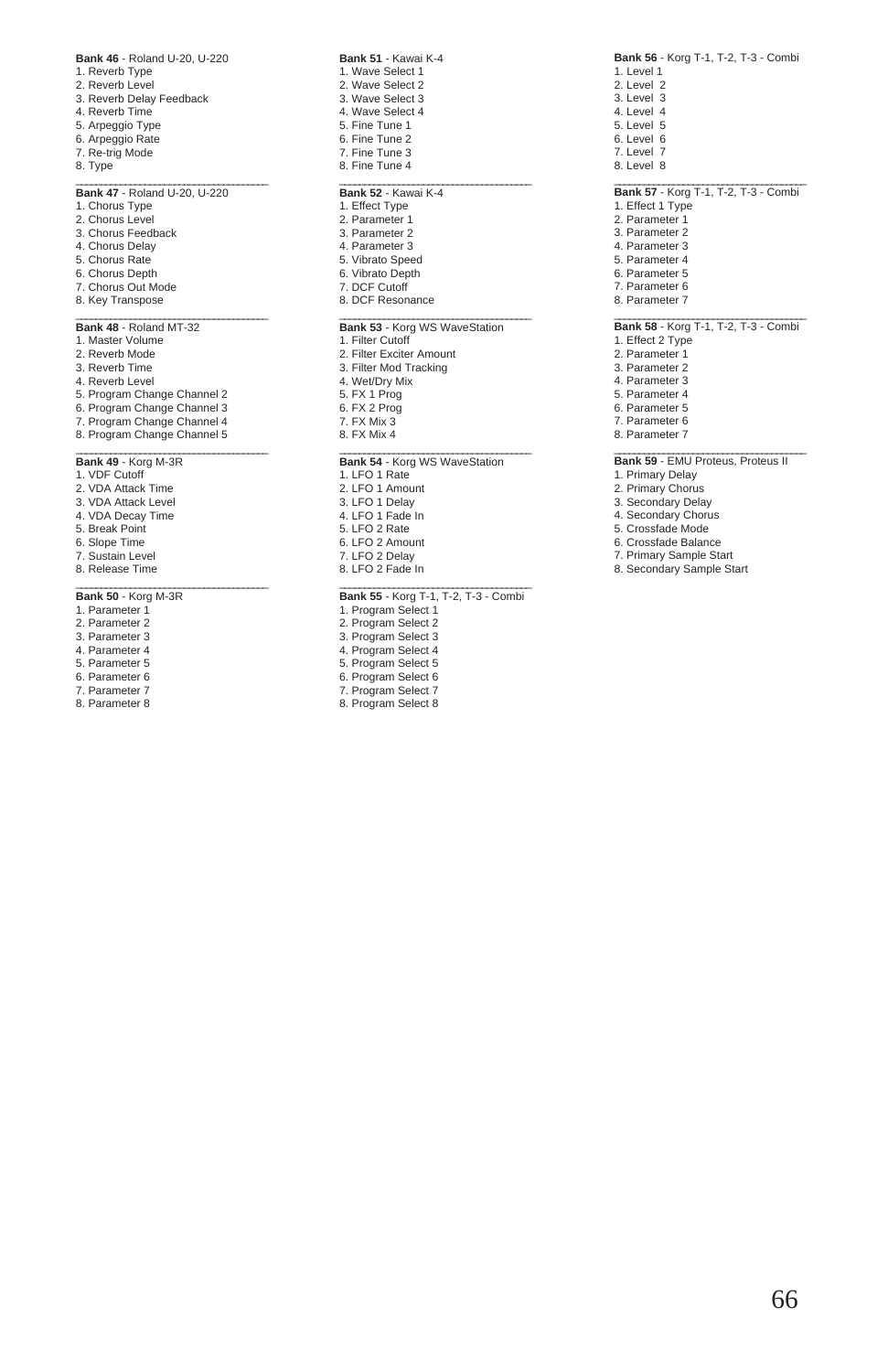# **General Instructions for Using Preset Banks**

Almost all instruments must first be set up to receive MIDI System Exclusive information. The procedure for this varies from product to product, it is recommended that you consult your owners manuals for specifics. Generally speaking, for most LCD (menu-driven) synthesizers and effects, you must select a MIDI Master Page, and turn Sysex = On.

Most instruments will automatically change their LCD page as you move a fader, and you will see the parameter's value change on the LCD. The EMU Proteus, however, will not show any change in the display.

Here are a few specific suggestions concerning the Oberheim Matrix 6-R , Ensoniq VFX, the Akai S-1000, and the Korg M-3R.

## **Matrix 6-R**

In addition to enabling sysex, you must be in Patch Edit Quick Mode. The Matrix 6-R will not accept system exclusive and MIDI notes at the same instant. Rather, you should stop playing notes while the faders are being moved, or risk a stuck note situation.

# **Ensoniq VFX and VFX SD**

Per Ensoniq recommendations, real-time system exclusive control works best in Multi Mode. When a fader is moved on the FaderMaster Pro, the VFX display does not change, but the Compare LED will come on. You will see a new parameter value when you manually select the page and parameter that you are controlling. If a given fader does not seem to be doing anything, be sure to try all three VFX banks to hear the effect on all three voices.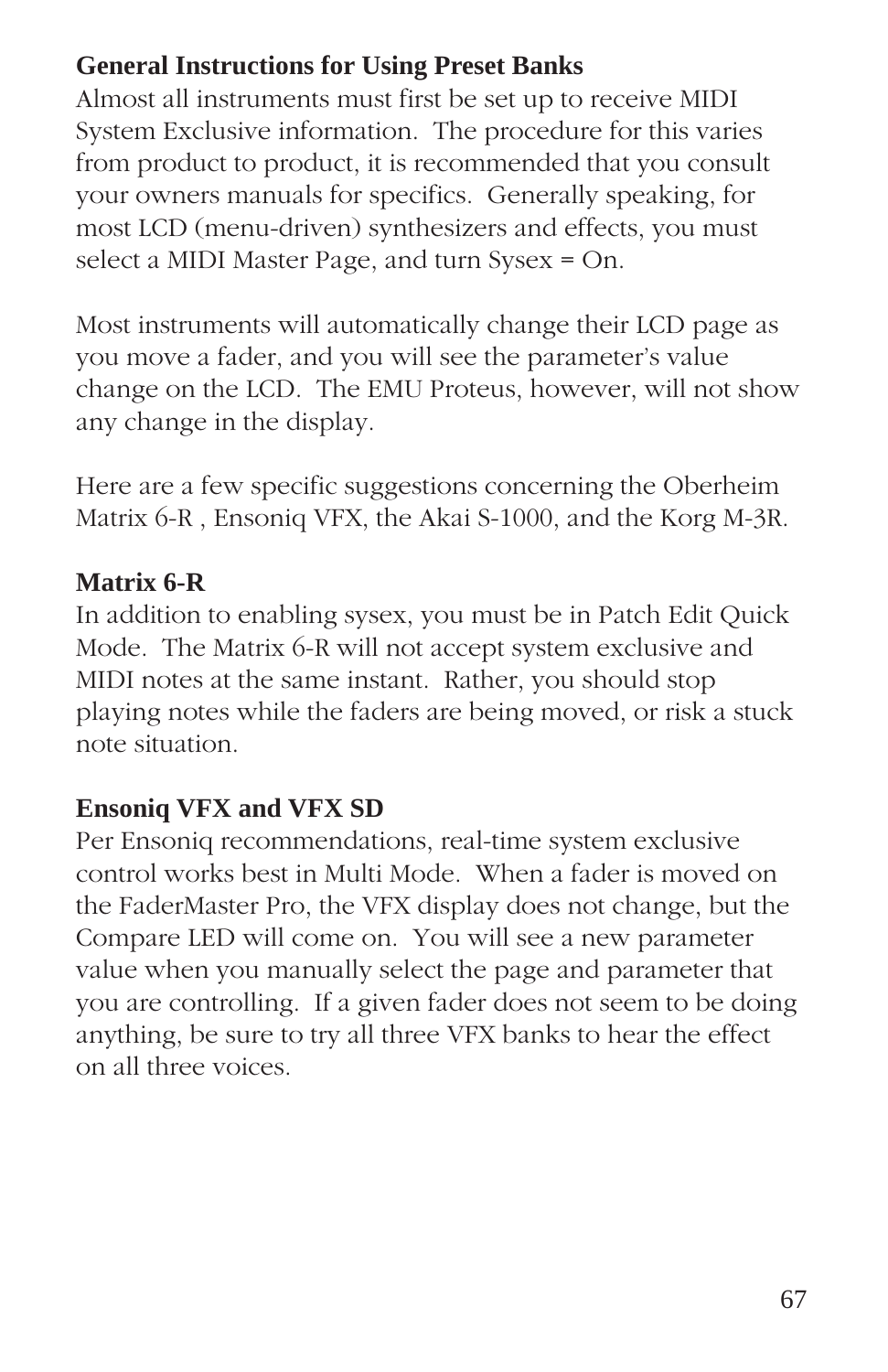# **S-1000**

When using the FaderMaster Pro as a volume controller for the S-1000, be aware that a volume value equal to 0 results in the voices shutting off. Set your Minimum Value equal to 1 to avoid this situation.

# **Korg M-3R**

1. VDF Cutoff

This one bank controls 30 different parameters. The parameters depend on whether the M-3R is set to Edit Combi, Program, Effect, or Drums.

This chart will help you determine which parameter is being sent:

| 2. VDA Attack Time<br>3. VDA Attack Level<br>4. VDA Decay Time<br>5. Break Point<br>6. Slope Time |                |          |          |         |              |                  |                    |                     |
|---------------------------------------------------------------------------------------------------|----------------|----------|----------|---------|--------------|------------------|--------------------|---------------------|
| 7. Sustain Level                                                                                  | Fader 1        | Fader 2  | Fader 3  | Fader 4 | Fader 5      | Fader 6          | Fader 7            | Fader 8             |
| Edit Combi                                                                                        | Type Sel       | Level    | Trans    | Detune  | $\cdots$     | Upper<br>Level   | KW Top             | <b>KW</b><br>Bottom |
| Edit Prog                                                                                         | Osc Type       | Poly HLD | Drum Kit | Osc Oct | Osc<br>Delay | Pitch MG<br>Wave | $\sim$<br>Key Sync | --<br>Frq           |
| Edit Effect                                                                                       | Effect<br>Type | Time     | Dly      | E/R     | H. Dmp       | Dly              | L EQ               | H EO                |
| Edit Drums                                                                                        | Drum<br>Type   | Key      | Tune     | L       | Decay        | Pan              |                    | Assign              |

## **Additional Notes**

Note that the Yamaha DX-7 banks will work with the DX-7II and TX-802. The Kawai K-1 bank should work with the K-III. The Emu Proteus banks are compatible with the Proteus II.

Refer to the Preset Card that came with the FaderMaster Pro,(and printed on Page 63 for your conveniece) to see which parameters are controlled by each fader.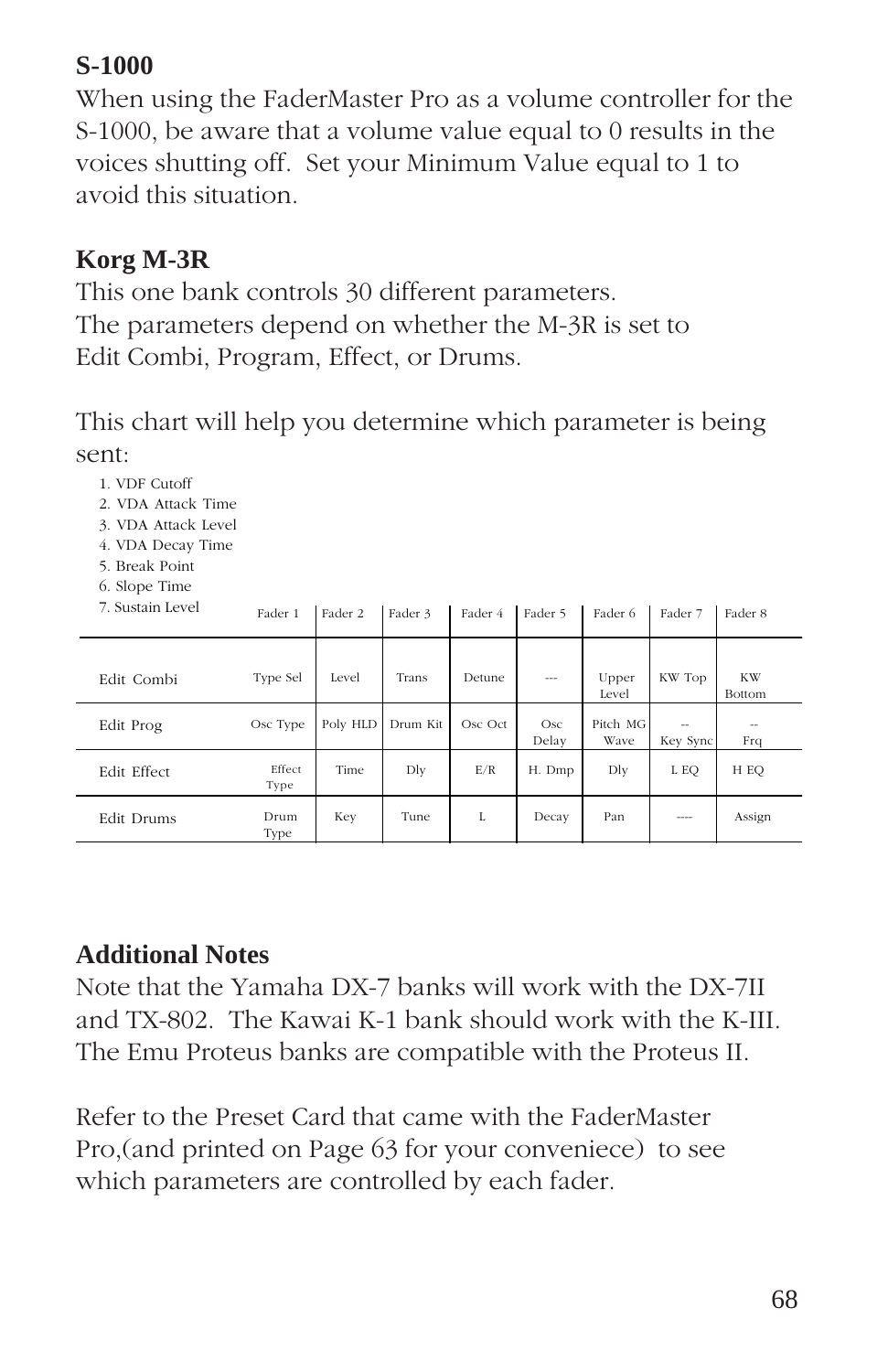# **Additional Technical Information**

# **Sysex Implementation**

All commands are in hex, as indicated by the "\$". Commands are of the form: \$F0 \$15 \$18 id cc <data> \$F7

\$15 is the JLCooper ID, \$18 is FaderMaster Pro ID, id is Unit ID#

 $cc = 0$  for dump request. No  $\leq$  data> for this command.  $cc = 1$  for dump.  $cc = 2$  for one bank request.  $\langle \text{data} \rangle = \langle \text{bank} \rangle$ .  $cc = 3$  for one bank in. <data> is of form below.  $cc = 4$  for current position dump request.  $cc = 6$  for remote bank change <data> is \$00 to \$13 for bank#:

<data> All data is in nibble form, with 0's for top 4 bits.

Single bank dump:  $\langle \text{data} \rangle = \langle \text{bank} \rangle = \langle 18 \rangle$  data blocks

The following is the structure for one fader or switch: byte  $0 = > 0000$ dcba: Low 4 bits of "Max" value for Pot #1 byte 1 => 0000mgfe:High 3 bits of "Max" value, and merge bit 0 byte 2 => 0000dcba: Low 4 bits of "Min" value. byte 3 => 0000mgfe:High 3 bits of "Min" value, and merge bit 1 byte 4 => 0000ssss: Speed (on buttons, this is the Button Mode) byte  $5 = 0000$ gggg: Group byte 6 => 0000mmmm: Low nibble of first MIDI byte byte 7 => 0000mmmm: High nibble of first MIDI byte — byte 39 =>0000mmmm: High nibble of 17th MIDI byte (end) byte 40 =>0000cccc:Low nibble of global channel number

byte  $41 = 500000$ ccc:High 3 bits of global channel number 69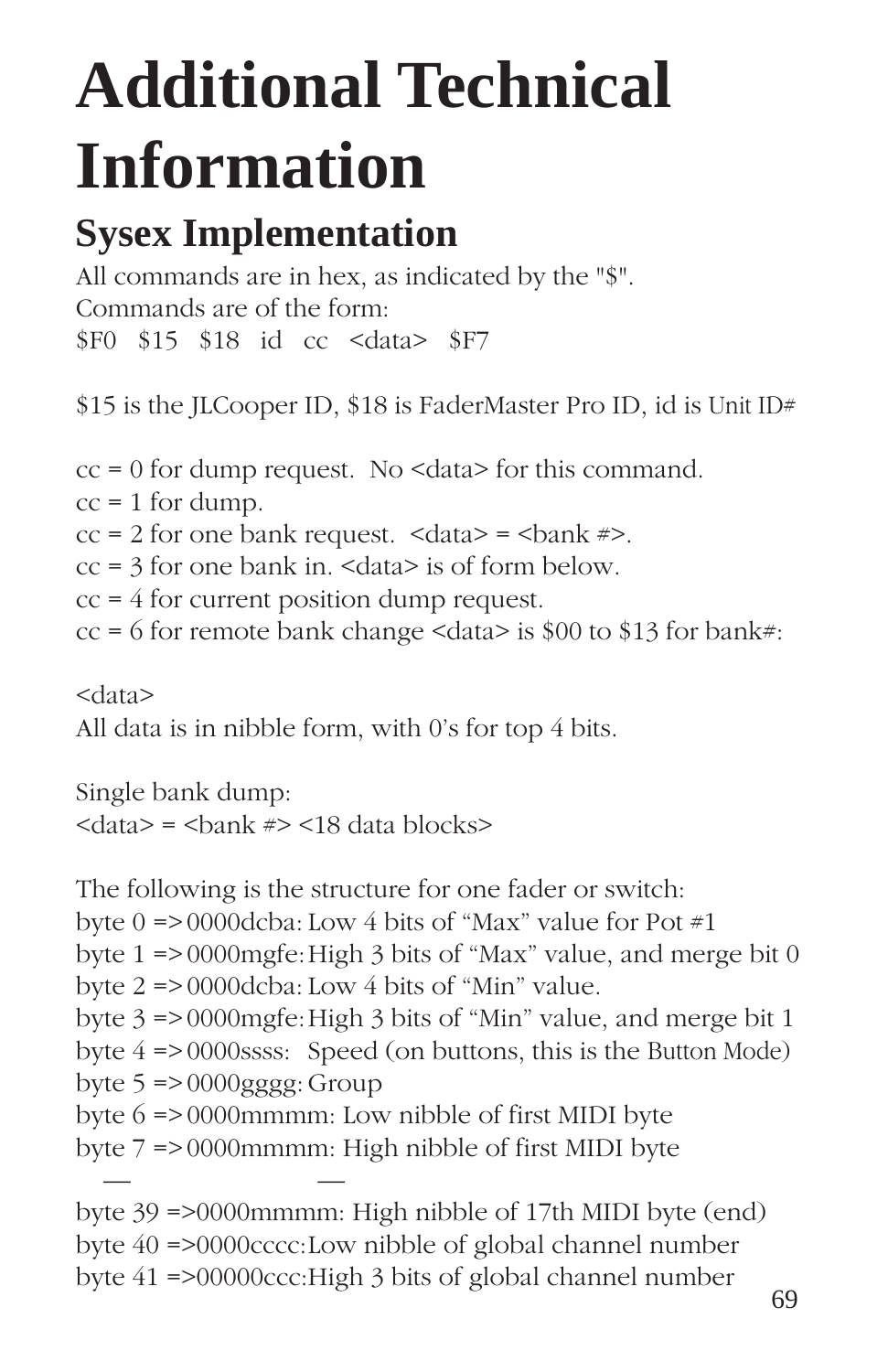This block of 42 bytes is sent for each fader and switch in the following order:

block  $0 \Rightarrow$  Fader 1 block  $1 \Rightarrow$  Fader 2 — block  $7 \Rightarrow$  Fader 8 block  $8 \Rightarrow$  Switch 1 — block  $15 \approx$  Switch 8 block  $16 \Rightarrow$  Footpedal block  $17 \Rightarrow$  Footswitch

## **Full dump:**

A full dump consists of 20 sets of 18 data blocks as listed above, and automation bank data. No  $\epsilon$ bank  $\neq$  is used

 $\langle \text{data} \rangle = \langle 20 \text{ banks} (\text{no bank}) \rangle$   $\langle \text{autom} \rangle$  data

| Mode bits: | $00$ = Merge On          |
|------------|--------------------------|
|            | $01$ = Merge Off         |
|            | $10 =$ Conditional Merge |
|            | $11 =$ Fader Off         |

Button Mode:

 $0 =$ Momentary 1 = Latched 2 = Use Fader Position for Max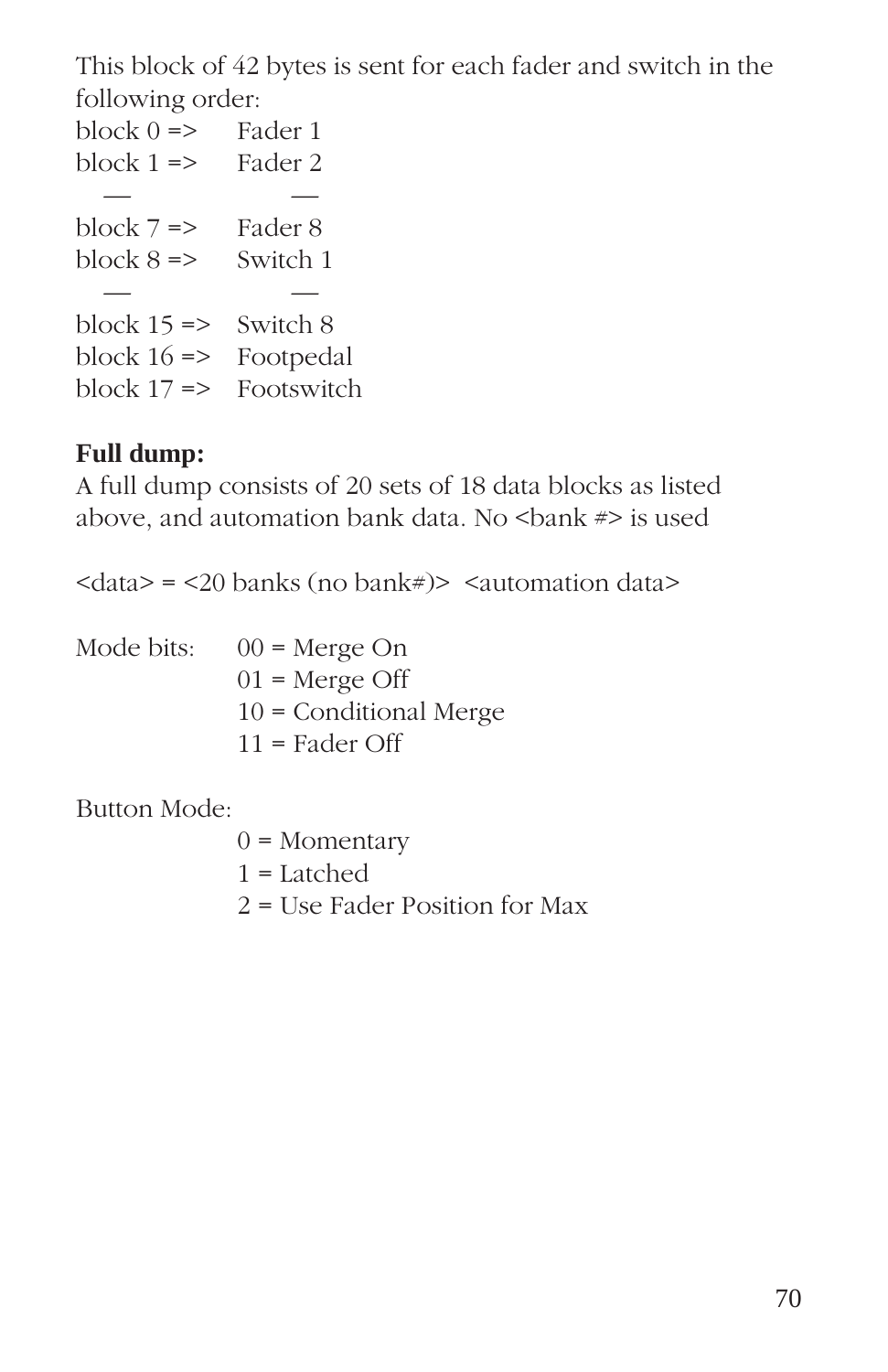## **MIDI data structure:**

MIDI data is always sent as 34 nibbles to form 17 full bytes. Within this data are special characters that are used as placeholders:

\$F1 Value

Any occurance of this byte will be replaced with a number between Min and Max values, depending on the state of the control.

\$F2 Global Midi Channel Append the global midi channel  $#$  to next byte.

\$F3 Clear Checksum Start computing the checsum starting with the next byte.

\$F4 Roland value

Send value followed by Roland Checksum, then \$F7. Use instead of \$F1 for Roland products.

\$F5 Ensoniq value Send Ensoniq Nibbleized Value. Use instead of \$F1.

\$F6 Korg Value Use instead of \$F1 for most Korg devices.

\$F7 Sysex EOX and end of data. If no value has been sent yet, it will be sent now before the \$F7. If message is longer than 17 bytes, just pad out with 0s

\$F8 Lexicon Value. Send Lexicon Nibbleized value. Use instead of \$F1.

\$F9 Korg WS Value. Use instead of \$F1 for the Korg WS.

\$FA thru \$FC are used to send Start, Continue, and Stop.

\$FE is reserved for future use.

\$FF indicates end of message. Placed after last valid byte of message. If no value has been sent yet, it will be sent now.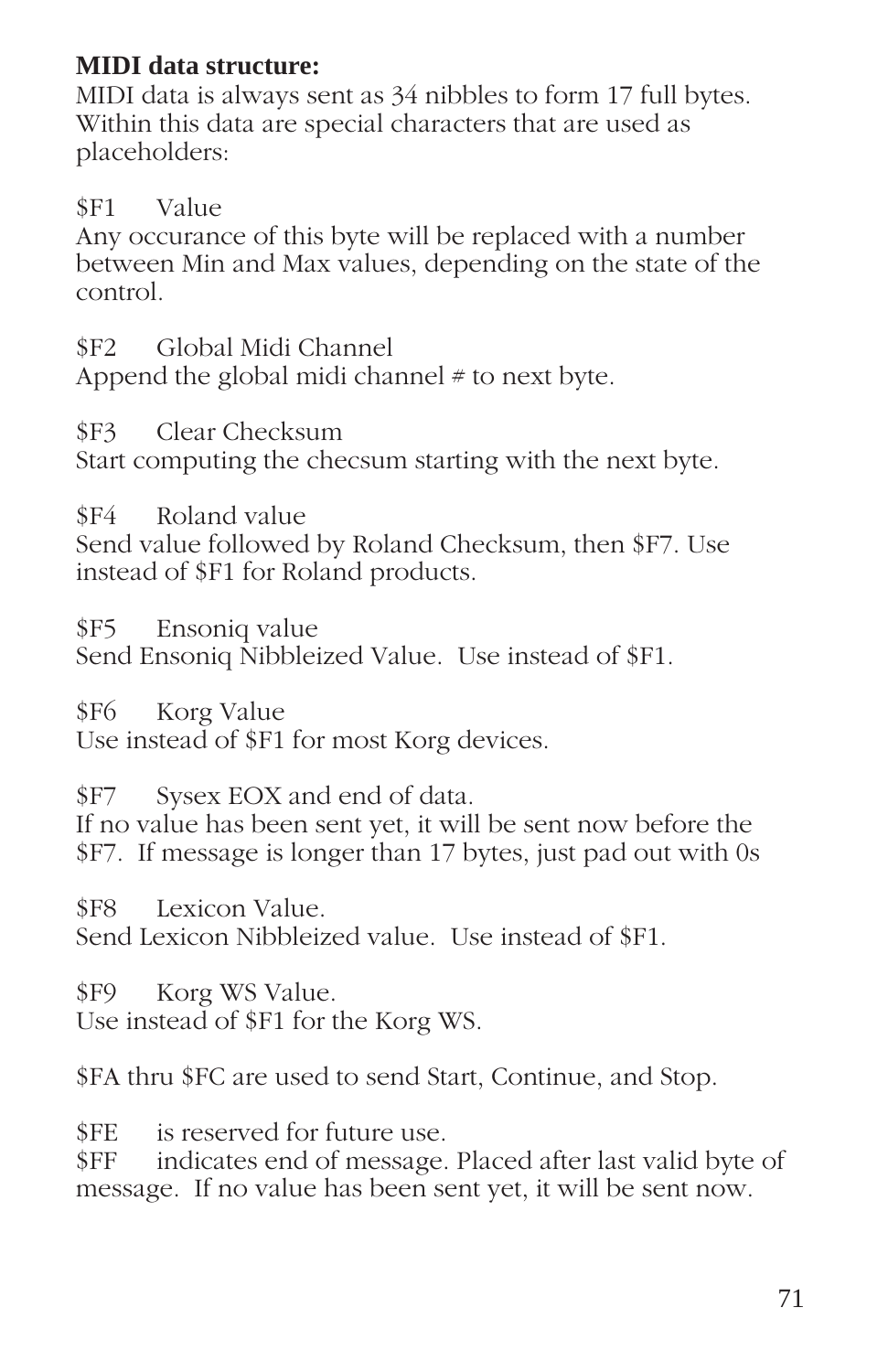## **<Automation Bank Data>**

Request \$F0 \$15 \$18 id \$07 \$F7

Dump \$F0 \$15 \$18 id \$08 PC MC CN NB \$F7

- PC = Program Change MIDI Channel
- MC = Automation Bank MIDI Channel
- CN = Controller Number
- NB = Number of Automation Banks (called "Bank Limit")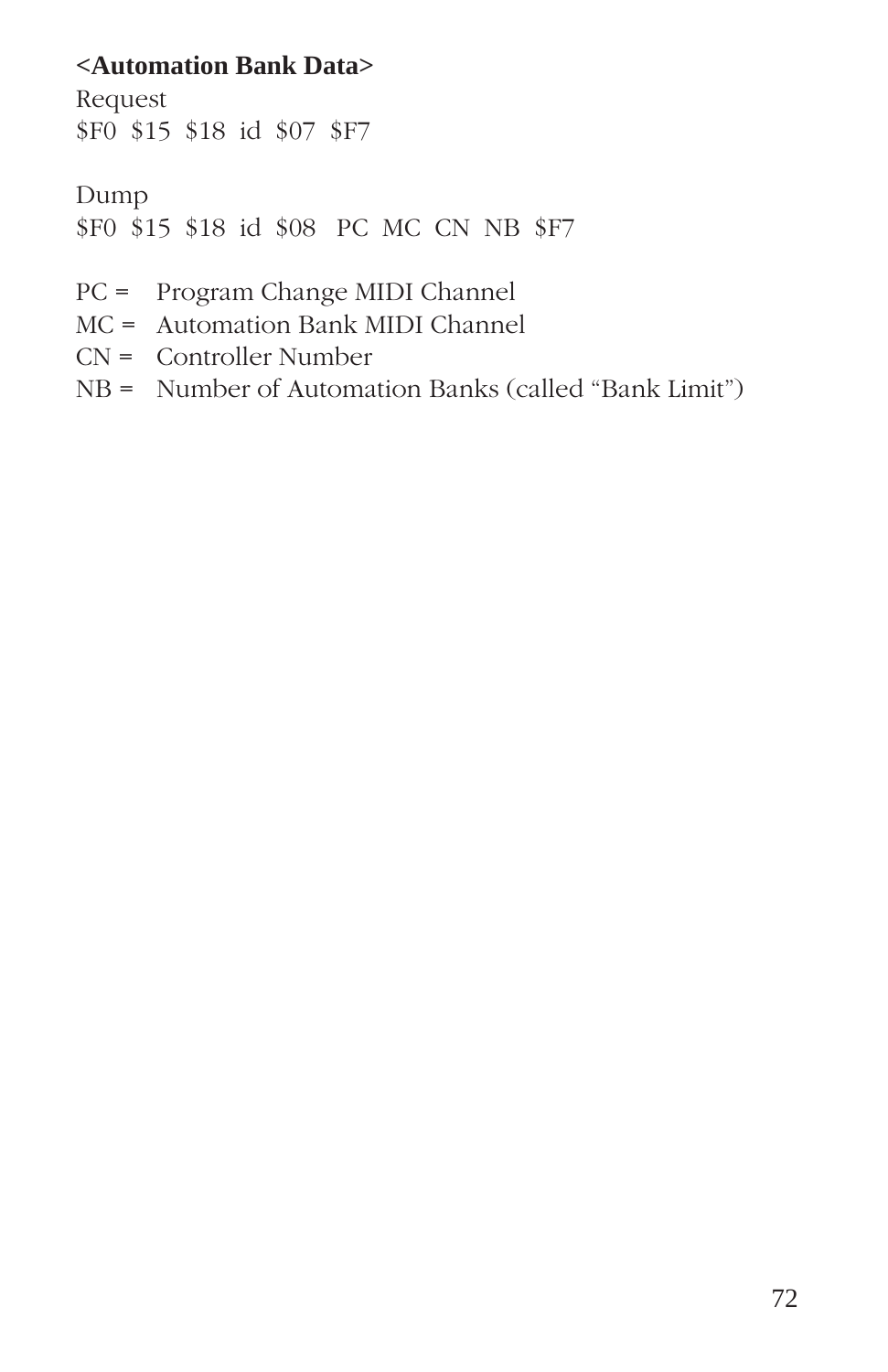# **Troubleshooting**

If you experience operational difficulties, take some time to do some troubleshooting, starting with the following information.

## **First, disconnect both MIDI cables from FaderMaster Pro**.

If the problem goes away, then it is likely that you have a MIDI loop.

You may be able to solve the problem by only working with a cable connected to FaderMaster Pro's MIDI out.

If you need to have both the MIDI input and the output connected, then try some of the recommendations in the chapter on using the Automation Bank, specifically on pages 45 and 46.

If moving the faders appears to result in no MIDI data being sent, remember that in the Automation Banks and fader must be *enabled* (turned on) before it will send MIDI. In the P Banks, make sure that you have not set the MIN and the MAX for the same number.

If the unit behaves erratically, you may have unstable power. FaderMaster Pro, like all microprocessor-based equipment (keyboards, computers, signal processors, etc.) requires very clean power for reliable operation. At least **use a power outlet strip with both surge suppression and line filtering**.

Also, static electricity has been known to cause problems with electronic equipment, especially in air-conditioned studios. Products such as Static Guard are inexpensive and effective, and may save you money in repair bills.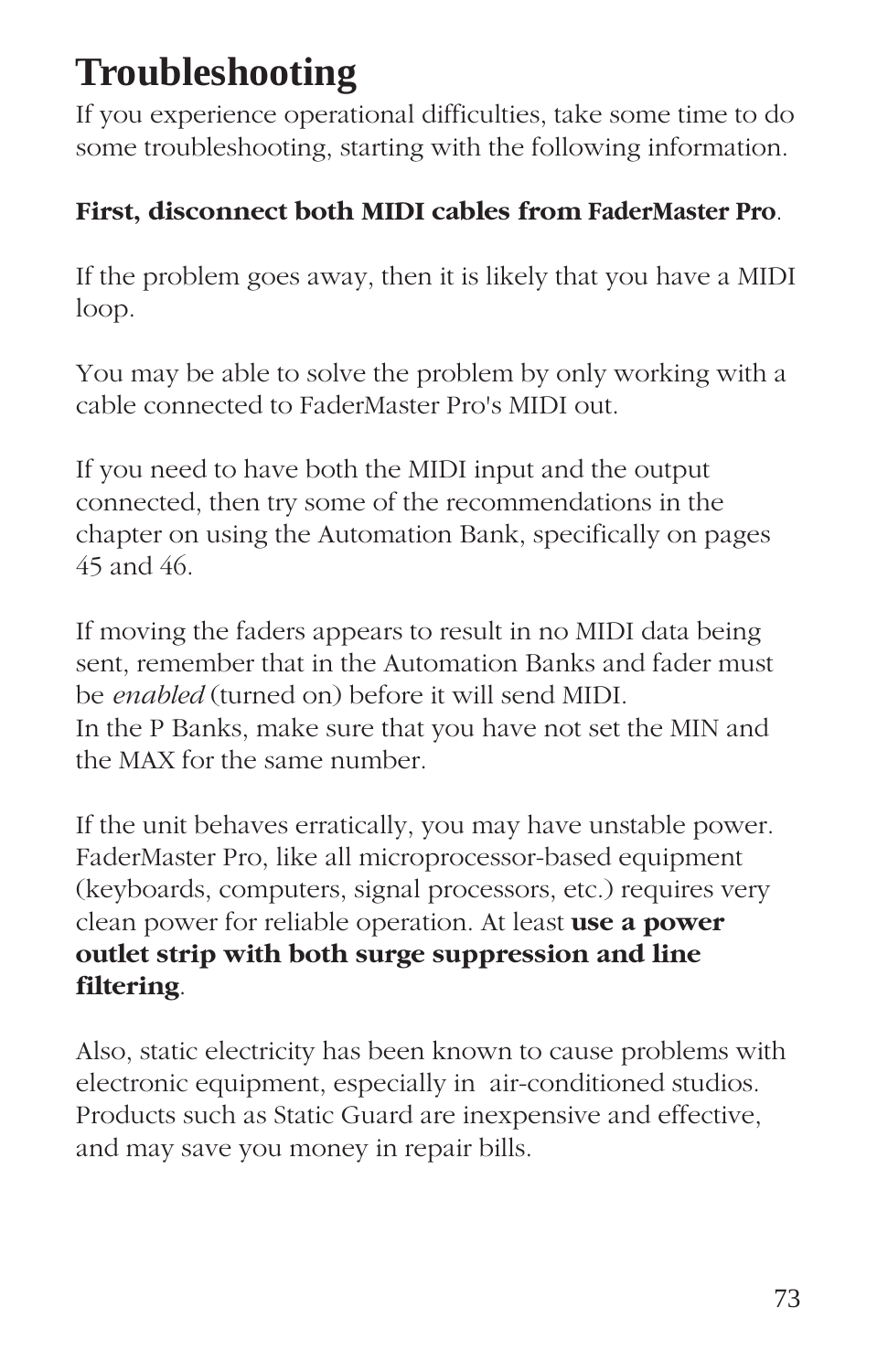## **Initialization**

To initialize (clear) FaderMaster Pro, hold DOWN, NULL, and UP while turning on power.

### *Warning*

This operation clears out all the P and A banks. After initialization, every fader sends Controller #0 on MIDI channel 1.

If FaderMaster Pro has received a power surge, its memory may become scrambled. In that case, it may be possible to restore its operation by initializing and reprogramming.

If the unit still doesn't respond, it may require servicing. Please refer to the "fine print" at the end of this manual for Warranty information.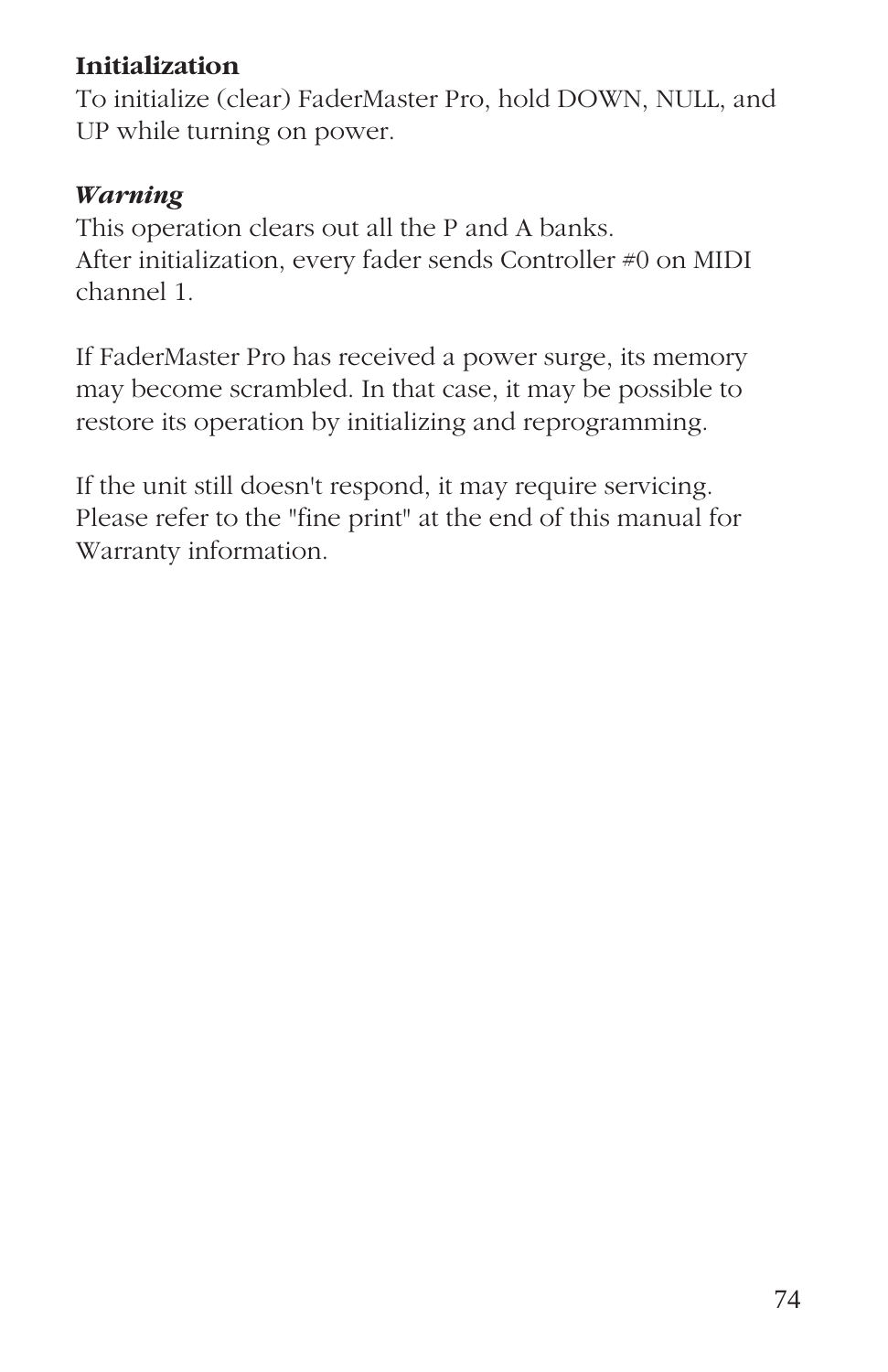## **Registered Controller Numbers**

The following list shows the standard Continuous Controller Functions, as defined in the MIDI 1.0 Detailed Specification.

You can use FaderMaster Pro to send any of these MIDI commands.

The fader would first be set using PARM to send Continuous Controller commands by selecting Co.

The PARM# (Parameter number) is given in the table below.

- 0 Undefined
- 1 Modulation wheel or lever
- 2 Breath Controller
- 3 Undefined
- 4 Foot Controller
- 5 Portamento Time
- 6 Data entry, Most Significant Byte
- 7 Main Volume
- 8 Balance
- 9 Undefined
- 10 Pan
- 11 Expression Controller
- 12-15 Undefined
- 16-19 General Purpose Controllers
- 20-31 Undefined
- 32-63 Least Significant Byte for 0-31
- 64 Damper Pedal (Sustain)
- 65 Portamento
- 66 Sostenuto
- 67 Soft pedal
- 68 Undefined
- 69 Hold 2
- 70-79 Undefined
- 80-83 General Purpose Controllers
- 84-91 Undefined
- 92 Tremolo Depth
- 93 Chorus Depth
- 94 Celeste (Detune) Depth
- 95 Phaser Depth
- 96 Data increment
- 97 Data decrement
- 
- 98 Non-Registered Parameter LSB
- 99 Non-Registered Parameter MSB
- 100 Registered Parameter LSB
- 101 Registered Parameter MSB
- 102-120 Undefined
- 121-127 Channel Mode Messages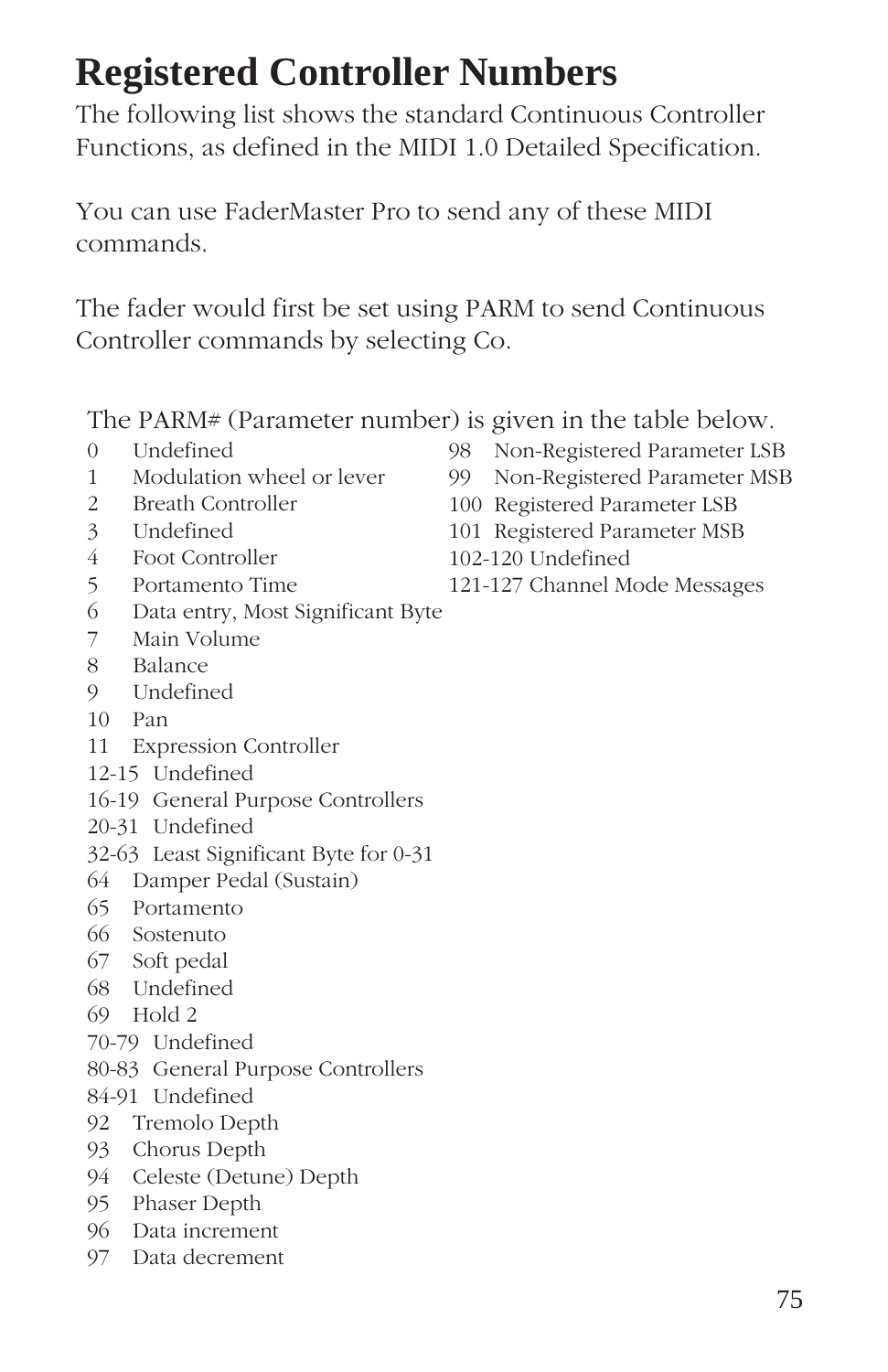# **FaderMaster Pro Remote Software**

The optional FaderMaster Pro Software allows you to program, edit, and store your Programmable User Banks and Automation Banks.

The FaderMaster Pro Remote Software also adds the power of System Exclusive MIDI commands to FaderMaster Pro. Any or all of the P Banks may be programmed to send Sysex commands.

## **Main Window**

Simply point to a fader, button, foot pedal or foot switch.



Information about the control is displayed in the Info Box at the bottom of the window.

Click once on the control to edit it. You can type in the new parameters in the Info Box. The MIDI command type is selected from a pop-up menu, and you can name the control.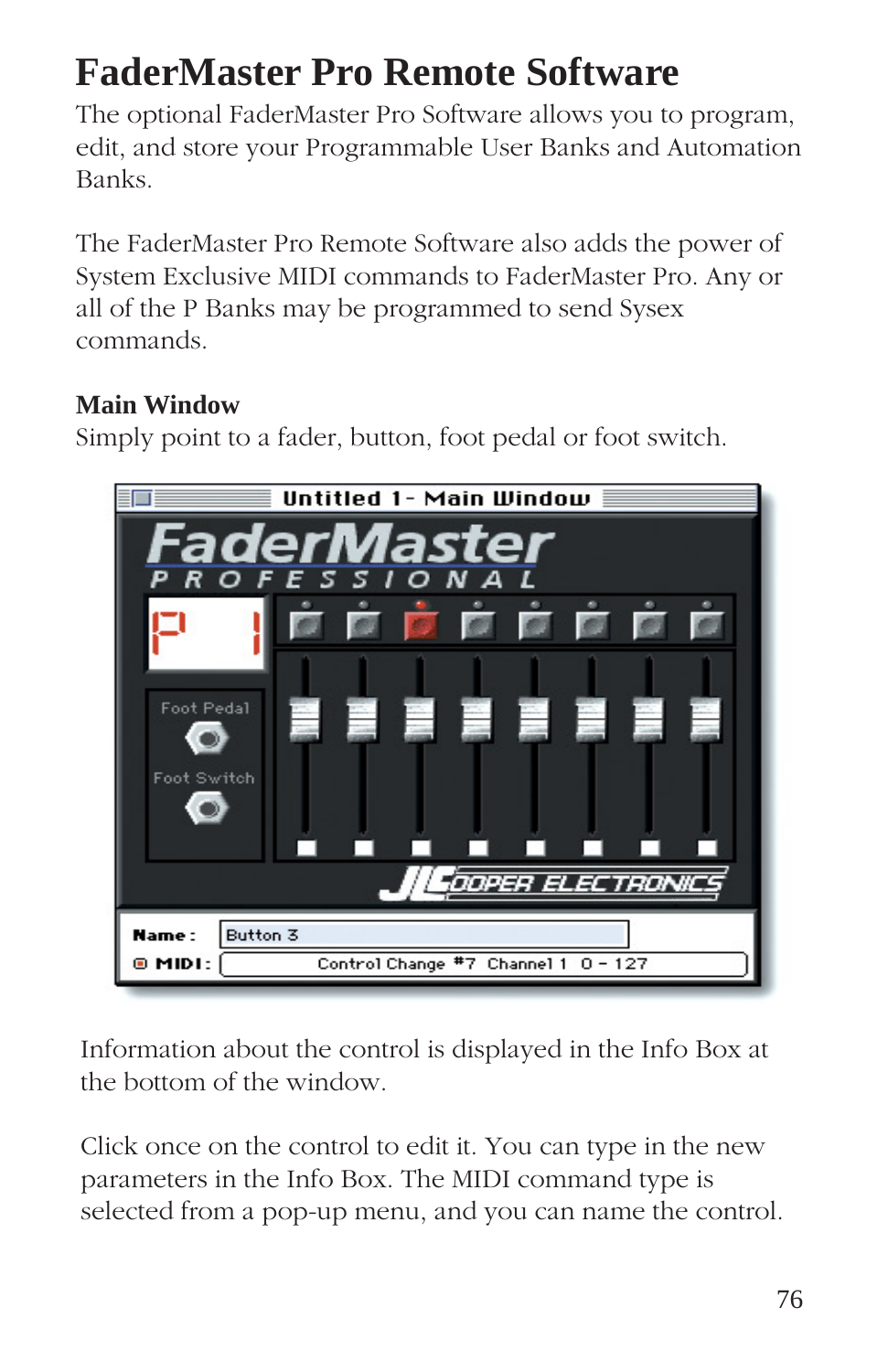Double-click on a fader or button to open a window that lets you to edit all the faders at once, or all the buttons at once.

The software also the ability to "learn" MIDI data coming from another controller.

You can "Upload" FaderMaster Pro's memory into the software, and save it to disk. You can "Download" previously saved files into FaderMaster Pro, any one bank, or all the banks at once.

Faders and buttons can be copied from one Bank and Pasted into another Bank. Edits are "Un-Do-Able".

To order FaderMaster Pro software, see your JLCooper dealer, or use the order form included in the catalogue enclosed.

| <b>MIDI Editor</b>                                                                                 |                      |                       |
|----------------------------------------------------------------------------------------------------|----------------------|-----------------------|
| Control To Edit:<br>Fader 3<br>Apply<br>Cancel<br>System Exclusive<br>MIDI Message:<br>Speed:<br>3 |                      |                       |
| Manufacturer: JLCooper                                                                             |                      | $ID: \parallel 01$    |
| Device:<br>ID:<br>lo1<br>Other                                                                     |                      |                       |
| Channel/Unit ID: 0                                                                                 | Min: $ 0 $           | Max:<br>   127        |
| F7<br>Data:<br>01 05                                                                               |                      |                       |
| <b>Device ID</b>                                                                                   | Unit ID              | <b>Clear Checksum</b> |
| Value                                                                                              | <b>Roland Value</b>  | <b>Ensoniq Value</b>  |
| <b>Korg Value</b>                                                                                  | <b>Lexicon Value</b> | Korg ₩S Value         |
| Event Name:<br>Other                                                                               |                      |                       |